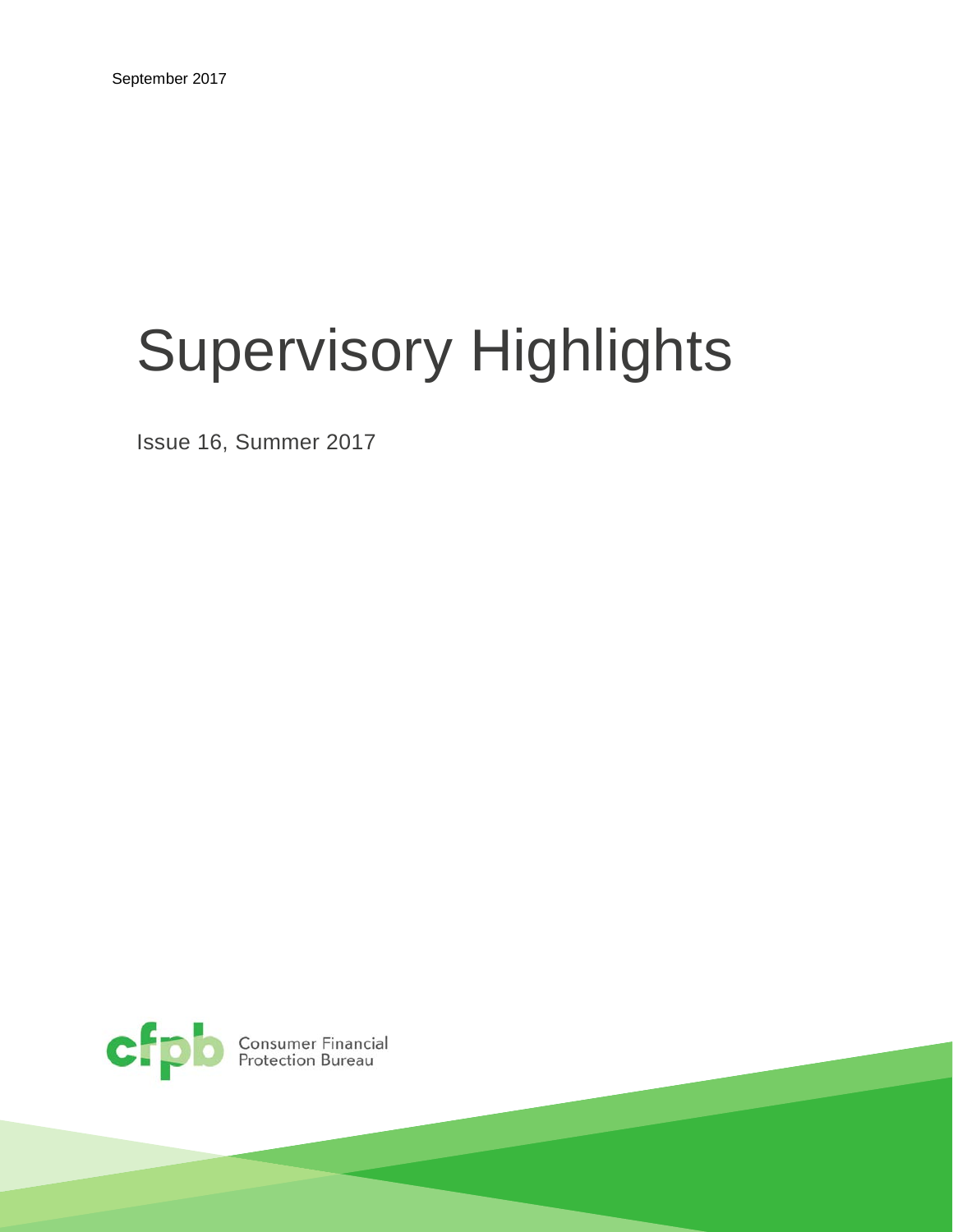# Table of contents

| 1. |     |  |  |  |  |  |  |
|----|-----|--|--|--|--|--|--|
| 2. |     |  |  |  |  |  |  |
|    | 2.1 |  |  |  |  |  |  |
|    | 2.2 |  |  |  |  |  |  |
|    | 2.3 |  |  |  |  |  |  |
|    | 2.4 |  |  |  |  |  |  |
|    | 2.5 |  |  |  |  |  |  |
|    | 2.6 |  |  |  |  |  |  |
|    | 2.7 |  |  |  |  |  |  |
|    | 2.8 |  |  |  |  |  |  |
|    | 2.9 |  |  |  |  |  |  |
|    |     |  |  |  |  |  |  |
| 3. |     |  |  |  |  |  |  |
|    | 3.1 |  |  |  |  |  |  |
|    | 3.2 |  |  |  |  |  |  |
| 4. |     |  |  |  |  |  |  |
|    | 4.1 |  |  |  |  |  |  |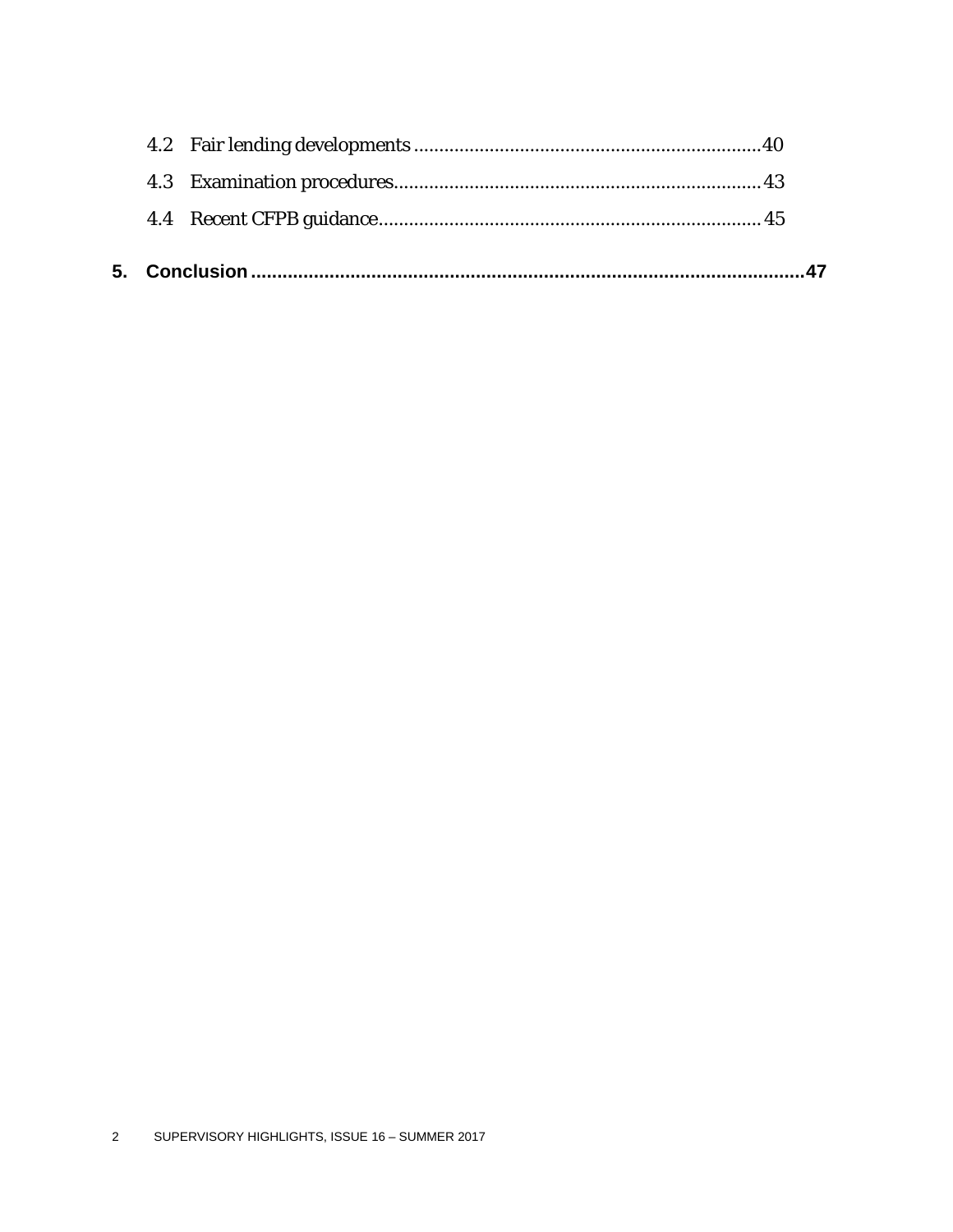# 1. Introduction

The Consumer Financial Protection Bureau (CFPB or Bureau) is committed to a consumer financial marketplace that is fair, transparent, and competitive, and that works for all consumers. The Bureau supervises both bank and nonbank institutions to help meet this goal. The findings reported here reflect information obtained from supervisory activities that were generally completed between January 2017 and June 2017 (unless otherwise stated). In some instances, not all corrective actions, including through enforcement, have been completed at the time of this report's publication.

CFPB supervisory reviews and examinations typically involve assessing a supervised entity's compliance management system and compliance with applicable Federal consumer financial laws. When Supervision determines that a supervised entity has violated a statute or regulation, Supervision directs the entity to undertake appropriate corrective measures, such as implementing new policies, changing written communications, improving training or monitoring, or otherwise changing conduct to ensure the illegal practices cease. Supervision also directs the entity to send refunds to consumers, pay restitution, credit borrower accounts, or take other remedial actions as appropriate.

Recent supervisory resolutions have resulted in total restitution payments of approximately \$14 million to more than 104,000 consumers during the review period. In addition to these nonpublic supervisory activities, the Bureau also resolves violations using public enforcement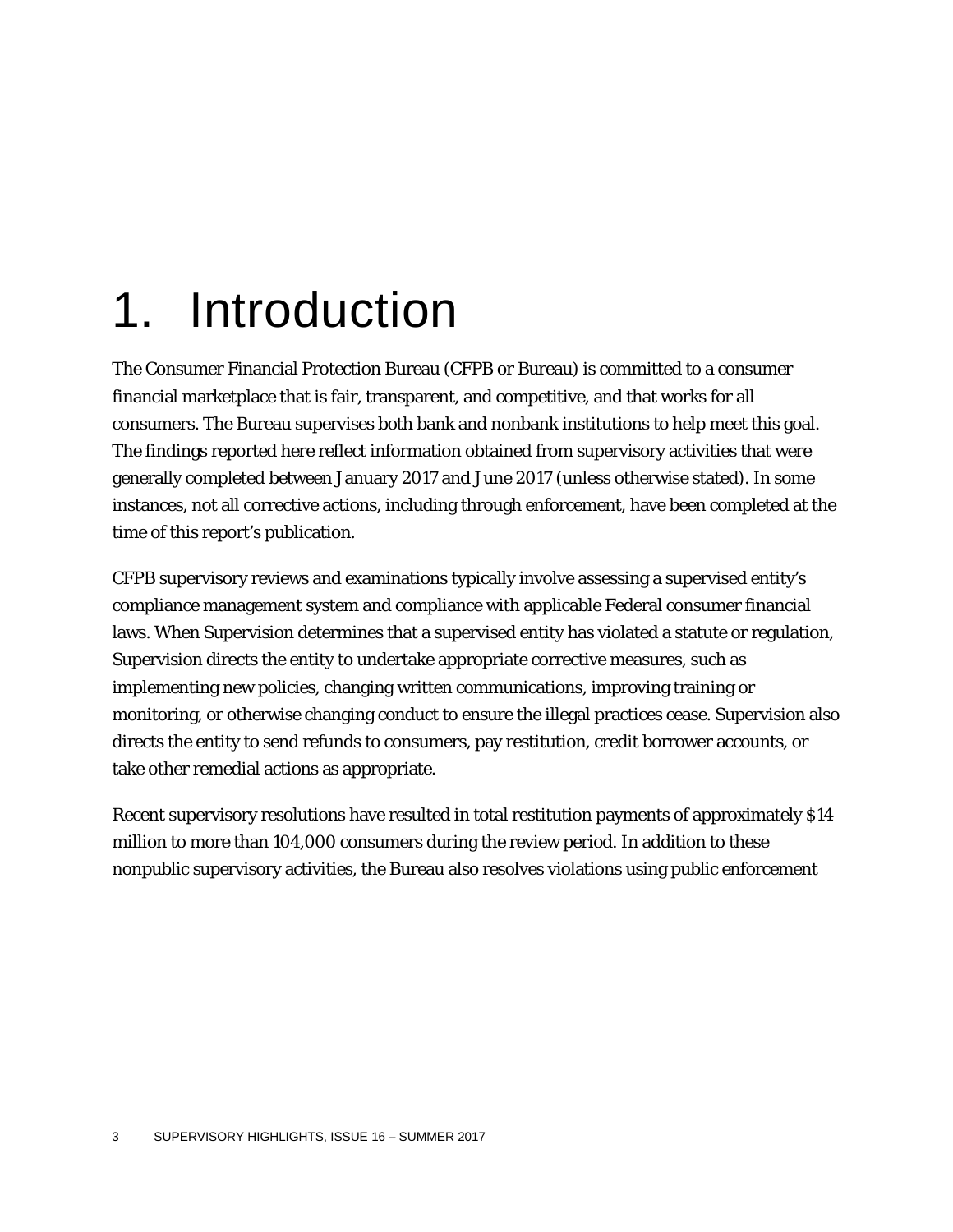actions.[1](#page-4-0) CFPB's recent supervisory activities have either led to or supported two recent public enforcement actions, resulting in about \$1.15 million in consumer remediation and an additional \$1.75 million in civil money penalties.

Please submit any questions or comments to [CFPB\\_Supervision@cfpb.gov.](mailto:CFPB_Supervision@cfpb.gov)

<span id="page-4-0"></span><sup>&</sup>lt;sup>1</sup> In 2016, about 70 percent of CFPB examinations did not raise issues that led the Bureau to consider opening an enforcement investigation. Instead, these matters were resolved with nonpublic agreements by the company to quickly fix any problems and provide appropriate relief to consumers. *See infra* pp. 37-39 (discussing these figures). *See also* [https://www.consumerfinance.gov/about-us/blog/how-we-keep-you-safe-consumer-financial](https://www.consumerfinance.gov/about-us/blog/how-we-keep-you-safe-consumer-financial-marketplace/)[marketplace/.](https://www.consumerfinance.gov/about-us/blog/how-we-keep-you-safe-consumer-financial-marketplace/)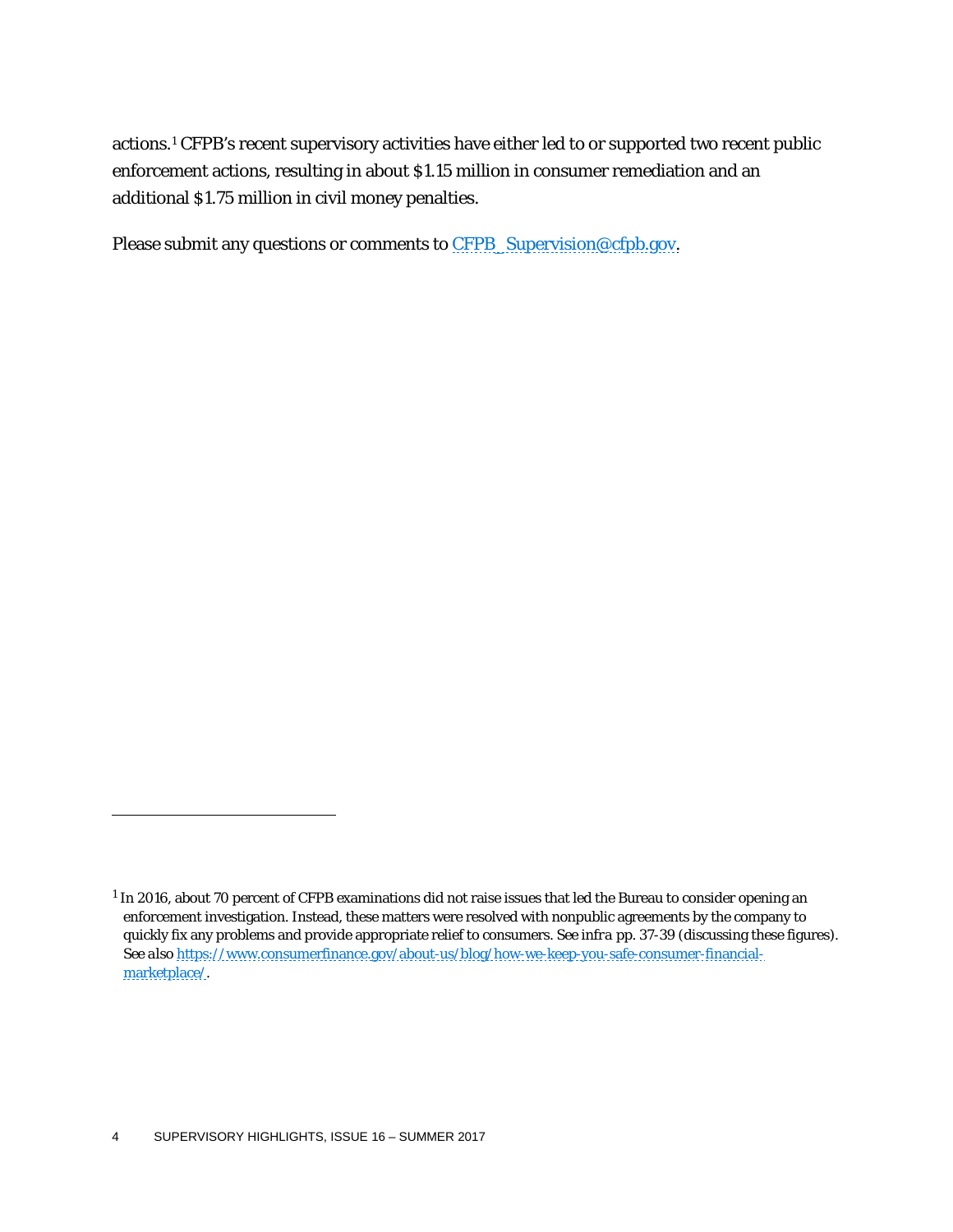# 2. Supervisory observations

Recent supervisory observations are reported in the areas of automobile loan servicing, credit card account management, debt collection, deposits, mortgage origination, mortgage servicing, remittances, service provider program, short-term small-dollar lending, and fair lending.

# 2.1 Automobile loan servicing

In the Bureau's recent auto servicing examinations, examiners reviewed how servicers are overseeing repossession agents and how repossessions are conducted. Through that work, examiners identified an unfair practice relating to repossession at one or more automobile servicers.

### 2.1.1 Repossessions of borrower vehicles after borrowers make catch-up payments or enter agreements to avoid repossession

To secure an auto loan, borrowers give creditors a security interest in their vehicles. When a borrower defaults, a creditor can exercise its rights under the contract and repossess the secured vehicle. Many auto servicers provide options to borrowers to avoid repossession once a loan is delinquent or in default. Servicers may have formal extension agreements that allow borrowers to forbear payments for a certain period of time or may cancel a repossession order once a borrower makes a payment.

In one or more recent exams, examiners found that one or more entities were repossessing vehicles after the repossession was supposed to be cancelled. In these instances, the servicer(s) wrongfully coded the account as remaining delinquent, customer service representatives did not timely cancel the repossession order after borrowers made sufficient payments or entered an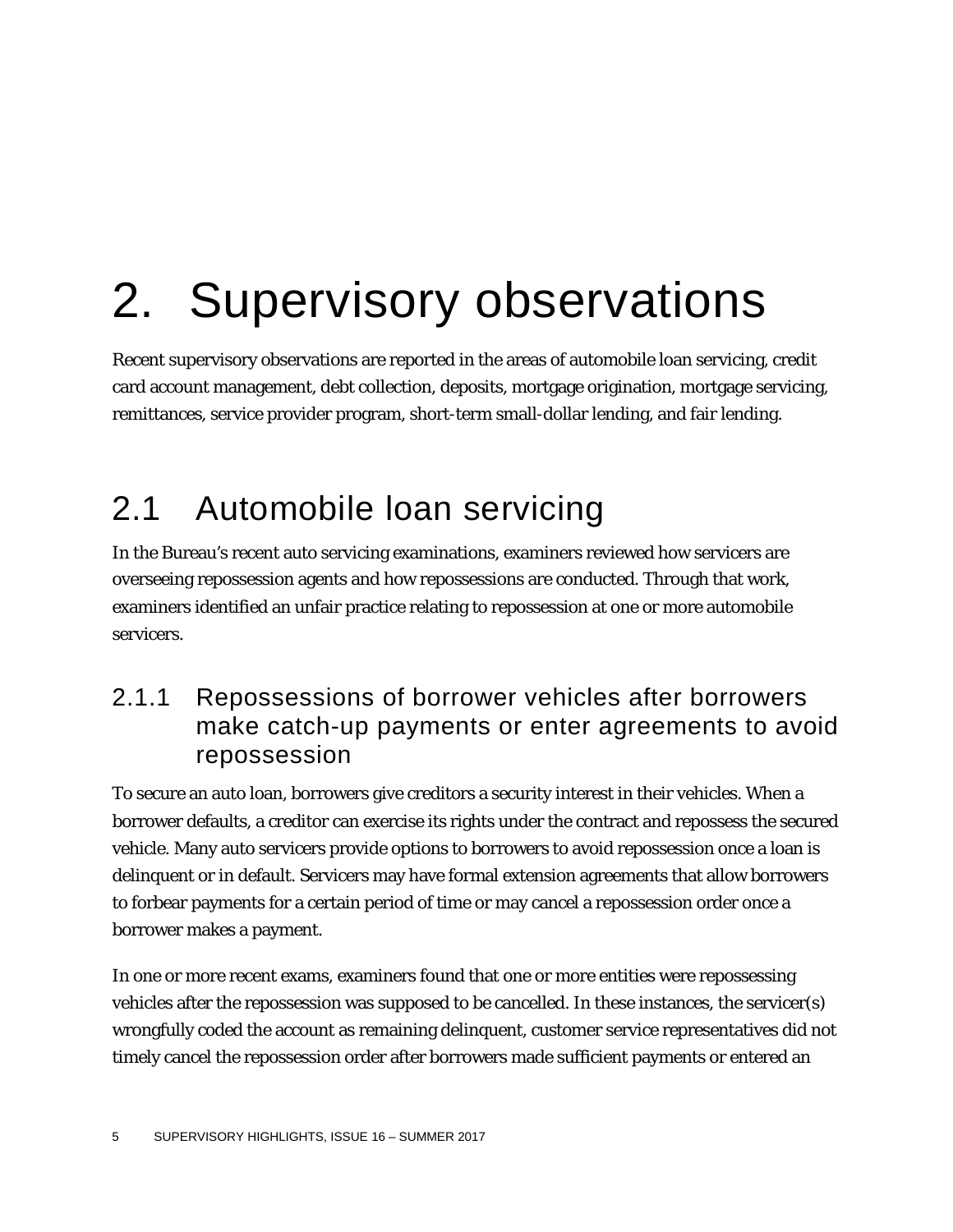agreement with the servicer to avoid repossession, or repossession agents had not checked the documentation before repossessing and thus did not learn that the repossession had been cancelled.

Bureau examiners concluded that it was an unfair practice to repossess vehicles where borrowers had brought the account current, entered an agreement with the servicer to avoid repossession, or made a payment sufficient to stop the repossession, where reasonably practicable given the timing of the borrower's action.

Supervision directed the servicer(s) to stop the practice. In response to our examiners' findings, the servicer(s) informed Supervision that the affected consumers were refunded the repossession fees. The servicer(s) also implemented a system that requires repossession agents to verify that the repossession order is still active immediately prior to repossessing the vehicle, for example, through a specially designed mobile application for that purpose.

# 2.2 Credit card account management

Supervision reviewed the credit card account management operations of one or more supervised entities over the past few months. Typically, examiners assess advertising and marketing, account origination, account servicing, payments and periodic statements, dispute resolution, and the marketing, sale and servicing of credit card add-on products. Bureau examiners found that supervised entities generally are complying with Federal consumer financial laws. However, in one or more recent examinations, examiners observed that one or more entities violated Regulation Z and committed the deceptive practices as described below.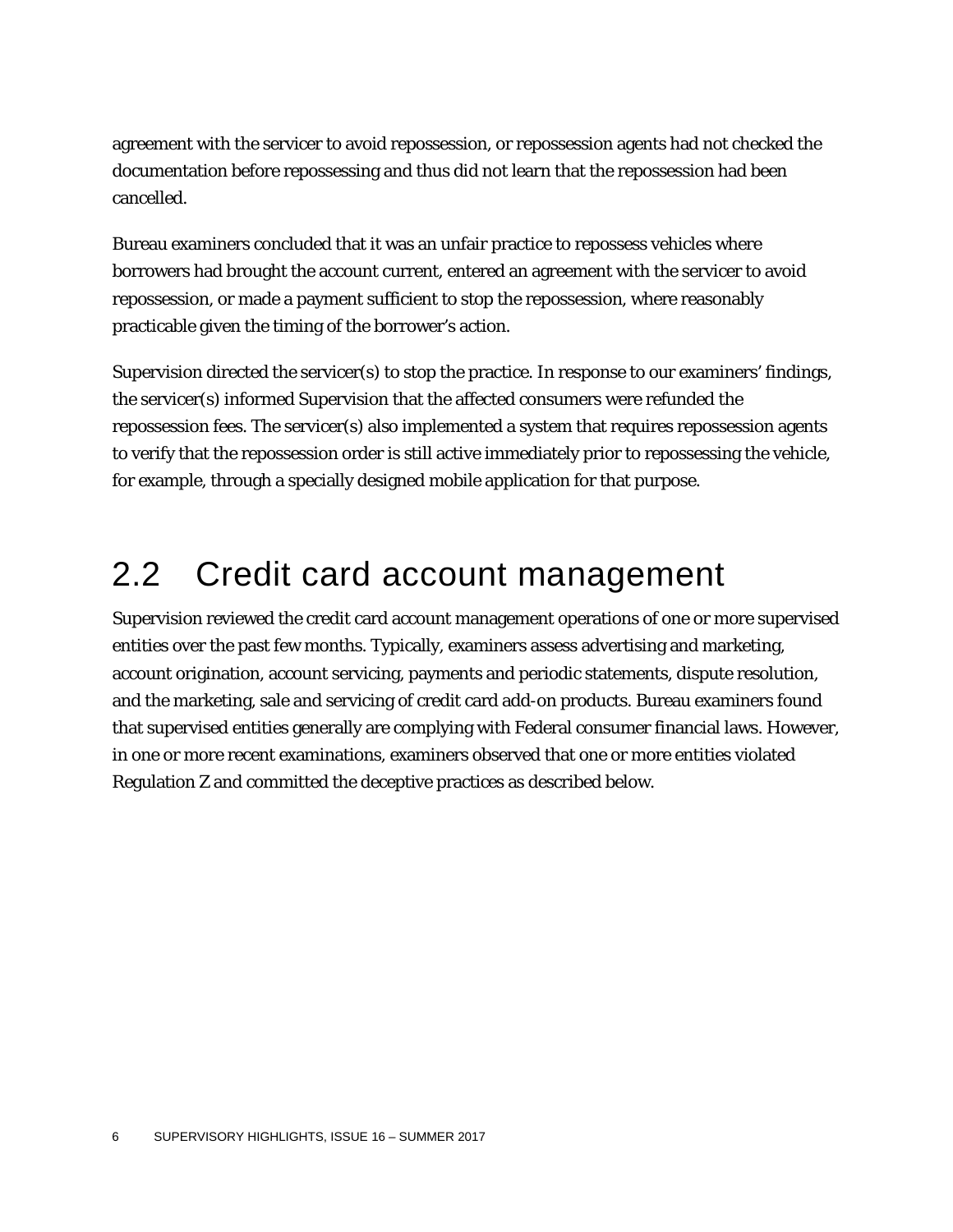### 2.2.1 Failure to provide required tabular account-opening disclosures

Examiners observed that one or more credit card issuers violated Regulation Z by failing to provide the requisite tabular disclosures with the account opening materials provided to numerous cardholders.<sup>[2](#page-7-0)</sup> Specifically, the account-opening disclosures were missing the table set forth in Appendix G-17 of Regulation Z, resulting in consumers receiving incomplete disclosures[.3](#page-7-1) At one or more entities, management attributed this violation to an employee's incorrect entry of source code for printing disclosures, controls that were not appropriately structured to detect errors, and the entity's lack of an independent disclosure review. After acknowledging the violations with examiners, one or more entities initiated a review to ensure that the errors were limited, the root causes were further identified, and corrective actions were developed.

### 2.2.2 Deceptive misrepresentations to consumers regarding costs and availability of pay-by-phone options

During one or more examinations, credit card companies provided consumers with the opportunity to pay their credit card bills by mail, online, or in person free of charge or by using one of two pay-by-phone services. The first pay-by-phone service permitted consumers to make an expedited payment for a predetermined fee, credited the same day or the following business day. The second pay-by-phone service allowed consumers to arrange future payments options free of charge to be credited to the consumer's account as soon as two days after the call. Customer service representatives were given a call script to read to consumers describing both the fee-based expedited payment option and the free future payments option.

<span id="page-7-0"></span> $2$  12 CFR 1026.6(b)(1)-(2).

<span id="page-7-1"></span><sup>3</sup> Appendix G to 12 CFR Part 1026, Form G-17(A) – Account-Opening Model Form.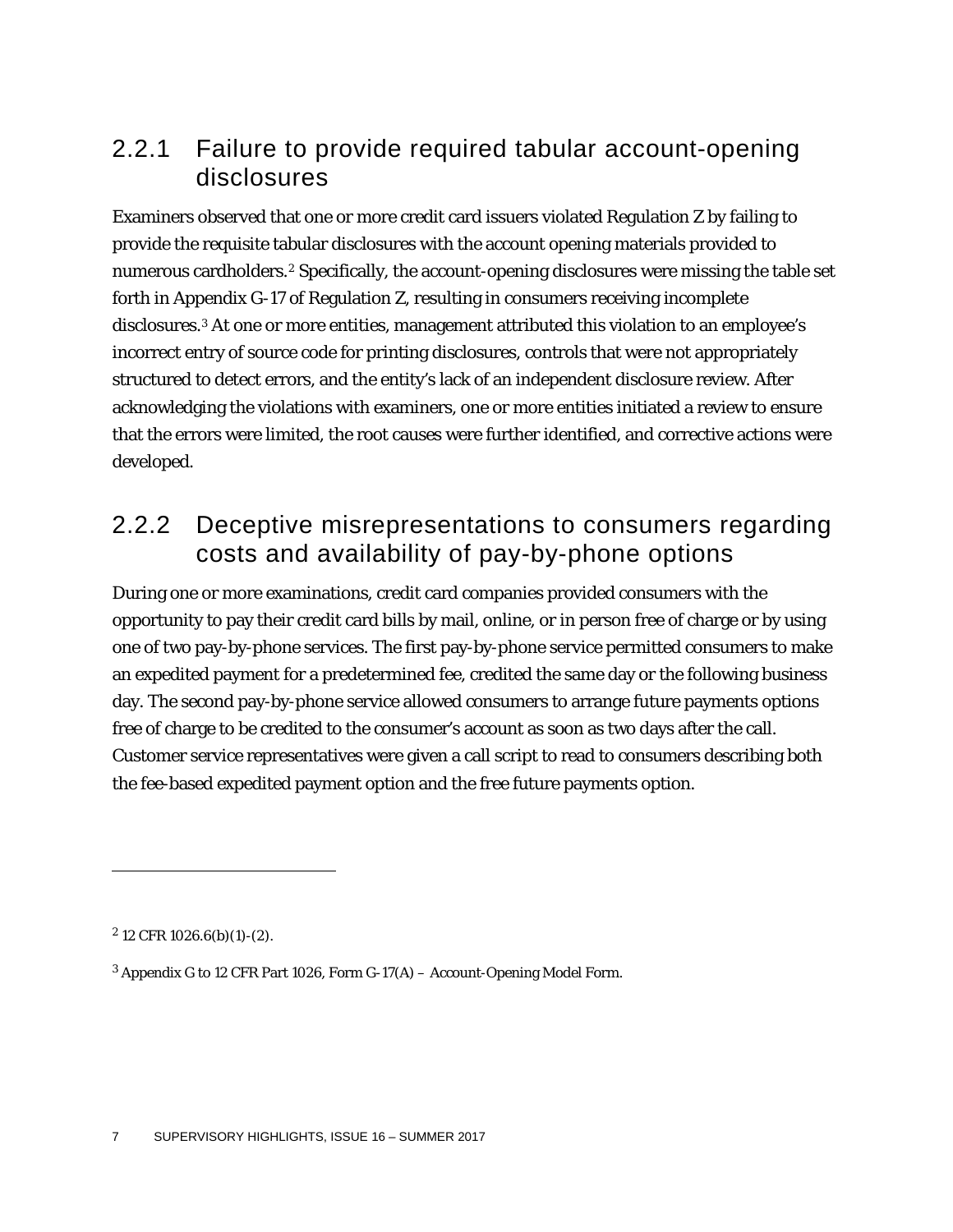A review of calls between customer service representatives and consumers revealed that in one or more examinations representatives did not follow the script in its entirety and often read the script for expedited payments only. Typically, customer service representatives did not inform consumers of any free payment options until after the consumer authorized the expedited phone payment and the customer service representatives did not inform consumers that the payment could be paid free of charge by phone by not expediting when the payment was credited. This practice resulted in consumers incurring fees for expedited payments that could have been avoided. Supervision found this practice was deceptive because these customer service representatives made an implied misrepresentation to consumers paying over the phone that all of the pay-by-phone services carried a fee.[4](#page-8-0)

Supervision directed the entity(ies) to establish effective controls over communications to consumers, ensure representatives informed consumers of free payment options prior to authorization of an expedited phone payment, and reimburse fees to consumers impacted by the deceptive representations about the costs and availability of pay-by-phone options.

### 2.2.3 Deceptive misrepresentations to consumers concerning benefits and terms of credit card add-on products

One or more entities provided its customer service representatives with call scripts that contained basic information about debt cancellation credit card add-on product(s). A review of calls by examiners indicated that customer service representatives often did not read the entire script, and in some instances, did not read the script at all. In one or more instances, the customer service representatives did not correct consumers' stated erroneous assumptions concerning the benefits of the product(s), misrepresented the potential fees, and assured consumer(s) that the product(s) would avoid the accrual of late fees or other penalties.

<span id="page-8-0"></span> $4$  12 USC 5536(a)(1)(B).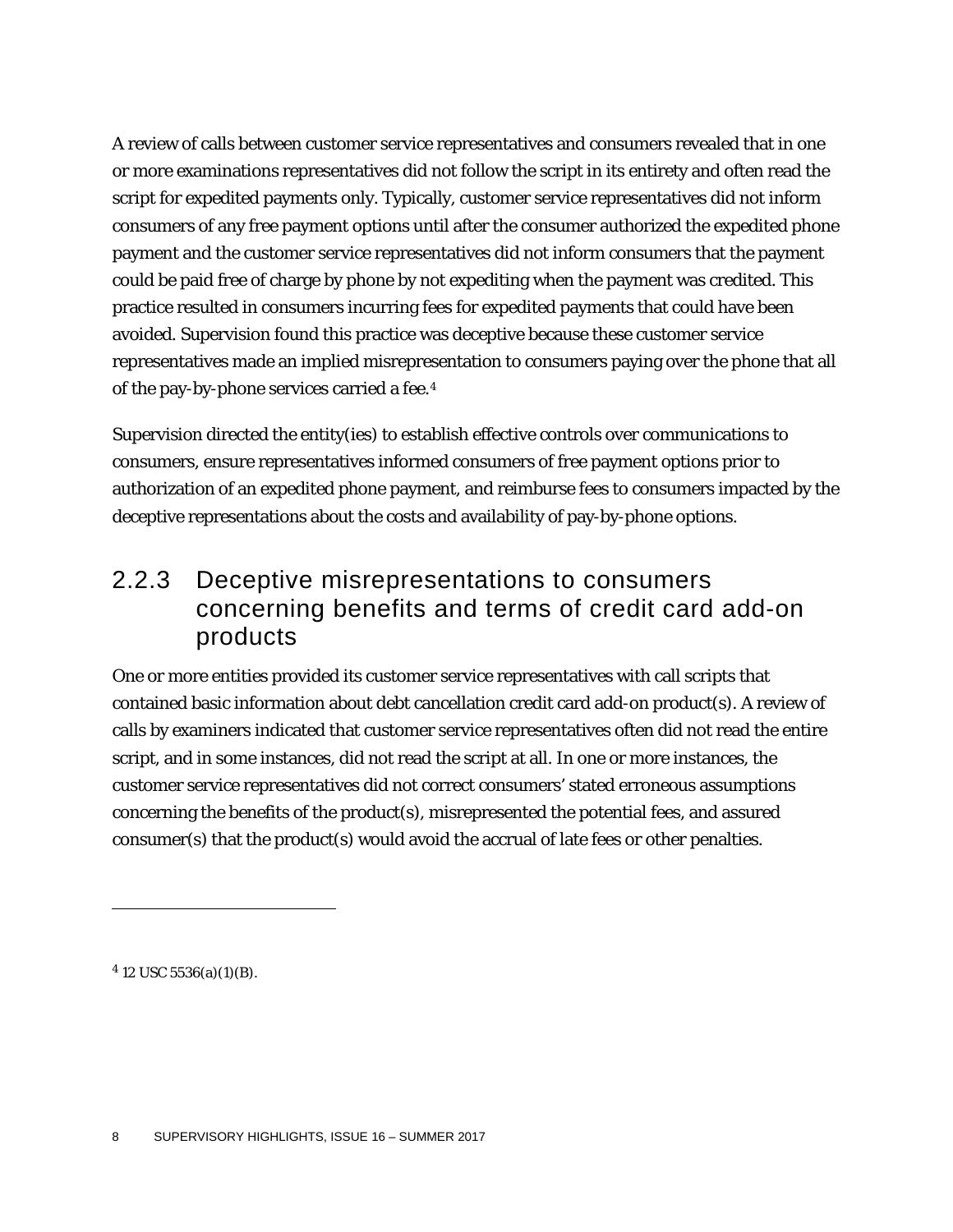Supervision found such practices constituted deceptive marketing and sales practices by misrepresenting product features, such as the cost and coverage of the optional debt cancellation add-on product.<sup>[5](#page-9-0)</sup> Supervision directed these entities to establish effective controls over marketing and sales practices for the debt cancellation credit card add-on products, ensure representatives make accurate disclosure of the add-on product's terms, conditions, and costs, and to reimburse the costs of the credit card add-on products to impacted consumers.

# 2.2.4 Failure to comply with billing error resolution and unauthorized transactions

Regulation Z requires credit card issuers to follow an error resolution process when a cardholder submits a billing error notice and provides that, during resolution, the cardholder may withhold payment for the disputed amount and the issuer shall not report the disputed amount as delinquent.[6](#page-9-1) In addition, Regulation Z also limits the amount a cardholder can be held liable for any unauthorized use.[7](#page-9-2)

During one or more examinations, examiners observed that entities: (1) failed to provide consumers with a timely written acknowledgement of receipt of a billing error notice;<sup>[8](#page-9-3)</sup> (2) generally failed to timely comply with the billing error resolution procedures;<sup>[9](#page-9-4)</sup> (3) failed to limit the liability of cardholders for unauthorized use to the lesser of \$50 or the amount of money, property, labor or services obtained by the unauthorized use before the card issuer is notified;<sup>[10](#page-9-5)</sup>

<span id="page-9-0"></span> $5$  12 USC 5536(a)(1)(B).

<span id="page-9-1"></span><sup>6</sup> 12 CFR 1026.13.

 $\overline{a}$ 

<span id="page-9-2"></span><sup>7</sup> 12 CFR 1026.12(b).

<span id="page-9-3"></span><sup>8</sup> 12 CFR 1026.13(c)(1).

<span id="page-9-4"></span><sup>9</sup> 12 CFR 1026.13(c)(2).

<span id="page-9-5"></span><sup>10</sup> 12 CFR 1026.12(b)(1)(ii).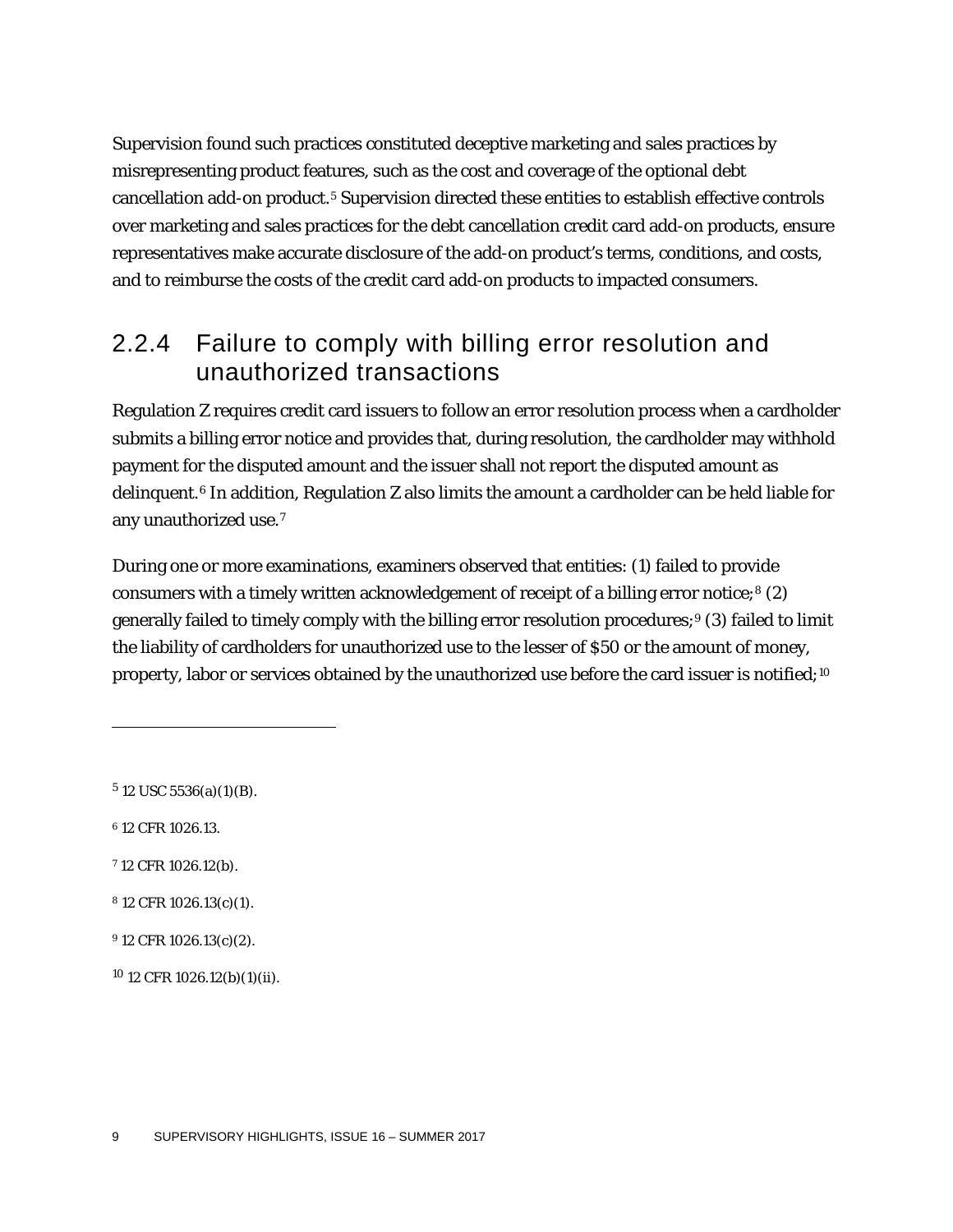(4) before a billing error was resolved, made or threatened to make an adverse credit report concerning the consumer's credit standing, or that the amount or account was delinquent, because the consumer failed to pay the disputed amount or applicable related finance or other charges;[11](#page-10-0) (5) failed to timely correct billing errors and credit consumers' accounts with disputed amounts or related finance or other charges, as applicable;<sup>[12](#page-10-1)</sup> (6) failed to send, or failed to timely send, consumers a correction notice where the issuer concluded that the billing error occurred as asserted;[13](#page-10-2) (7) failed to conduct, or failed to timely conduct, a reasonable investigation before determining that no billing error occurred;[14](#page-10-3) or (8) failed to provide, or failed to timely provide, consumers with a written explanation for its determination as to why it concluded that a billing error did not occur.[15](#page-10-4)

The root cause of these regulatory violations can, among other things, be attributed to weak oversight of service providers that handle dispute resolution for the card issuers. At one or more entities, management failed to perform sufficient due diligence of a service provider hired to perform intake of incoming phone calls from customers who reported billing errors and other disputes, and ceased doing business with the service provider because of increasing complaints about the service provider's customer service. One or more entities failed to have sufficient documentation of its monitoring of service providers and did not audit its oversight of service providers.

Supervision directed one or more entities to develop a plan that ensures the handling of billing error disputes is corrected, identifies all impacted consumers, and remediates harmed

<span id="page-10-0"></span><sup>11</sup> 12 CFR 1026.13(d)(2).

- <span id="page-10-1"></span><sup>12</sup> 12 CFR 1026.13(c)(2) & 1026.13(e)(1).
- <span id="page-10-2"></span><sup>13</sup> 12 CFR 1026.13(c)(2) & (e)(2).

<span id="page-10-3"></span><sup>14</sup> 12 CFR 1026.13(c)(2) & (f).

<span id="page-10-4"></span> $15$  12 CFR 1026.13(c)(2) & (f)(1).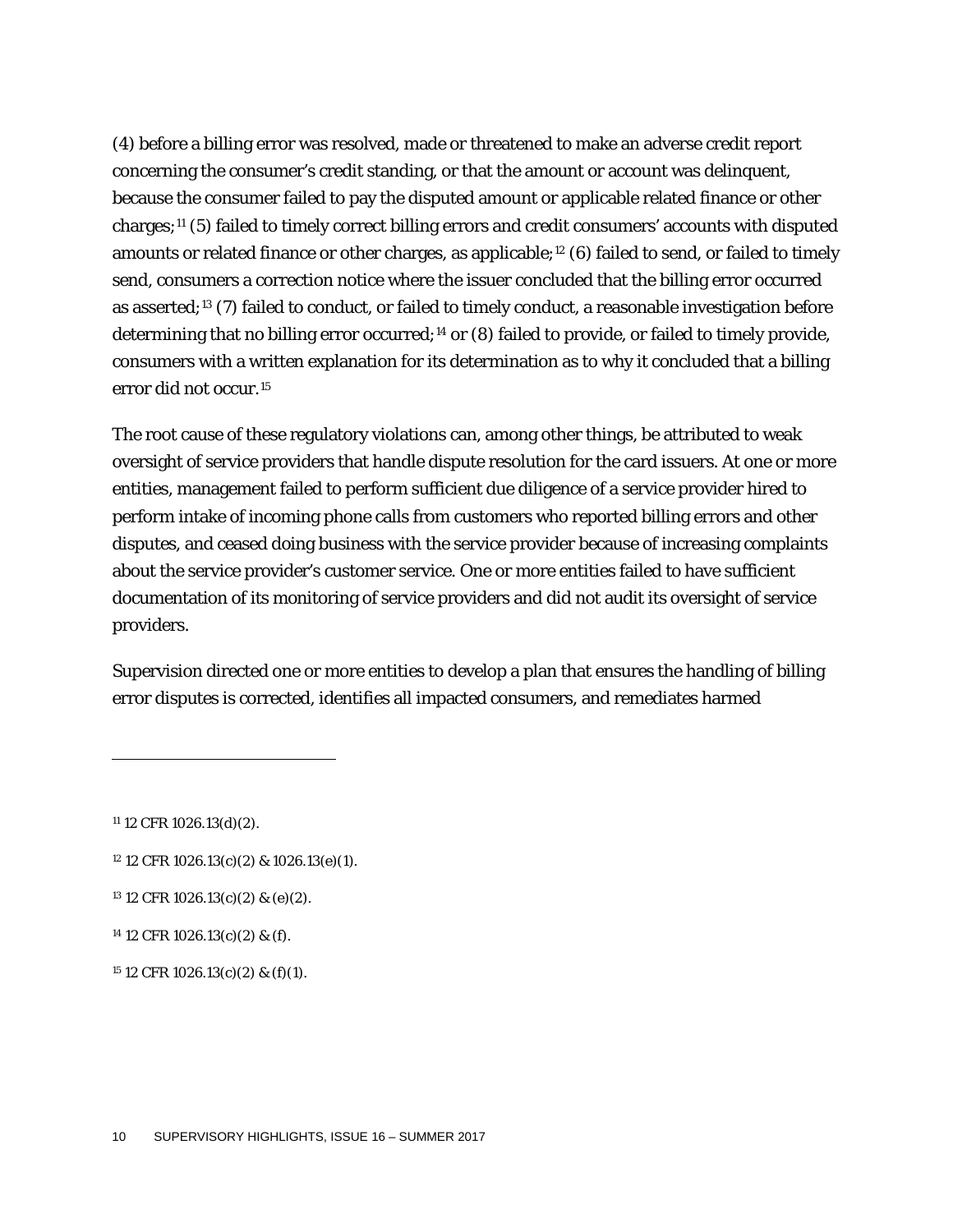consumers. One or more entities were directed to revise their service provider program(s) to require document retention relating to service provider monitoring and risk assessment reviews.

# 2.3 Debt collection

The Bureau's Supervision program covers certain bank and nonbank creditors that originate and collect their own debt, as well as nonbanks that are larger participants in the debt collection market. These reviews, among other things, evaluate the adequacy of the relevant entities' compliance management systems and communications with consumers. At one or more entities, examiners' review of these systems and practices included activities conducted in a foreign country. During recent examinations of larger participants, examiners identified several violations of the Fair Debt Collection Practices Act (FDCPA),[16](#page-11-0) including unauthorized communications with third parties, false representations made to authorized credit card users regarding their liability for debts, false representations regarding credit reports, and communications with consumers at inconvenient times.

At one or more entities, examiners discovered that debt collectors followed client instructions that led to violations of the FDCPA. Entities can mitigate the risk of an FDCPA violation if they determine whether client instructions would violate the FDCPA before following them.

## 2.3.1 Impermissible communications with third parties

Under section 805(b) of the FDCPA, a debt collector generally may not communicate with a person other than the consumer in connection with the collection of a debt without permission from the consumer. Examiners determined that one or more entities did not confirm that the

<span id="page-11-0"></span><sup>16</sup> 15 USC 1692-1692p.

 $\overline{a}$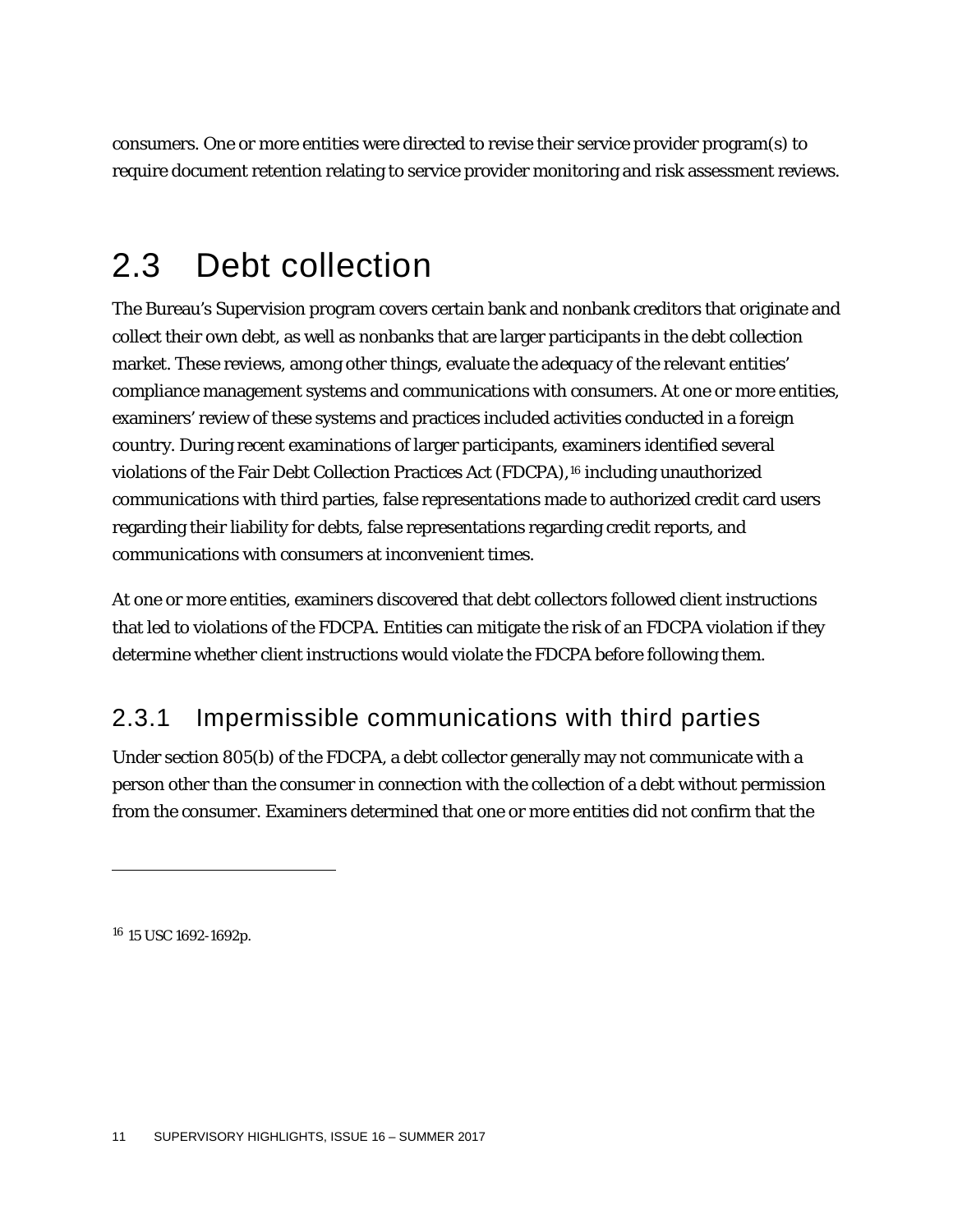correct party had been contacted prior to beginning collection activities. As a result, one or more entities communicated with a third party in connection with the collection of a debt by discussing the debt with an authorized user of a credit card who was not financially responsible for the debt (and who was not otherwise a "consumer" under section 805(b)). In response to these findings, one or more entities enhanced consumer verification processes to include the verification of first and last names, and confirmation of date of birth or the last four digits of Social Security number, before disclosing the debt or the nature of the call to the consumer. Additionally, one or more entities revised their processes to discuss the debt with an authorized user only after explicit authorization from the cardholder. Lastly, the entities trained their collection agents on the enhanced policies and procedures.

### 2.3.2 Deceptively implying that authorized users are responsible for a debt

Under section 807(10) of the FDCPA, a debt collector may not use false representations or deceptive means to collect or attempt to collect any debt. Examiners determined that one or more entities violated the FDCPA by attempting to collect a debt directly from the authorized user of a credit card even though the authorized user was not financially responsible for the debt. The practice of soliciting payment from a non-obligated user in a manner that implies that the authorized user is personally responsible for the debt constitutes a deceptive means to collect a debt in violation of the FDCPA. One or more entities have undertaken remedial and corrective actions regarding these violations, which are under review by Supervision.

### 2.3.3 False representations regarding the effect on a consumer's credit report of paying a debt in full rather than settling the debt in full

As noted above, a debt collector may not use false representations or deceptive means to collect or attempt to collect any debt under section 807(10) of the FDCPA. Examiners found that one or more entities made false representations to consumers about the effect on their credit score of paying a debt in full rather than settling the debt for less than the full amount. As the CFPB explained in a 2013 bulletin, representations about the impact of paying a debt on a consumer's credit score may be deceptive. The bulletin states that "in light of the numerous factors that influence an individual consumer's credit score, such payments may not improve the credit score of the consumer to whom the representation is being made. Consequently, debt owners or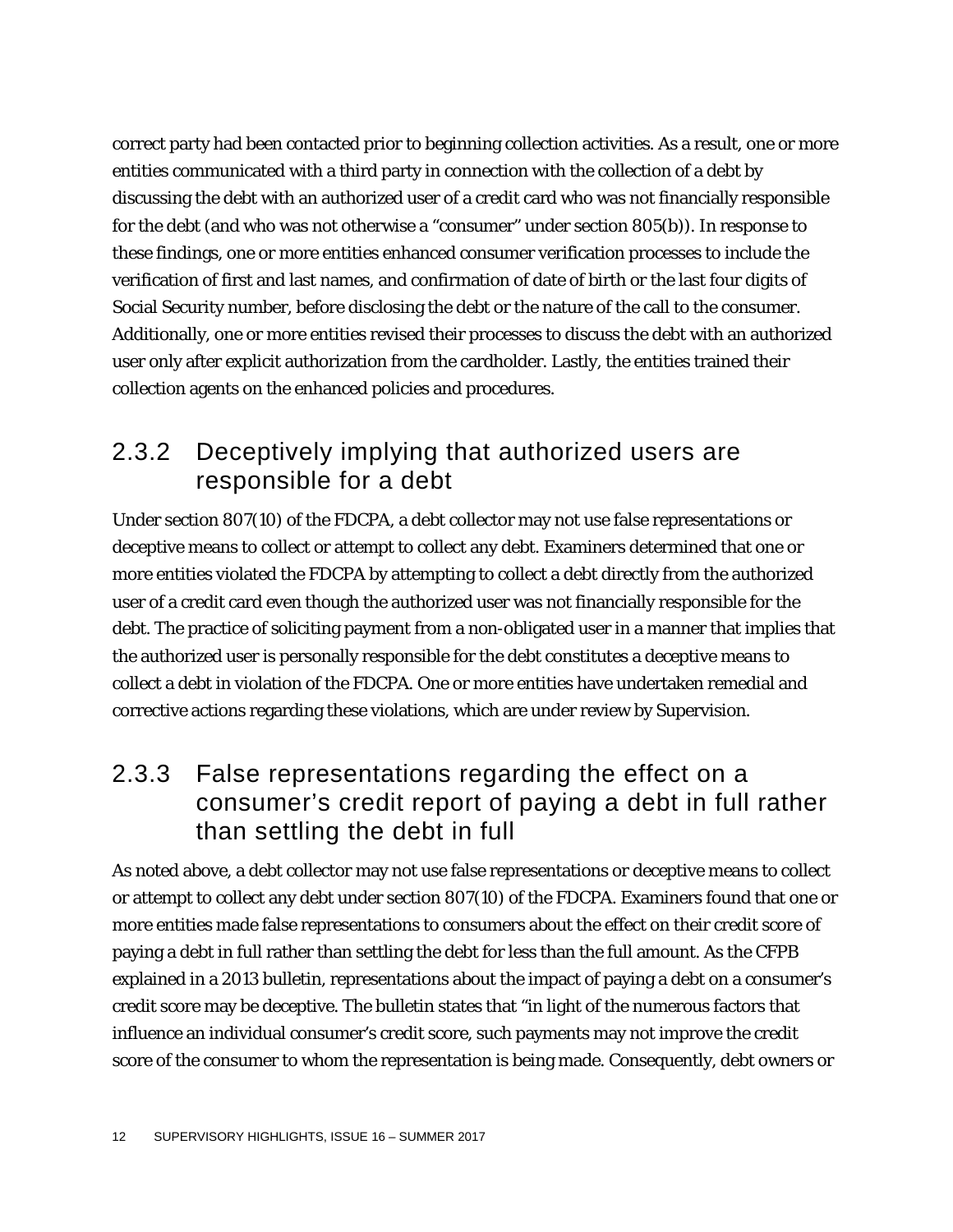third-party debt collectors may well deceive consumers if they make representations that paying debts in collection will improve a consumer's credit score."[17](#page-13-0) In response to these findings, one or more entities amended training materials to remove references to how a consumer's credit score may be affected by either settling the debt in full or paying the debt in full.

### 2.3.4 Communicating with consumers at a time known to be inconvenient

Under section 805(a)(1) of the FDCPA, a debt collector may not communicate with a consumer in connection with the collection of any debt at any unusual time or place or a time or place known or which should be known to be inconvenient to the consumer. Examiners discovered that consumers were contacted by one or more entities outside of the hours of 8:00 am to 9:00 pm (which, in the absence of knowledge to the contrary, may be assumed to be convenient) or at times consumers had previously informed the entities were inconvenient. These violations were caused by the failure to accurately update account notes and the use of auto dialers that based call parameters solely on the consumer's area code, rather than also considering the consumer's last known address. Supervision directed one or more entities to enhance compliance monitoring for dialer systems to ensure that they input system parameters accurately and to ensure that they properly monitor collectors for inputting and adhering to account notations.

# 2.4 Deposits

1

The CFPB continues to examine banks for compliance with Regulation E as well as review for any unfair, deceptive, or abusive acts or practices (UDAAPs) in connection with deposit accounts. As described in more detail below, CFPB examiners continue to find deceptive acts or

<span id="page-13-0"></span><sup>17</sup> CFPB Bulletin 2013-08, *Representations Regarding Effect of Debt Payments on Credit Reports and Scores*, *available at*: http://files.consumerfinance.gov/f/201307\_cfpb\_bulletin\_collections-consumer-credit.pdf.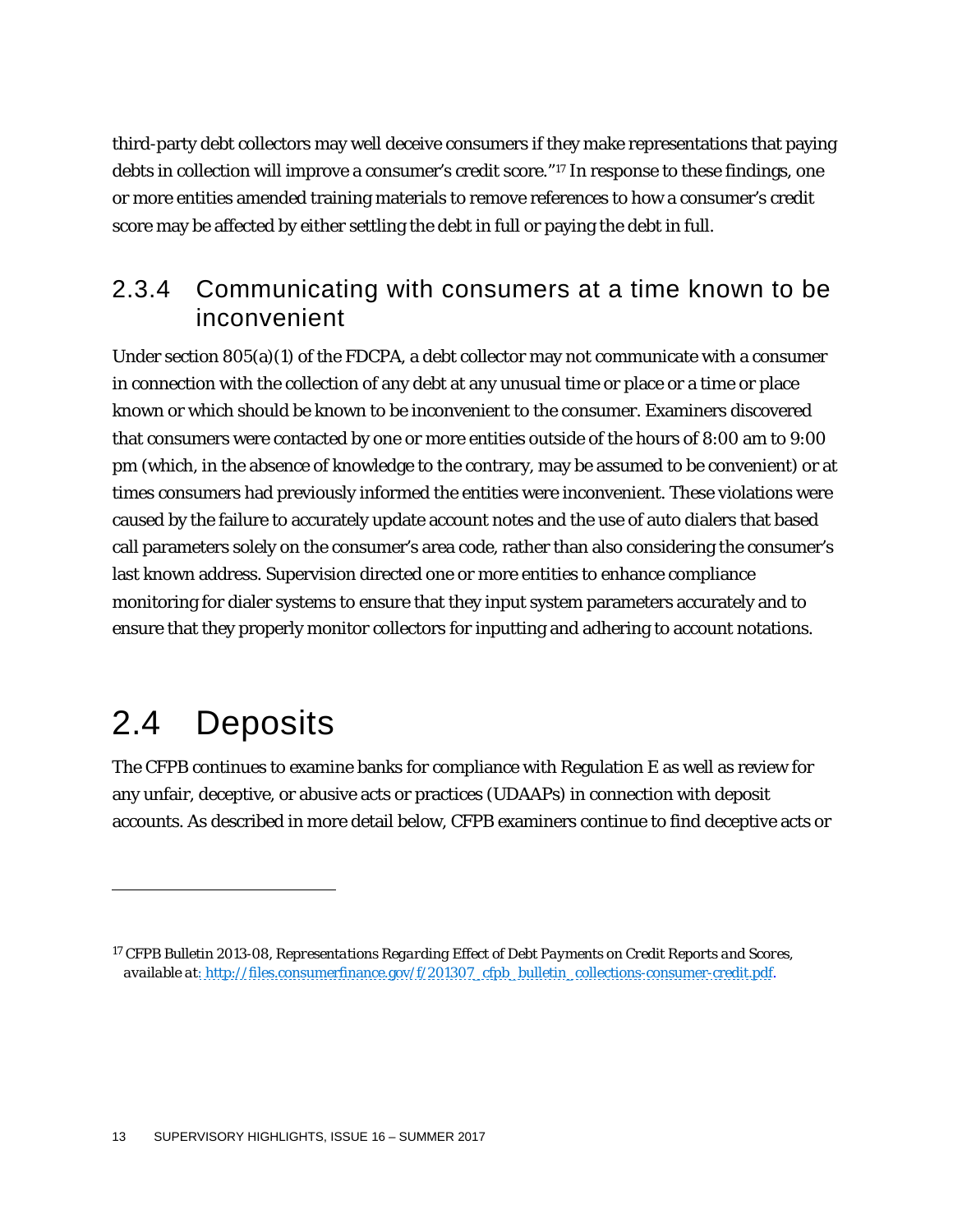practices related to deposit disclosures and representations that incorrectly inform consumers about fees, including conditions when certain fees will apply. Separately, Supervision concluded that one or more institutions were engaging in deceptive acts or practices by misrepresenting deposit overdraft protection products. Examiners also found unfair acts or practices related to conditions where one or more institutions froze deposit accounts. Finally, examiners continue to find issues associated with Regulation E error resolution investigations.

In all cases where examiners found UDAAPs or violations of Regulation E, Supervision directed institutions to make appropriate changes to address the underlying issue(s), as well as enhance compliance management systems to prevent future violations and, where appropriate, to remediate consumers for harm they experienced.

# 2.4.1 Freezing of deposit accounts

Examiners found that one or more institutions engaged in unfair acts or practices by placing hard holds on customer accounts to stop all activity when the institution(s) observed suspicious activity. These hard holds resulted in the consumers' accounts being locked, resulting in payments not being honored, deposits being rejected, and the consumer lacking access to his or her funds for as long as two weeks. Examiners also found that one or more institutions failed to clearly, consistently, and promptly communicate information about the nature and status of these hard holds to consumers. Examiners found that less drastic measures would have sufficiently addressed the suspicious activity concern in many instances. Even where the hard holds were appropriate, the failure to properly communicate with consumers prevented consumers from being able to take measures to mitigate the injury.

Supervision directed the institution(s) to cease unnecessarily placing hard holds on consumer deposit accounts and to develop and implement policies and procedures to clearly, consistently, and promptly communicate with consumers with respect to hard holds placed on their accounts.

# 2.4.2 Misrepresentations about monthly service fees

Examiners found that one or more institutions engaged in deceptive acts or practices by representing in deposit account fee schedules that monthly account service fees would be waived under circumstances in which those fees, in fact, would be assessed. One or more institutions offered a deposit product that contained a monthly service fee. The service fee was waived if consumers met certain qualifications. One such qualification – as described in the fee schedules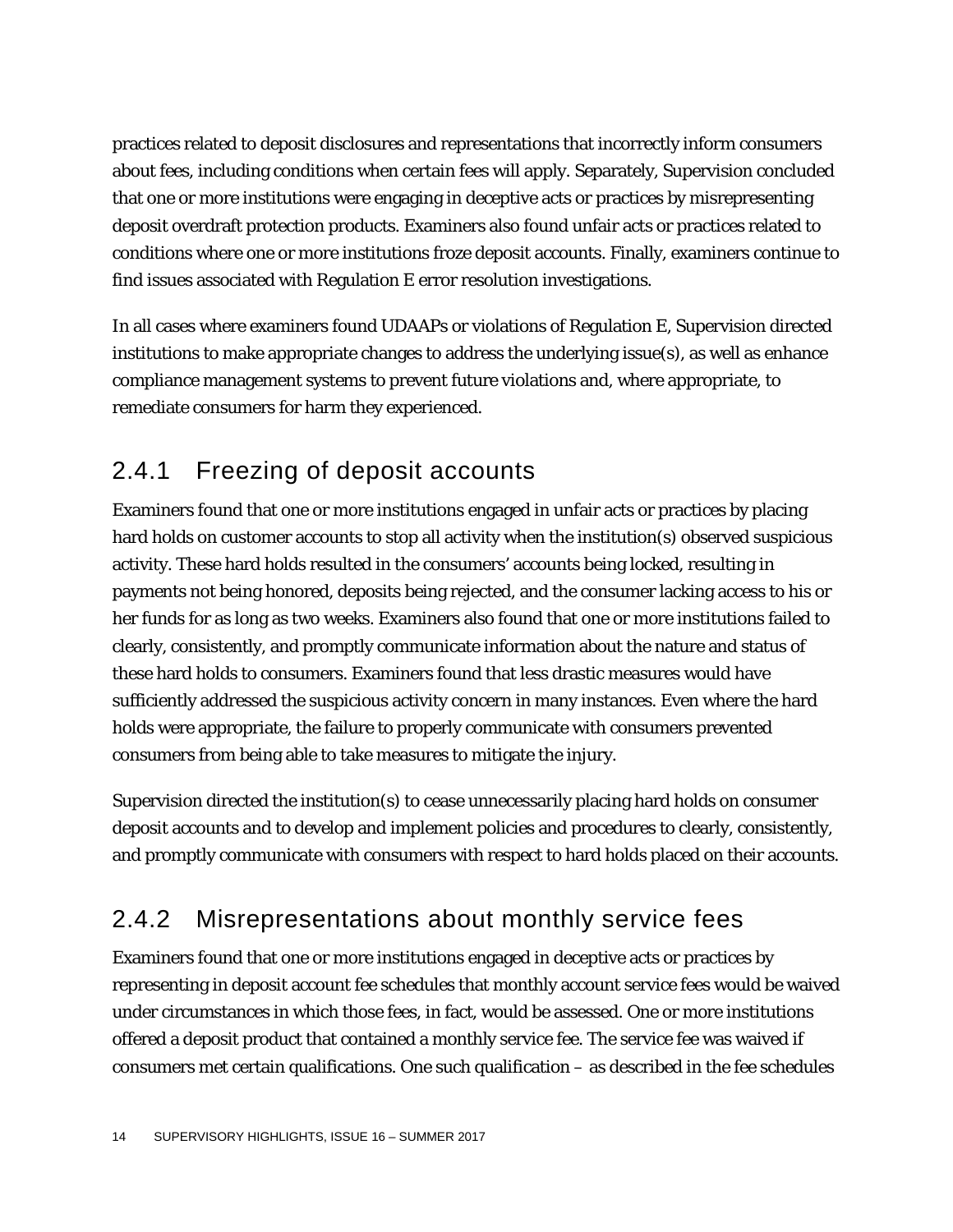– was if the consumer made ten or more payments from the checking account during a statement cycle. In fact, only debit card purchases and debit card payments qualified toward the fee waiver threshold, and other payments from a consumer's checking account, such as ACH payments, did not qualify. Moreover, only payments that "posted" during the statement cycle qualified toward the waiver and payments that were initiated but not posted during the statement cycle did not qualify. The representations that the institution(s) made in the fee schedules could lead a reasonable consumer to believe that all checking-account payments initiated during the statement cycle would qualify toward the ten-payment fee waiver threshold, a material aspect of the product or service. As a result, Supervision cited the institution(s) for deceptive acts or practices. Supervision directed the institution(s) to ensure that all disclosures regarding the fee waivers include accurate and non-misleading information.

### 2.4.3 Violations of error resolution requirements

Supervision continues to find violations of Regulation E's error resolution requirements. As noted in the Fall 2014 edition of *Supervisory Highlights*, Regulation E, which implements the Electronic Fund Transfer Act, imposes specific requirements on financial institutions for how to resolve error allegations reported by consumers related to electronic fund transfers. Among other requirements, Regulation E requires financial institutions to promptly investigate error allegations, to provide timely provisional credit to consumers, to promptly provide consumers with notice of the findings of the financial institution's investigation, and to allow consumers to review the documentation the financial institution relied upon in the course of the investigation.[18](#page-15-0)

Examiners found that one or more institutions violated several of the error resolution provisions of Regulation E. Among other things, examiners observed that one or more entities prematurely closed investigations and denied claims when consumers failed to submit, or delayed in submitting, supplemental information beyond that which financial institutions may require

<span id="page-15-0"></span><sup>18</sup> 12 CFR 1005.11.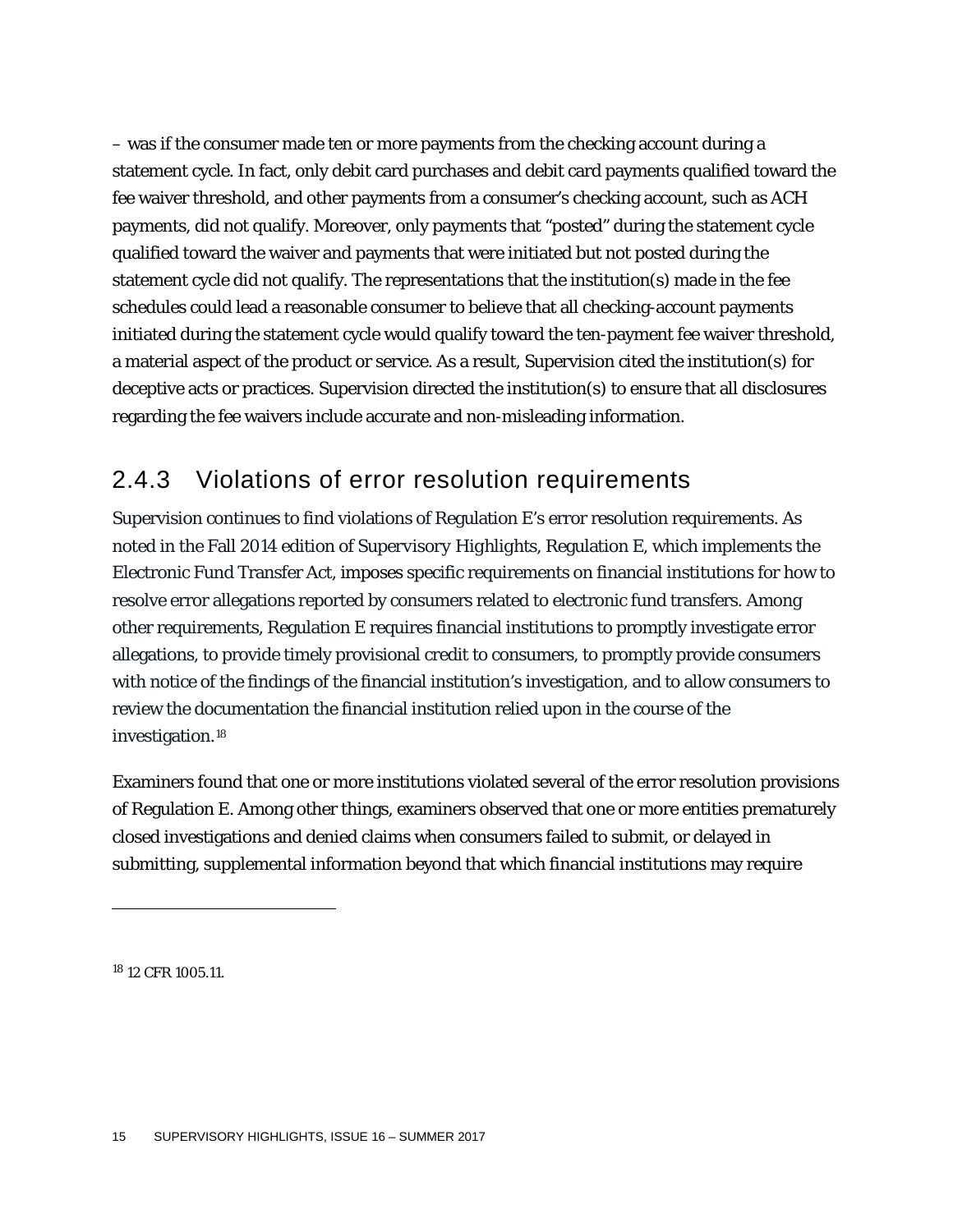under Regulation  $E^{19}$  $E^{19}$  $E^{19}$  Examiners also found that the institution(s) failed to investigate claims and to provide provisional credit within 10 business days of receiving notice of the alleged error.[20](#page-16-1) Examiners further observed that one or more institutions refused consumers' requests to review material relied upon by the institution(s) in denying error claims, and incorrectly informed consumers that subpoenas would be required to review that material.[21](#page-16-2) With respect to these types of violations, Supervision directed the relevant entities to take measures to ensure compliance with the error resolution provisions of Regulation E.

### 2.4.4 Deceptive statements about overdraft protection products

In 2010, federal rules took effect that prohibited banks and credit unions from charging overdraft fees on ATM and one-time debit card transactions unless consumers affirmatively opted in[.22](#page-16-3) Many depository institutions provide a variety of overdraft products that may cover consumer transactions that overdraw accounts.

Supervision determined that one or more institutions engaged in a deceptive act or practice by misrepresenting their opt-in deposit overdraft protection products when answering inbound telephone calls from consumers, including that:

• The overdraft protection product applied to check, automated clearing house (ACH), and recurring bill payment transactions, when the overdraft protection product did not apply to those transactions;

<span id="page-16-0"></span><sup>19</sup> *See* 12 CFR 1005.11(b).

<span id="page-16-1"></span><sup>20</sup> *See* 12 CFR 1005.11(c)(1) & (c)(2)(i).

<span id="page-16-2"></span><sup>21</sup> *See* 12 CFR 1005.11(d)(1).

<span id="page-16-3"></span><sup>22</sup> 74 Fed. Reg. 59033 (Nov. 17, 2009) (codified at 12 CFR part 1005.17), *available at* [https://www.gpo.gov/fdsys/granule/FR-2009-11-17/E9-27474.](https://www.gpo.gov/fdsys/granule/FR-2009-11-17/E9-27474)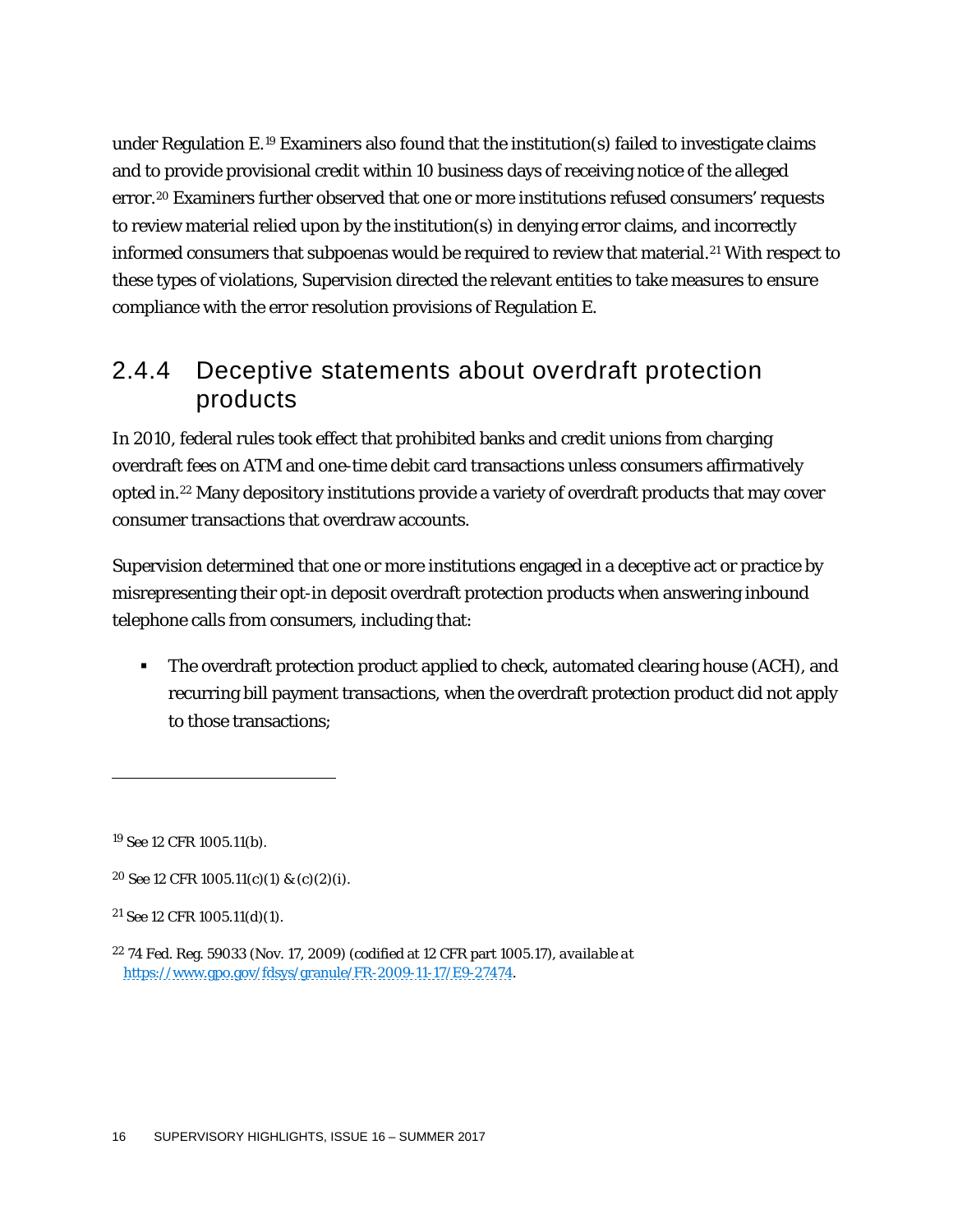- The overdraft protection product would allow a consumer to withdraw more than the daily ATM cash withdrawal limit and be subject to only one overdraft fee. In actuality, a consumer would not have been allowed to surpass the daily ATM cash withdrawal limit, regardless of enrollment in the overdraft protection product, and it was not possible to do so while incurring only one overdraft fee; and
- **The overdraft protection product would take effect on the same day as enrollment, when** the product would not actually take effect until the next day.

Supervision determined that these representations misled or were likely to mislead a reasonable consumer regarding a material aspect of the overdraft protection product and that account opening disclosures or subsequent enrollment disclosures did not cure the misleading representations. Supervision directed one or more depository institutions to cease misrepresenting features of their overdraft protection products.

# 2.5 Mortgage origination

Supervision assessed the mortgage origination operations of one or more supervised entities for compliance with applicable Federal consumer financial laws. Examiners identified instances of regulatory violations and one or more instances where supervised entities engaged in a deceptive practice, as described below.

# 2.5.1 Know Before You Owe mortgage disclosure rule

Supervision has completed its first round of mortgage origination examinations for compliance with the Know Before You Owe mortgage disclosure rule. The Bureau stated that it would be sensitive to the progress made by supervised entities focused on making good faith efforts to come into compliance with the rule upon the effective date of October 3, 2015. Initial examination findings and observations conclude that, for the most part, supervised entities, both banks and nonbanks, were able to effectively implement and comply with the Know Before You Owe mortgage disclosure rule changes. However, examiners did find some violations. Listed below are violations found by examiners relating to the content and timing of Loan Estimates and Closing Disclosures: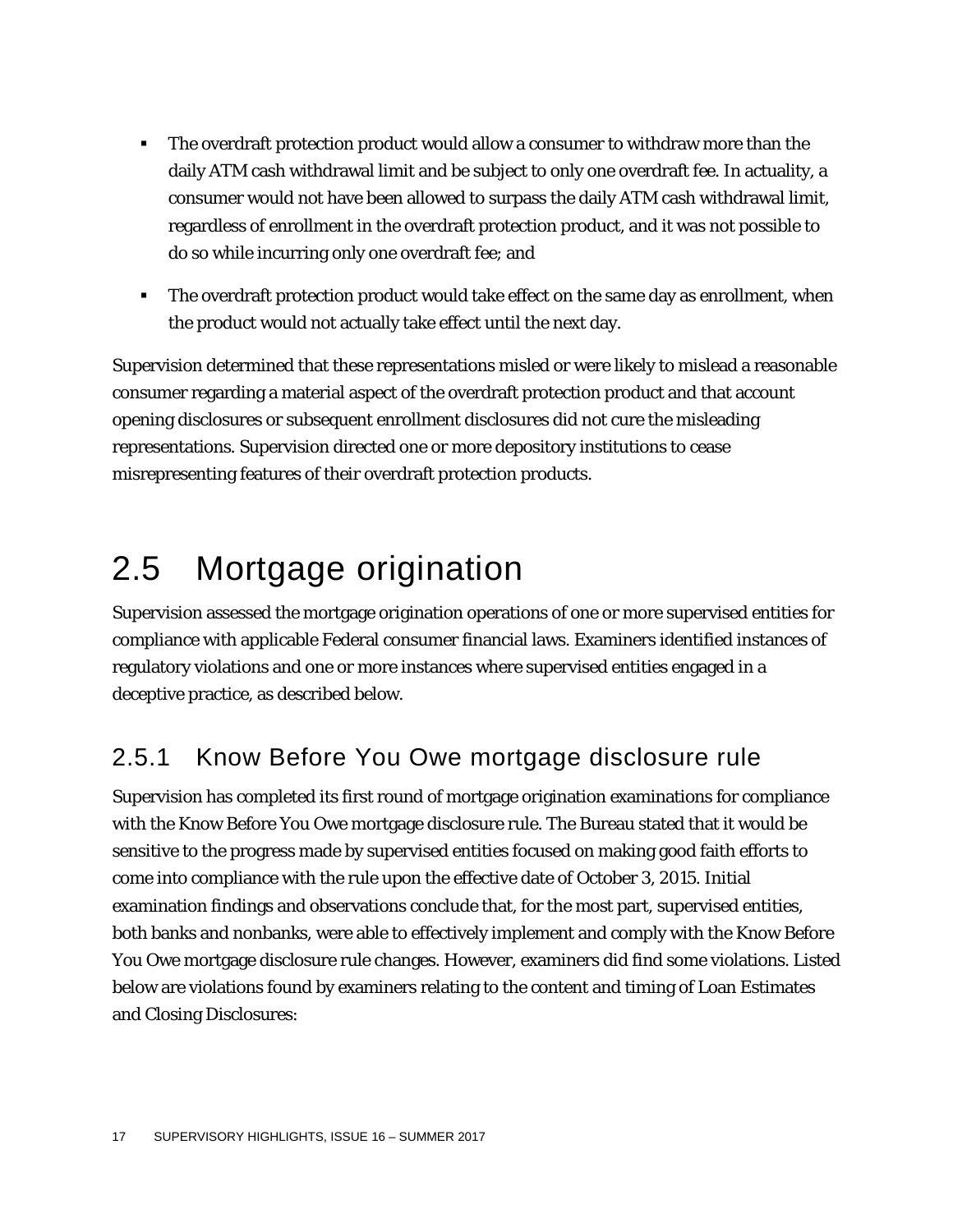- Amounts paid by the consumer at closing exceeded the amount disclosed on the Loan Estimate beyond the applicable tolerance threshold;<sup>[23](#page-18-0)</sup>
- The entity(ies) failed to retain evidence of compliance with the requirements associated with the Loan Estimate:<sup>[24](#page-18-1)</sup>
- The entity(ies) failed to obtain and/or document the consumer's intent to proceed with the transaction prior to imposing a fee in connection with the consumer's application;<sup>[25](#page-18-2)</sup>
- Waivers of the three-day review period did not contain a bona fide personal financial emergency;<sup>[26](#page-18-3)</sup>
- The entity(ies) failed to provide consumers with a list identifying at least one available settlement service provider, if the creditor permits the consumer to shop for a settlement service;<sup>[27](#page-18-4)</sup>
- The entity(ies) failed to disclose the amount payable into an escrow account on the Loan Estimate and Closing Disclosure when the consumer elected to escrow taxes and insurance;<sup>[28](#page-18-5)</sup>
- Loan Estimates did not include the date and time at which estimated closings cost expire;<sup>[29](#page-18-6)</sup> and

<span id="page-18-0"></span><sup>23</sup> 12 CFR 1026.19(e)(3)(i), (ii).

<span id="page-18-1"></span><sup>24</sup> 12 CFR 1026.25(c)(1).

1

<span id="page-18-2"></span> $25$  12 CFR 1026.19(e)(2)(i)(A), 1026.25(c)(1).

<span id="page-18-3"></span><sup>26</sup> 12 CFR 1026.19(f)(1)(iv).

- <span id="page-18-6"></span><span id="page-18-4"></span><sup>27</sup> 12 CFR 1026.19(e)(1)(vi)(c).
- <span id="page-18-5"></span><sup>28</sup> 12 CFR 1026.37(c)(2)(iii), .38(c)(1).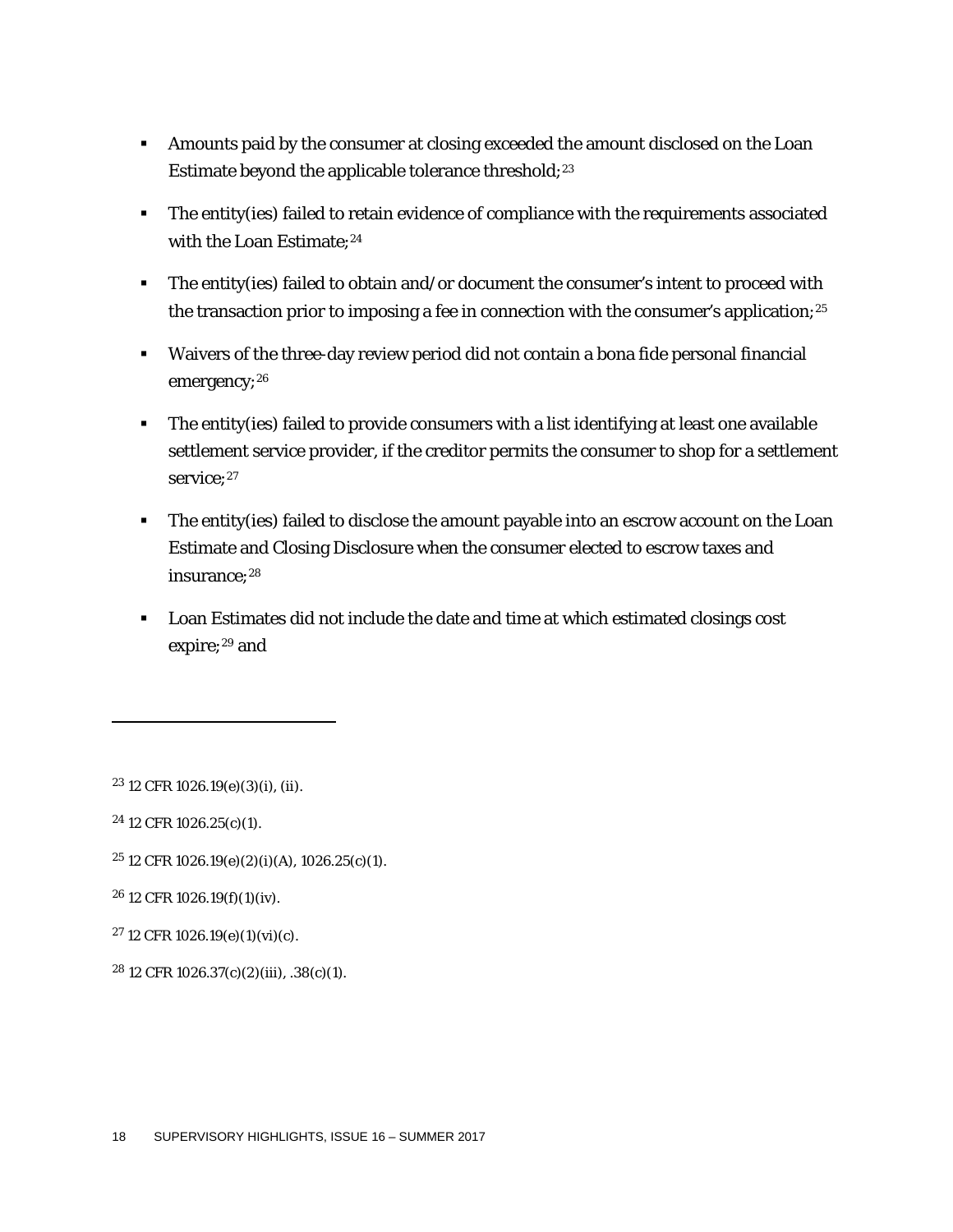The entity(ies) failed to properly disclose on the Closing Disclosure fees the consumer paid prior to closing.[30](#page-19-0)

Examiners worked in a collaborative manner with one or more entities to identify the root cause of these violations and determine appropriate corrective actions, including reimbursement to consumers where tolerance violations occurred.

## 2.5.2 Failure to reimburse unused portions of a required service deposit where certain disclosure language was used constituted an unfair practice

At one or more entities, pursuant to certain disclosure language a specified service deposit was collected from consumers but unused portions were not reimbursed when consumers withdrew their applications. This would constitute unfair acts or practices in those cases where the loans did not proceed to closing due to the entity's unreasonable actions or inactions. Supervision directed each entity to conduct a review to identify impacted consumers. Refunds were provided to consumers where the loan files could not support retention of the service deposit.

# 2.5.3 Deceptive practice involving an arbitration notice on certain residential mortgage loan documents

Under Regulation Z, a contract or other agreement for a consumer credit transaction secured by a dwelling (including a home equity line of credit secured by the consumer's principal dwelling) may not include terms that require arbitration or any other non-judicial procedure to resolve any controversy or settle any claims arising out of the transaction.<sup>31</sup>

1

<span id="page-19-1"></span><sup>31</sup> 12 CFR 1026.36(h)(1).

<sup>29</sup> 12 CFR 1026.37(a)(13)(ii).

<span id="page-19-0"></span> $30$  12 CFR 1026.38(f)(2), (f)(5), (h)(2), (i)(2)(ii).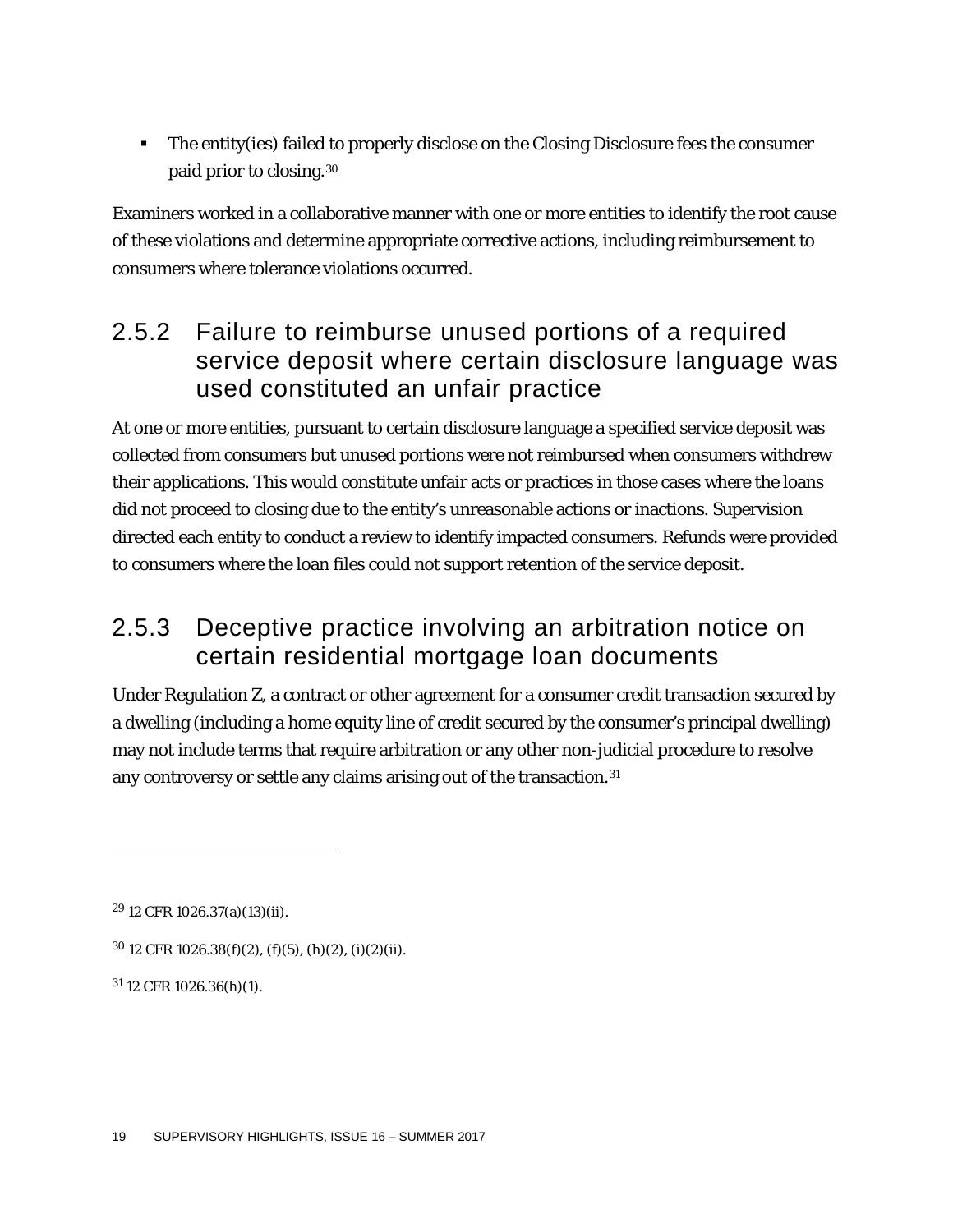Despite this prohibition, at one or more entities examiners identified template language for certain residential loan document(s) containing a notice that the note is subject to arbitration. Supervision concluded that use of the arbitration-related notice constitutes a deceptive act or practice since it is likely to mislead a reasonable consumer into believing that a claim arising under the residential loan document must be submitted to arbitration. After having viewed the notice, a consumer would have been more likely to agree to post-dispute arbitration or to fail to pursue judicial remedies under the mistaken belief that arbitration was required. Supervision directed one or more of the entities to cease further use of the template.

# 2.6 Mortgage servicing

### 2.6.1 Requirements to help borrowers complete loss mitigation applications

Regulation X provides important process protections for borrowers in financial distress who apply for a foreclosure alternative. Specifically, it requires mortgage [servicers](https://www.consumerfinance.gov/eregulations/1024-2/2015-18239#1024-2-b-Servicer) to exercise reasonable diligence in obtaining documents and information to complete a loss [mitigation](https://www.consumerfinance.gov/eregulations/1024-31/2015-18239#1024-31-LossMitigationApplication) [application.](https://www.consumerfinance.gov/eregulations/1024-31/2015-18239#1024-31-LossMitigationApplication)[32](#page-20-0) A complete loss mitigation application includes all the information that the servicer requires from a borrower in evaluating applications for the loss mitigation options available to the borrower.<sup>[33](#page-20-1)</sup>

While Regulation X permits a servicer to offer a loss mitigation option based on a borrower's incomplete application under certain circumstances,<sup>[34](#page-20-2)</sup> the servicer still must act with reasonable

<span id="page-20-0"></span><sup>32</sup> 12 CFR 1024.41(b)(1).

1

<span id="page-20-1"></span><sup>33</sup> 12 CFR 1024.41(b)(1).

<span id="page-20-2"></span> $34$  12 CFR 1024.41(c)(2)(ii) and (iii).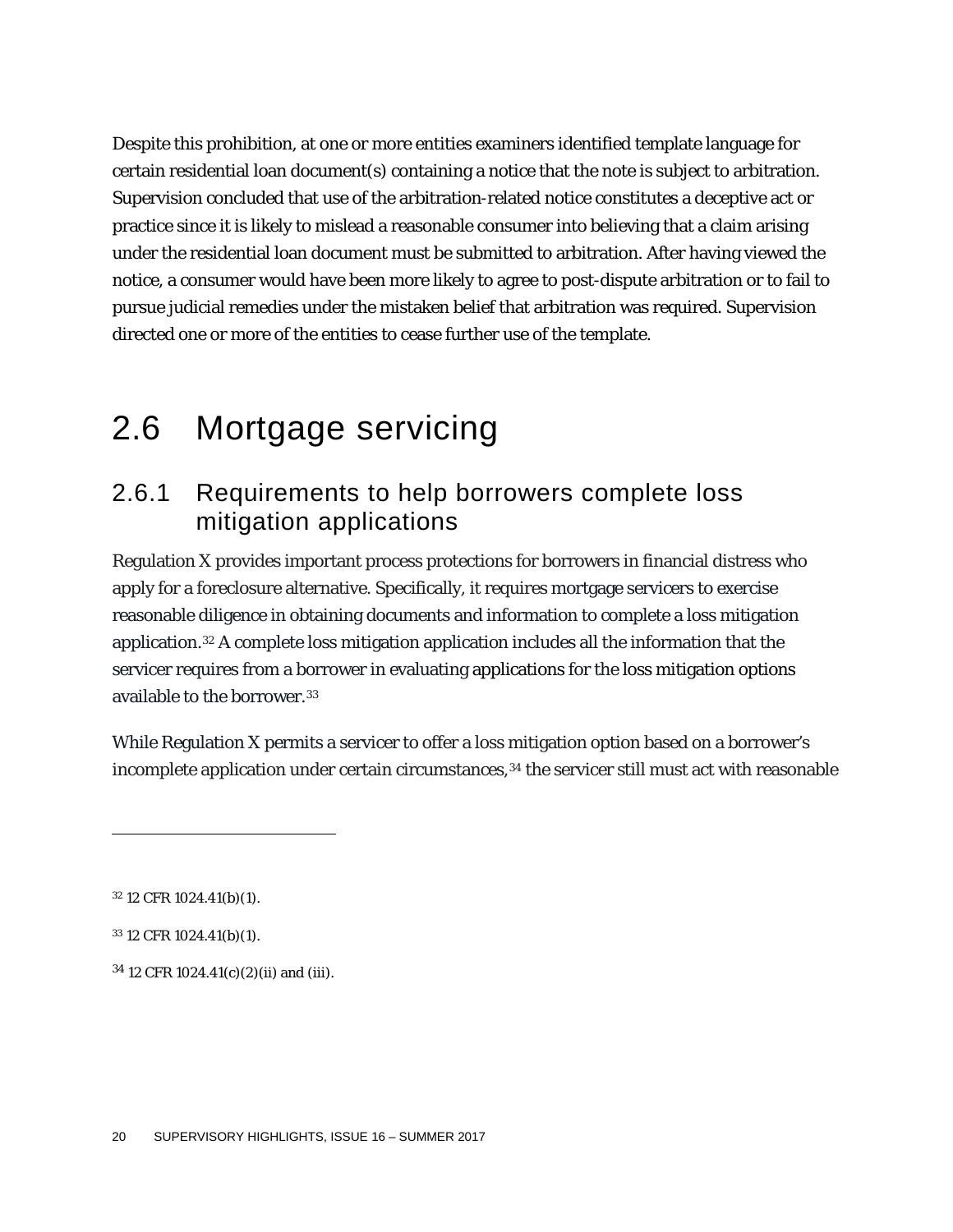diligence to collect the information needed to complete the application.[35](#page-21-0) For example, in the context of a short-term payment forbearance program offered based on an incomplete loss mitigation application, reasonable diligence could include notifying the borrower that the borrower is being offered a payment forbearance program based on an evaluation of an incomplete [application](https://www.consumerfinance.gov/eregulations/1024-2/2015-18239#1024-2-b-Application) and that the borrower retains the option of completing the [application](https://www.consumerfinance.gov/eregulations/1024-2/2015-18239#1024-2-b-Application) to receive a full evaluation of all loss [mitigation](https://www.consumerfinance.gov/eregulations/1024-31/2015-18239#1024-31-LossMitigationOption) options available to the borrower.[36](#page-21-1) Near the end of the program, and prior to the end of the forbearance period, it may also be necessary for the [servicer](https://www.consumerfinance.gov/eregulations/1024-2/2015-18239#1024-2-b-Servicer) to contact the borrower to determine if the borrower wishes to complete the [application](https://www.consumerfinance.gov/eregulations/1024-2/2015-18239#1024-2-b-Application) and proceed with a full loss mitigation evaluation.[37](#page-21-2) Generally, the reasonable diligence requirement helps address the concern that borrowers offered a short-term payment forbearance program or short-term repayment plan may be experiencing a hardship, for which other, longer-term loss mitigation solutions might be more appropriate given their individual circumstances.

In recent exams, examiners found that one or more servicers received oral incomplete loss mitigation applications and pre-approved borrowers for short-term payment forbearance programs based on those applications. However, the servicer(s) did not notify borrowers of their right to complete the application and did not separately request other information needed to evaluate for all the other loss mitigation options offered by the owner or assignee of the loan. And near the end of the program, and prior to the end of the short-term payment forbearance period, the servicer(s) failed to conduct outreach to determine whether borrowers wished to complete the application and proceed with a full loss mitigation evaluation.

Supervision determined that the servicer(s) violated Regulation X by failing to exercise reasonable diligence in obtaining documents and information to complete a loss [mitigation](https://www.consumerfinance.gov/eregulations/1024-31/2015-18239#1024-31-LossMitigationApplication)

<span id="page-21-0"></span><sup>35</sup> 12 CFR 1024.41(b)(1) and Comments 41(b)(1)-4.iii and 41(c)(2)(iii)-2.

<span id="page-21-1"></span><sup>36</sup> Comment 1024.41(b)(1)-4.iii.

<span id="page-21-2"></span><sup>37</sup> Comment 1024.41(b)(1)-4.iii.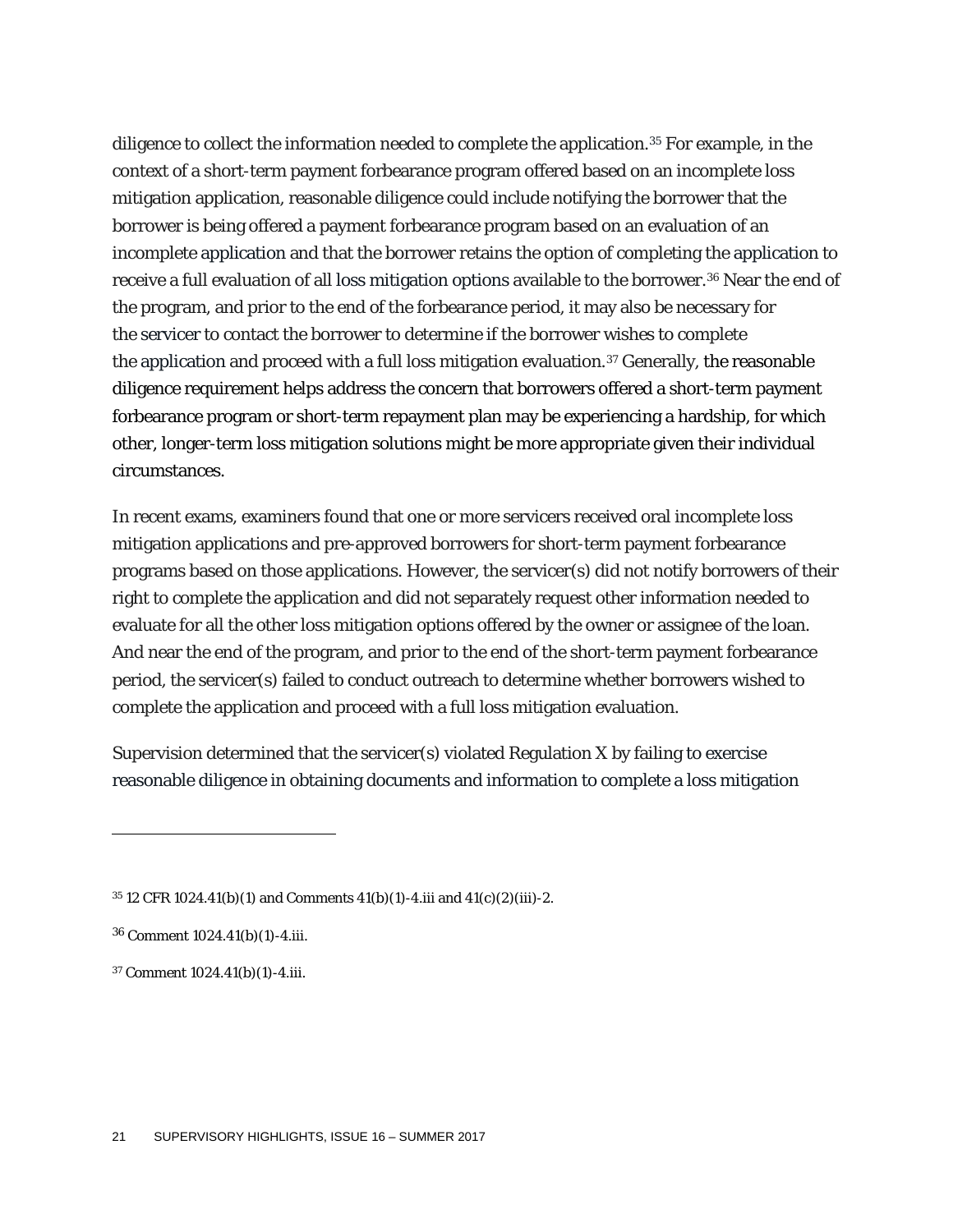[application.](https://www.consumerfinance.gov/eregulations/1024-31/2015-18239#1024-31-LossMitigationApplication)[38](#page-22-0) Supervision directed the servicer(s) to implement policies and procedures to ensure that the servicer(s) exercise reasonable diligence in obtaining documents and information to complete a loss mitigation [application](https://www.consumerfinance.gov/eregulations/1024-31/2015-18239#1024-31-LossMitigationApplication) for borrowers entering into short term payment forbearance programs based on incomplete applications, including by contacting the borrowers near the end of the program, and prior to the end of the forbearance period.

## 2.6.2 Broad waivers in short sale and cash-for-keys agreements

Supervision previously identified broad waiver of rights clauses in forbearance, loan modification and other loss mitigation options as violating the Dodd-Frank Act's prohibition against unfair or deceptive acts or practices[.39](#page-22-1) Supervision determined such waivers to be deceptive where reasonable consumers could construe the waivers as barring them from bringing claims in court – including Federal claims – related to their mortgages. Regulation Z states that a "contract or other agreement relating to a consumer credit transaction secured by a dwelling . . . may not be applied or interpreted to bar a consumer from bringing a claim in court pursuant to any provision of law for damages or other relief in connection with any alleged violation of any Federal law."[40](#page-22-2) Supervision also determined broad waivers to be unfair insofar as they are offered in a "take it or leave it" fashion in the ordinary course of offering loss mitigation agreements, rather than in the context of resolution of a contested claim or another individualized analysis of the servicer's risks and the consumer's potential claims.<sup>41</sup>

<span id="page-22-0"></span><sup>38</sup> 12 CFR 1024.41(b)(1).

<span id="page-22-1"></span><sup>39</sup> 12 USC 5536(a)(1).

<span id="page-22-2"></span><sup>40</sup> 12 CFR 1026.36(h)(2).

<span id="page-22-3"></span><sup>41</sup> *See* Supervisory Highlights: Winter 2013, at 6, *available at* [http://files.consumerfinance.gov/f/201401\\_cfpb\\_supervision-highlights.pdf.](http://files.consumerfinance.gov/f/201401_cfpb_supervision-highlights.pdf)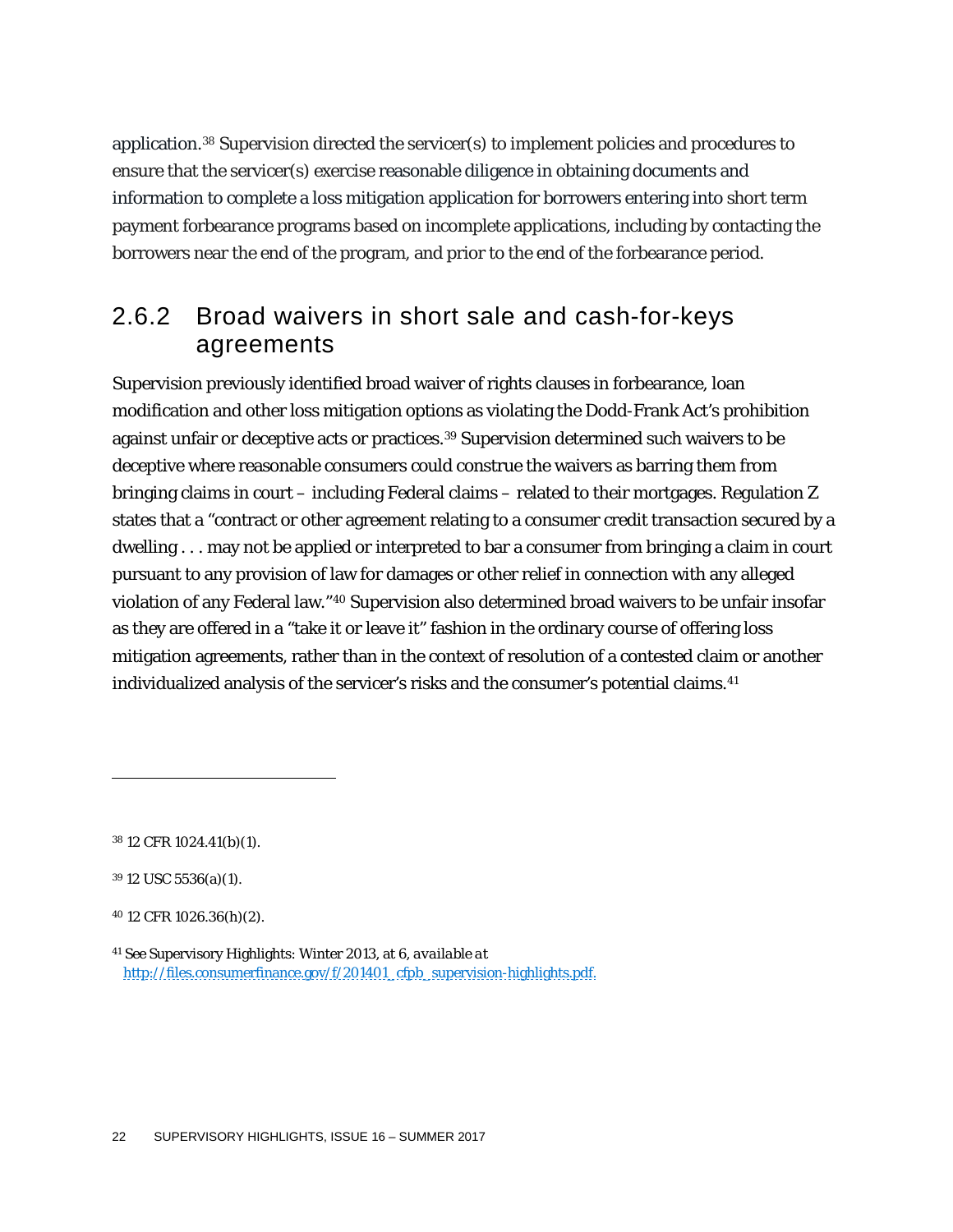Supervision continues to find broad waivers of rights in loss mitigation agreements. For example, in exchange for a short sale agreement, one or more servicers required consumers to completely waive, release, and relinquish any claims of any nature against the servicer(s) arising out of or relating to the mortgage note and any obligations thereunder, and to agree that they had no defenses to payment in full under the note. Supervision determined the waiver to be deceptive and required the servicer(s) to remove it from the agreements.

In one or more servicing exams, Supervision also identified blanket waivers in cash-for-keys agreements that gave borrowers the opportunity to receive a payment in exchange for their commitment to vacate the property by a date certain, thereby avoiding eviction proceedings. The servicer(s) presented the waivers as take-it-or-leave-it boilerplate and a reasonable borrower would have construed them to broadly waive all claims or defenses including any in connection with the original credit transaction that the borrower might have asserted against the servicer(s). Supervision determined the waiver to be deceptive and unfair, and directed the servicer(s) to remove all such waivers from the agreements.

# 2.7 Remittances

1

The CFPB continues to examine both large banks and nonbanks for compliance with the CFPB's amendments to Regulation E governing international money transfers (or remittances).<sup>[42](#page-23-0)</sup> Regulation E, Subpart B (or the Remittance Rule) provides protections, including disclosure requirements, and error resolution and cancellation rights to consumers who send remittance transfers to other consumers or businesses in a foreign country.[43](#page-23-1) The amendments implement statutory requirements set forth in the Dodd-Frank Act.

<span id="page-23-0"></span><sup>42</sup> *See* 78 Fed. Reg. 30662 (May 22, 2013) (codified at 12 CFR part 1005), *available at* [http://www.gpo.gov/fdsys/pkg/FR-2013-05-22/pdf/2013-10604.pdf.](http://www.gpo.gov/fdsys/pkg/FR-2013-05-22/pdf/2013-10604.pdf) 

<span id="page-23-1"></span><sup>43</sup> Regulation E implements the Electronic Fund Transfer Act (EFTA).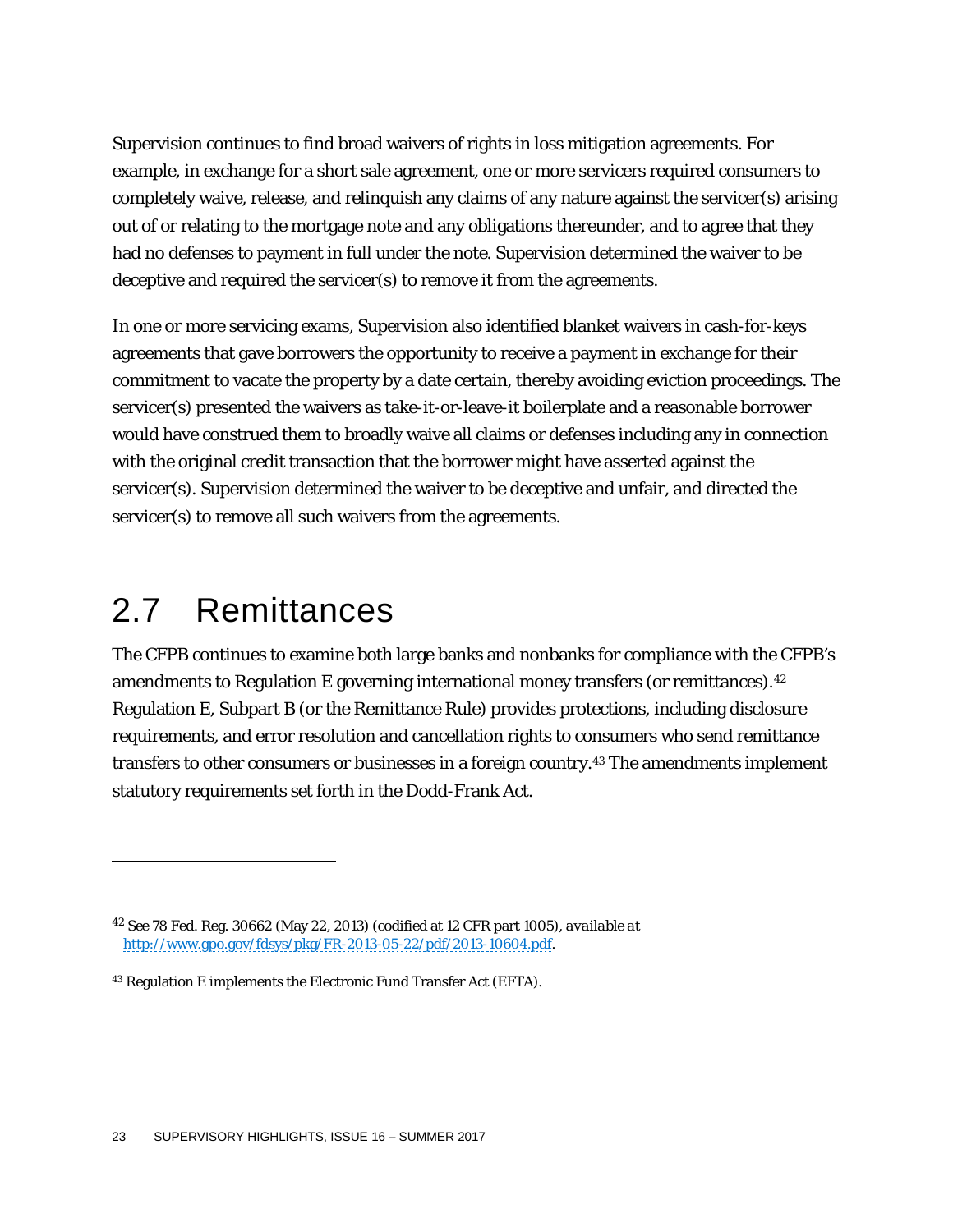CFPB's examination program for both bank and nonbank remittance providers assesses the adequacy of each entity's CMS for remittance transfers. These reviews also check for providers' compliance with the Remittance Rule and other applicable Federal consumer financial laws. Supervision directed entities to make appropriate changes to compliance management systems to prevent future violations and, where appropriate, to remediate consumers for harm they experienced.

### 2.7.1 International top-up and bill pay services

Examiners found that one or more supervised entities violated section  $919(a)(1)^{44}$  $919(a)(1)^{44}$  $919(a)(1)^{44}$  of EFTA and applicable provisions of Regulation E by failing to treat international mobile top-up services in excess of \$15 as a remittance transfer. An international mobile top-up service converts funds from consumers in the United States to airtime on a phone account based on the usage and rate plan selected by the owner of the phone residing in a foreign country. The entirety of these transactions occurs exclusively in currencies up until the point funds are received by the international cellphone carrier. The entity(ies) failed to provide the disclosures, cancellation, or error resolution rights to international top-up consumers required by EFTA and Regulation E.

Similarly, one or more institutions violated section 919(a)(1) of EFTA and applicable provisions of Regulation E by failing to treat international bill payment services in excess of \$15 as remittance transfers and, as a result, failed to comply with the required disclosure, error resolution, and cancellation requirements of the Remittance Rule. Supervision directed entities to make appropriate changes to their CMS in order to prevent future violations.

<span id="page-24-0"></span><sup>44</sup> 15 USC 1693o-1(a)(1).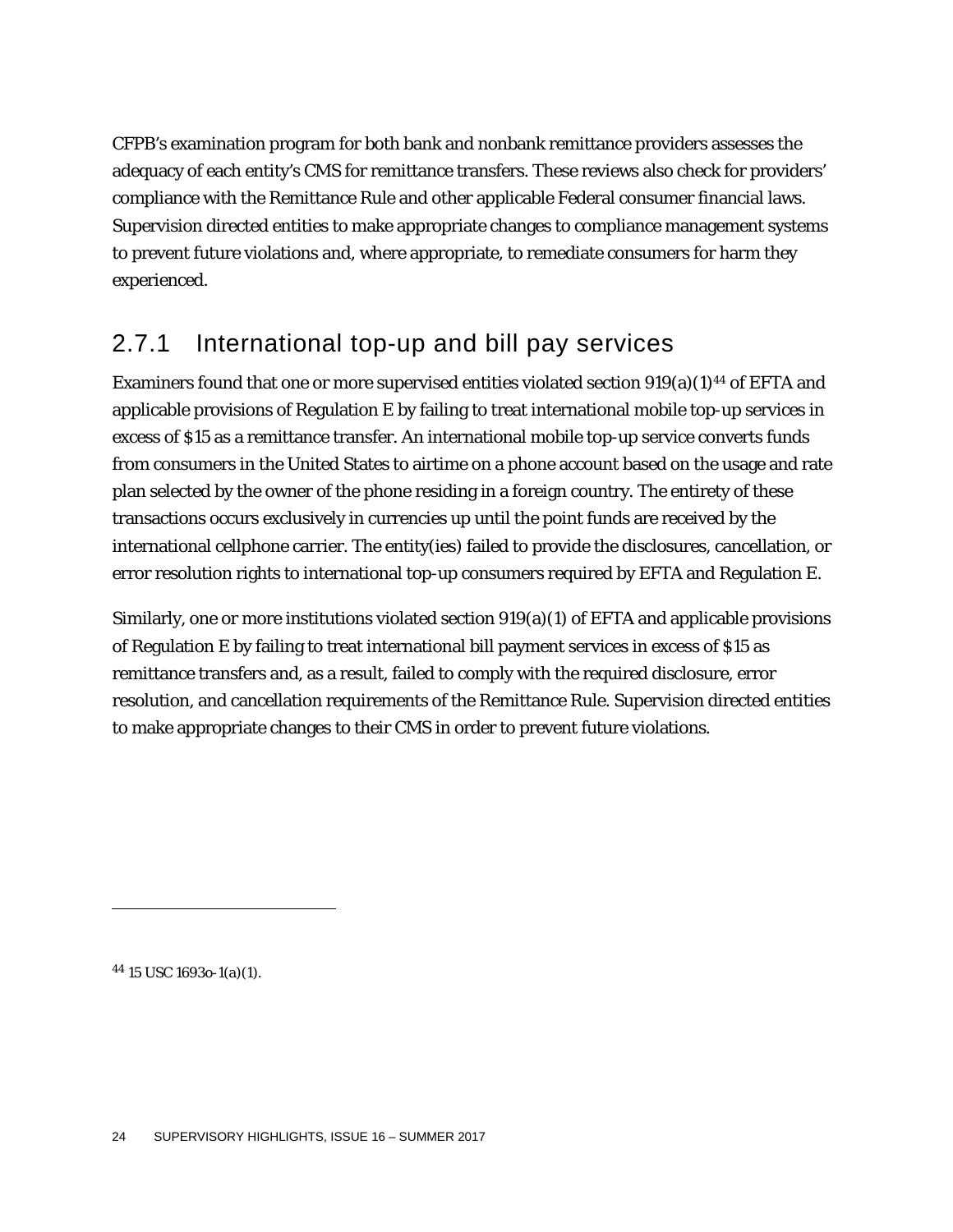# 2.8 Service provider program

The Spring 2017 edition of *Supervisory Highlights* described Supervision's service provider program, which involves the direct examination of service providers, particularly in the mortgage origination and mortgage servicing markets. Examiners are focusing on the structure, operations and compliance management systems of various service providers, as well as certain other targeted areas.

# 2.8.1 Deficient mortgage periodic statements

Examiners reviewed whether one or more service provider(s) adequately considered certain requirements of the Title XIV Final Rule in developing products for mortgage servicers.[45](#page-25-0) Examiners found that the service provider(s) developed a mortgage servicing information technology (IT) system functionality that failed to implement certain Regulation Z requirements for periodic statements. The service provider(s)' billing files failed to list the total sum of any fees or charges imposed, and the transaction activity that occurred since the last statement.[46](#page-25-1) Moreover, the service provider(s) did not adequately consider client concerns about the issue. Supervision concluded that these weaknesses contributed to the clients' violations of Regulation Z and directed the service provider(s) to implement policies and procedures that span systems design and application controls to ensure that the billing files made available through the mortgage servicing IT system functionality enable compliance with Regulation Z. In addition, Supervision directed the service provider(s) to ensure that when clients communicate potential regulatory issues, the service provider(s) analyze and implement changes as appropriate to enable users of the mortgage servicing IT system functionality to comply with Regulation Z.

<span id="page-25-1"></span> $^{46}$  12 CFR 1026.41(d)(2)(ii); (d)(4).

<span id="page-25-0"></span><sup>&</sup>lt;sup>45</sup> Title XIV Final Rule updates effective January 10, 2014, with the exception of the appraisal requirements effective for applications received on or after January 18, 2014.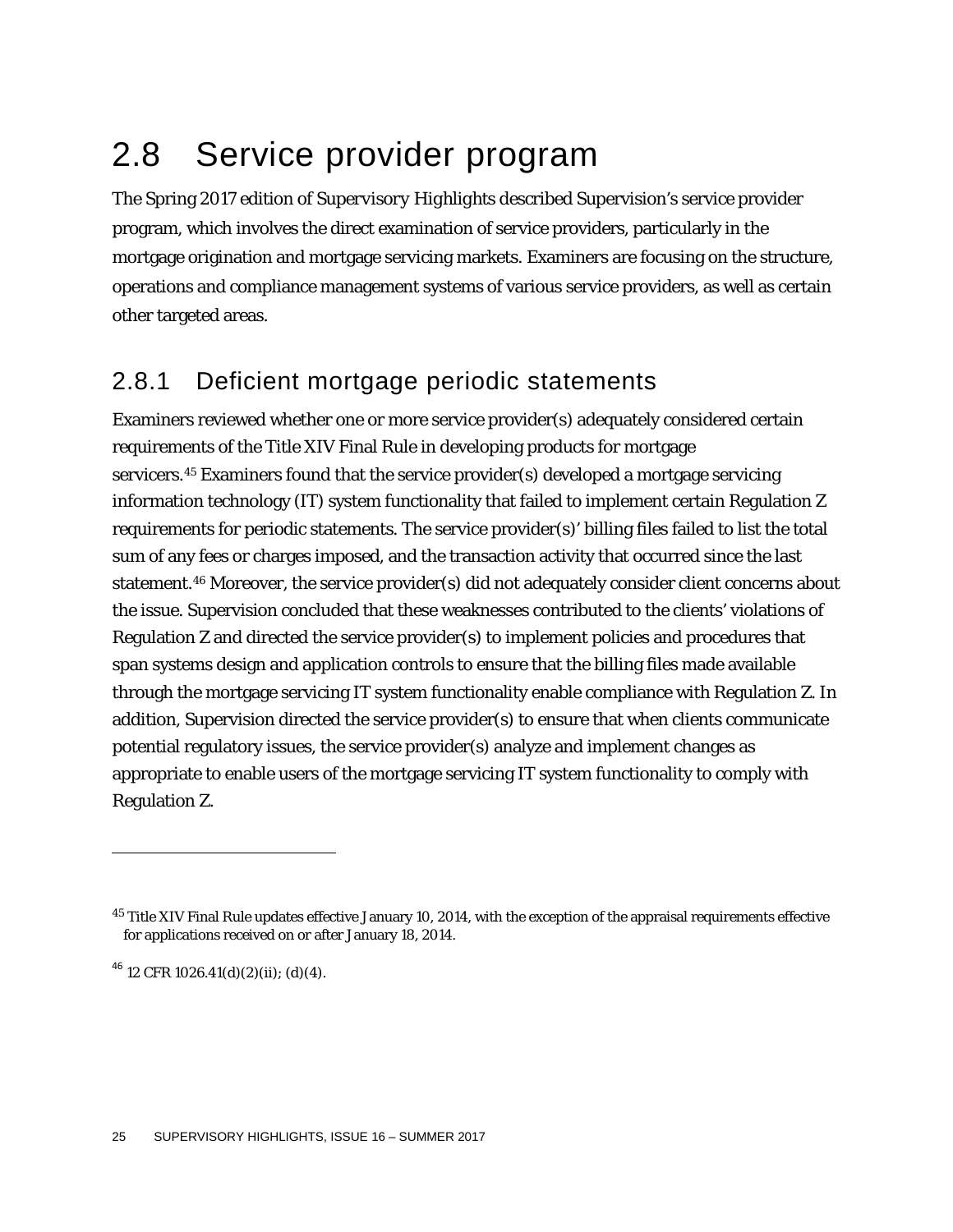# 2.9 Short-term, small-dollar lending

The Bureau's Supervision program covers entities that offer or provide payday loans. Such entities often offer other short-term, small dollar (STSD) products to consumers as well such as single payment, installment, or auto or vehicle title loans. During the examinations of STSD entities, examiners identified CMS weaknesses and violations of Federal consumer financial law, including the Dodd-Frank Act's prohibition on UDAAPs. Highlighted below are some of the UDAAP findings in recent examinations regarding collection practices, marketing representations, representations regarding use of references, and payment practices.

## 2.9.1 Short-term, small-dollar debt collection

As noted in the Spring 2014 *Supervisory Highlights*, a continued focus of the CFPB's shortterm, small-dollar lending examination program is how lenders collect consumer debt. Since then, we have learned that 11 percent of consumers who indicated that they had been contacted about a debt in collection reported attempts to collect on a payday loan.<sup>47</sup> Nearly ten percent of all debt collection complaints handled by the CFPB are related to payday loans.[48](#page-26-1) Examiners have identified a range of illegal collections practices by small-dollar lenders, some of which are highlighted below.

#### Workplace collection calls

1

Examiners found that one or more entities, in the course of collecting their own debt, called borrowers at their places of employment. The entity(ies) placed repeated calls to borrowers at work even after borrowers asked the lenders to stop calling them at work or told the lenders that

<span id="page-26-0"></span><sup>47</sup> Consumer Experiences with Debt Collection (Jan. 2017) at 19, *available at*  [http://files.consumerfinance.gov/f/documents/201701\\_cfpb\\_Debt-Collection-Survey-Report.pdf.](http://files.consumerfinance.gov/f/documents/201701_cfpb_Debt-Collection-Survey-Report.pdf)

<span id="page-26-1"></span><sup>48</sup> Semi-annual report of the Consumer Financial Protection Bureaus (Fall 2016) at 31, *available at* [https://www.consumerfinance.gov/documents/1977/122016\\_cfpb\\_SemiAnnualReport.pdf.](https://www.consumerfinance.gov/documents/1977/122016_cfpb_SemiAnnualReport.pdf)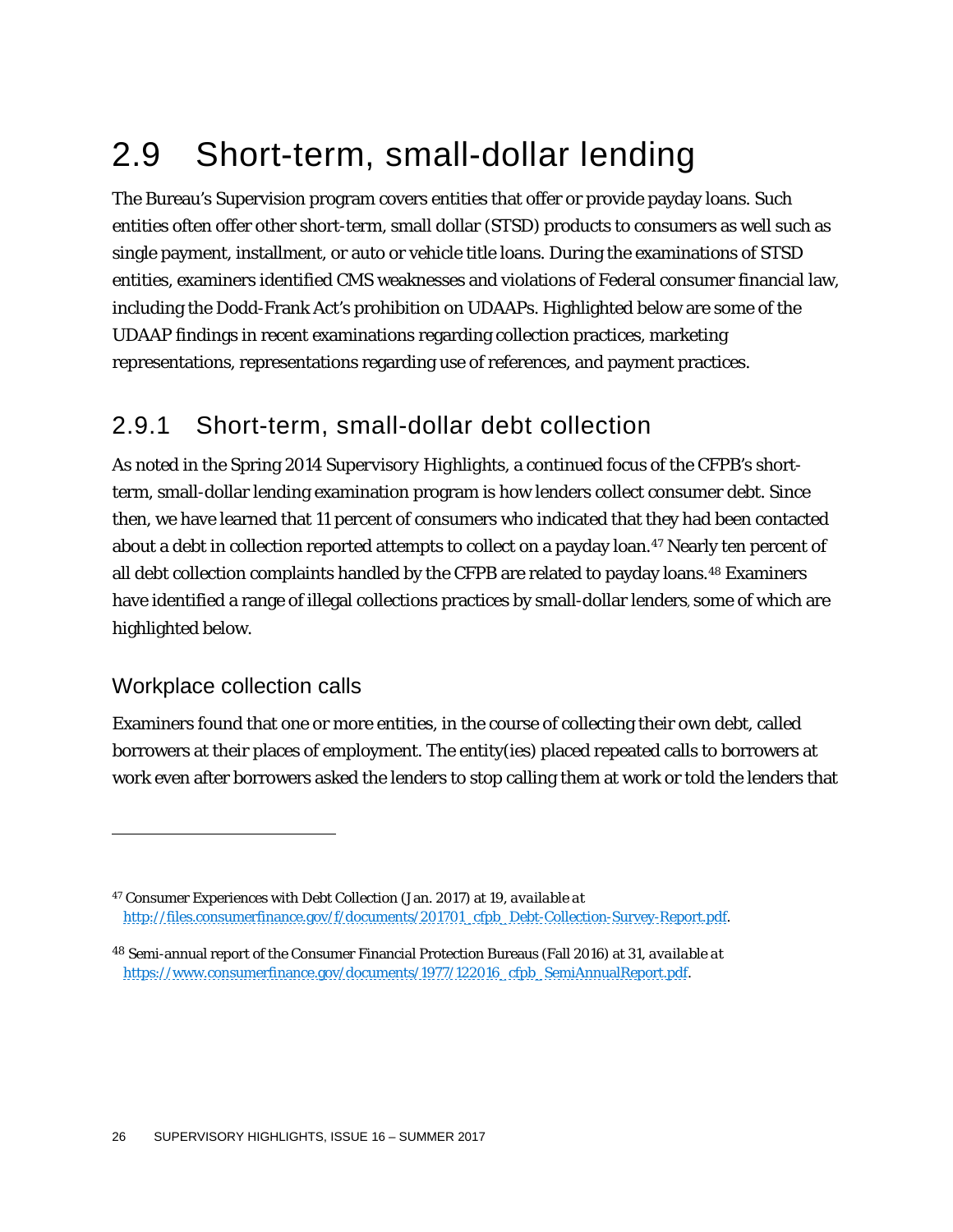the borrowers' employers did not allow such calls. Examiners determined that this collection activity constituted an unfair act or practice. The practice of continuing to call borrowers repeatedly at the workplace after requests to stop causes or is likely to cause substantial injury because continued contact may result in negative employment consequences to the borrower. Borrowers cannot avoid the injury when the lenders continue to make repeated calls after the borrowers requested that they stop. Where the lender has been expressly told to stop contacting the consumer at work or that the employer prohibits such calls, the harm to consumers from continued calling outweighs any countervailing benefits to consumers and competition. One or more lenders have undertaken remedial and corrective actions regarding these violations, which are under review by Supervision.

#### Repeated collection calls to third parties

Examiners observed one or more entities routinely making repeated calls to third parties, including personal and work references that borrowers listed on their loan applications. In some instances, one or more entities repeatedly requested that the third parties relay messages to delinquent borrowers in a manner that disclosed or risk disclosing the debt. The loan applications required consumers to list the names and numbers of third parties and, in some instances, disclosures provided to consumers conveyed that the individuals listed would be contacted by the entity(ies) only as part of the origination and underwriting process. The collection calls to third parties were not made for the purpose of locating the borrowers.

Supervision determined that these collection activities constituted unfair acts or practices. Through these calls, the entity(ies) caused or was likely to cause substantial injury because the entity(ies) either disclosed or risked disclosing borrowers' default or delinquency to third parties. The consumer injury associated with the calls could not be reasonably avoided because the borrowers were not aware that the lenders would contact references or other third parties for debt collection purposes, nor were they aware that one or more lenders would continue to call such references after requests to stop. The benefits to consumers and to competition did not outweigh the injury; the entities had the borrower's location information and therefore had other ways to reach consumers without disclosing or risking disclosure of the borrowers' default or delinquency to third parties. One or more entities have undertaken remedial and corrective actions regarding these violations, which are under review by Supervision.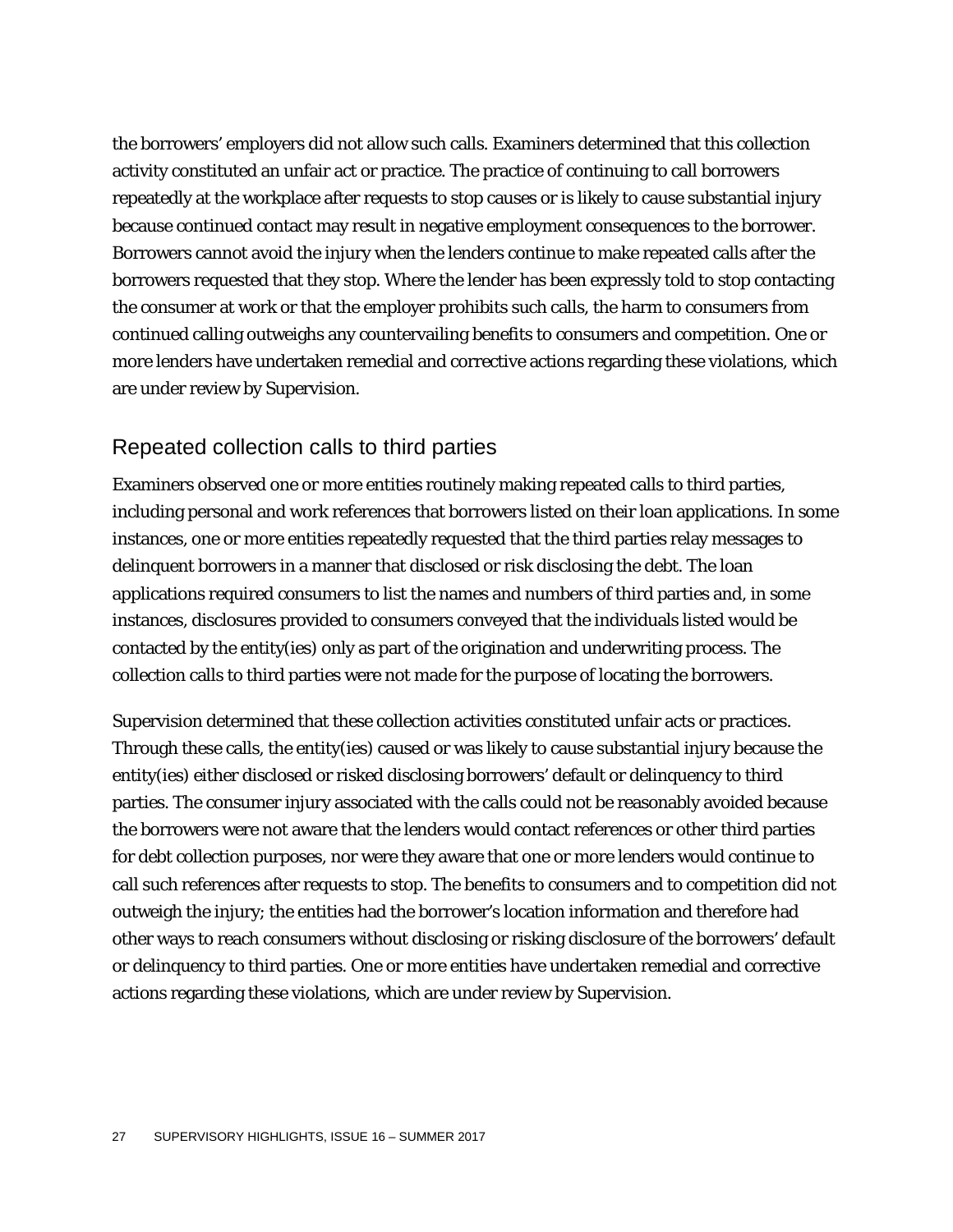#### Misrepresentations in collections

Examiners observed one or more entities in the course of collecting delinquent or defaulted loans making statements to borrowers that they must immediately contact the lenders to avoid additional collection activity, including being visited at home or work. In fact, the entity(ies) did not actually conduct such in-person collection visits. Supervision concluded these representations constituted deceptive acts or practices. Delinquent consumers could reasonably interpret the entity(ies)' statements to mean that in-person visits to the consumers' place of employment or home would take place if the consumers did not immediately contact the entity(ies). The representations were material to consumers because they could cause consumers to change their behavior to avoid the promised visits. One or more entities agreed to modify their collection practices to comply with Federal consumer financial laws.

## 2.9.2 Marketing misrepresentations about small dollar loan products

#### No credit check

Examiners observed that one or more entities advertised that consumers could receive loans without undergoing credit checks. However, these entity(ies) obtained consumer reports from specialty consumer reporting companies during their underwriting processes and sometimes denied loans to consumers based on the information in the reports. Supervision concluded that this conduct constituted deceptive acts or practices. The advertisements were deceptive because they were likely to mislead reasonable consumers into believing that no credit inquiries would be conducted and thus, they could receive a loan without a credit check. These misrepresentations were likely to influence consumers' decisions to choose to apply for the loans. Supervision directed the one or more entities to cease advertising that consumers could receive loans without credit checks.

#### Availability of products and services

Examiners observed that one or more entities advertised products and services in outdoor signage that the entity(ies) did not, in fact, offer. They consisted of products and services that the lenders had not offered for several years but would be of interest to payday loan customers. Supervision concluded that by advertising products and services the entity(ies) did not, in fact, offer, the lenders engaged in deceptive acts or practices. A reasonable consumer could interpret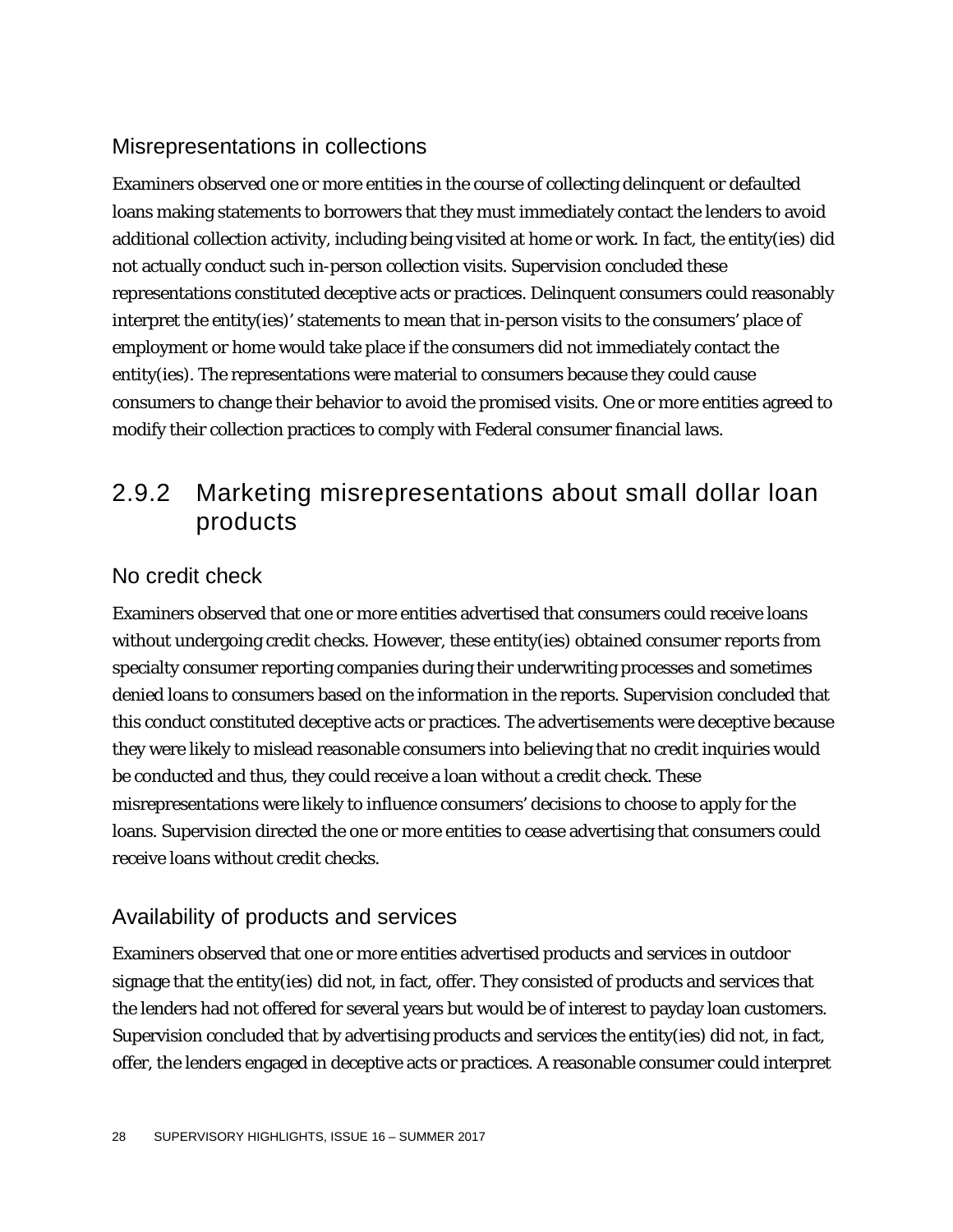the outdoor advertising to mean that the consumers who wished to purchase the advertised services could do so inside the stores. The representations were material because they impacted a consumer's conduct in terms of whether to visit the stores. Supervision directed the one or more entities to cease advertising products and services that they did not offer.

#### Comparisons to competitors

Examiners observed one or more entities advertising that many of their products and services had substantially lower fees than their competitors' products and services. The entity(ies), however, did not have substantiation to support these claims. The entity(ies) relied on out-ofdate internal analyses that only covered fees for a small number of products and services and did not reflect current rates, products, or services or those of their competitors. Supervision concluded that by making these misleading comparisons, the entity(ies) engaged in deceptive acts or practices. The representations were likely to mislead reasonable consumers into believing that the entity(ies) had a basis for claiming that consumers would pay lower fees for the products and services identified in the advertisement. This misrepresentation was material because it likely influenced consumers' decisions to obtain these products and services from the entity(s) over other short-term, small-dollar lenders. Supervision directed one or more entities to cease advertising that their fees were lower than their competitors, absent adequate substantiation.

#### Ability to apply online

Examiners observed one or more entities representing on their websites that consumers may "apply online" by completing lengthy online forms. The forms solicited all or most of the information that a consumer would typically submit in order to apply for a short-term, smalldollar loan. The forms also permitted consumers to list most states as their home state, suggesting that an application for an online loan was available to consumers nationwide. In fact, consumers could not apply online because the entity(ies) only originate loans at their physical store front locations and do not originate loans based on the purported online loan applications. Consumers could only receive a loan from the lenders if they visited storefront locations. In addition, the entity(ies) only extends credit in a small number of states where they operate, not nationwide. Supervision determined that the entity(ies)' representations constituted deceptive acts or practices. Consumers acting reasonably were likely to view the "apply online" advertisements on the lenders' websites and comprehensive online applications as invitations to apply for, and receive, loans online. The representations were material because had consumers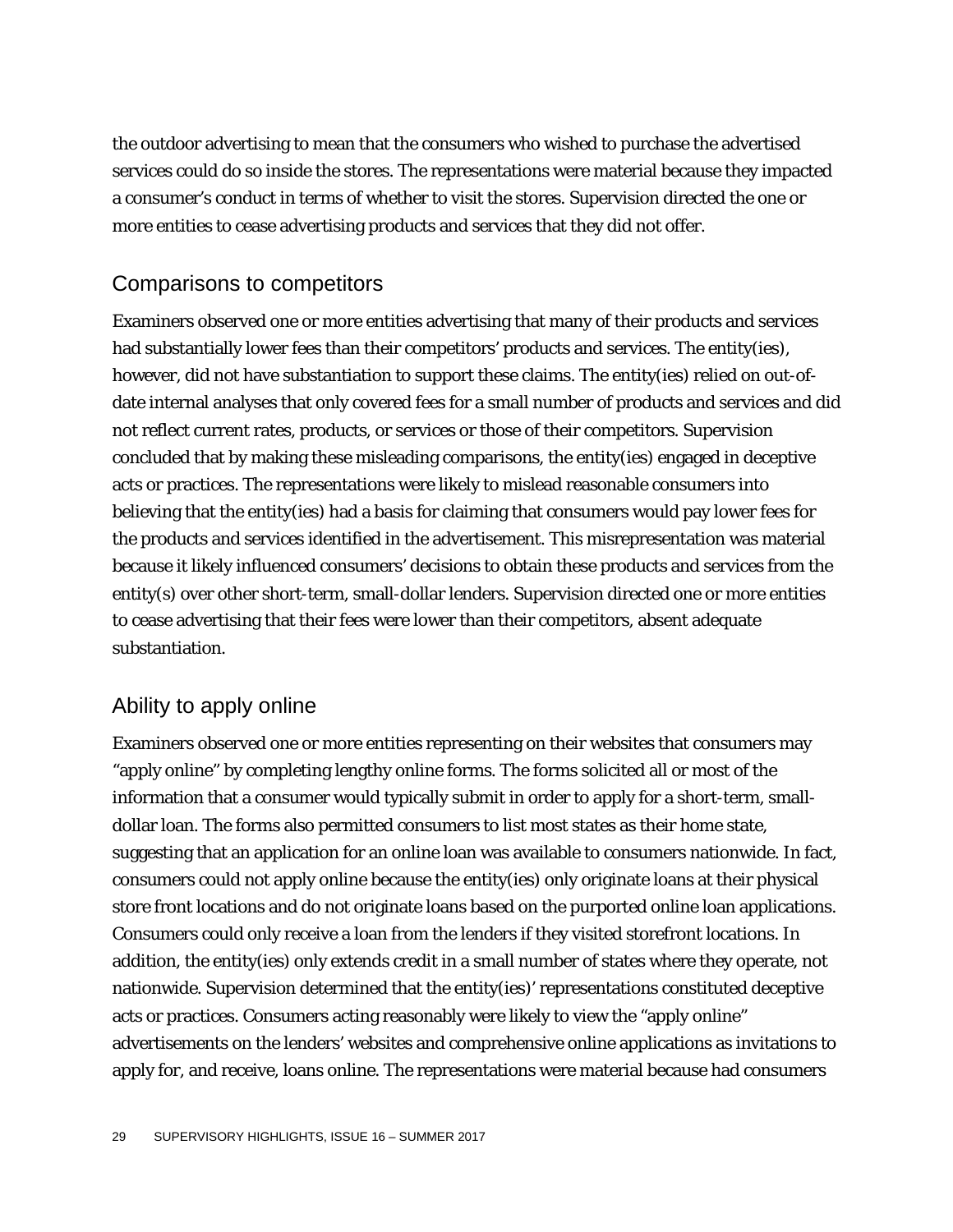understood that they could not obtain a loan from the entity(ies) based on where they lived or that would be required to visit a storefront location to obtain a loan, many consumers would decide not to submit the purported application forms with detailed contact and financial information, and instead seek out other loan options. Supervision directed the one or more entities to revise their websites and other marketing materials.

### 2.9.3 Misrepresentations regarding use of references provided by borrowers in small dollar loan applications

Examiners observed one or more entities making false representations regarding the use of information provided by consumers in loan applications. The entity(ies) required applicants to provide names of references, including work colleagues, neighbors, and family members, on the loan applications. On its loan applications, the entity(ies) represented, directly and by implication, that the references would only be contacted to verify information and evaluate creditworthiness in connection with the consumers' loans. However, the entity(ies) also contacted the applicants' references to market loan products to them. Supervision concluded that the entity(ies), by misleading consumers about how they would use the consumers' references, engaged in deceptive acts or practices. A consumer acting reasonably under the circumstances could interpret the loan applications to mean that the entity(ies) would only contact references in connection with the consumers' loans and that the entity(ies) would not market their services to the individuals identified by consumers as references. The representations were material because they were likely to impact consumer behavior. For example, if borrowers were aware that the entity(ies) makes marketing calls to the references listed on applications, borrowers may provide different references or not apply for the loan at all. Supervision directed one or more lenders to ensure that all disclosures regarding the collection and use of references do not include any false or misleading information.

Examiners also observed one or more entities representing, directly or by implication, in loan applications that the reference information provided by borrowers would be used only to contact references regarding the borrowers' loan applications. The entity(ies) indicated that these references would be "checked," implying that they would be contacted only at loan origination. Instead, the entity(ies) repeatedly contacted the references when the borrowers' loans became delinquent. Supervision concluded that these representations constituted deceptive acts or practices. The entity(ies) applications were likely to mislead consumers acting reasonably under the circumstances by creating the net impression that references would be contacted only at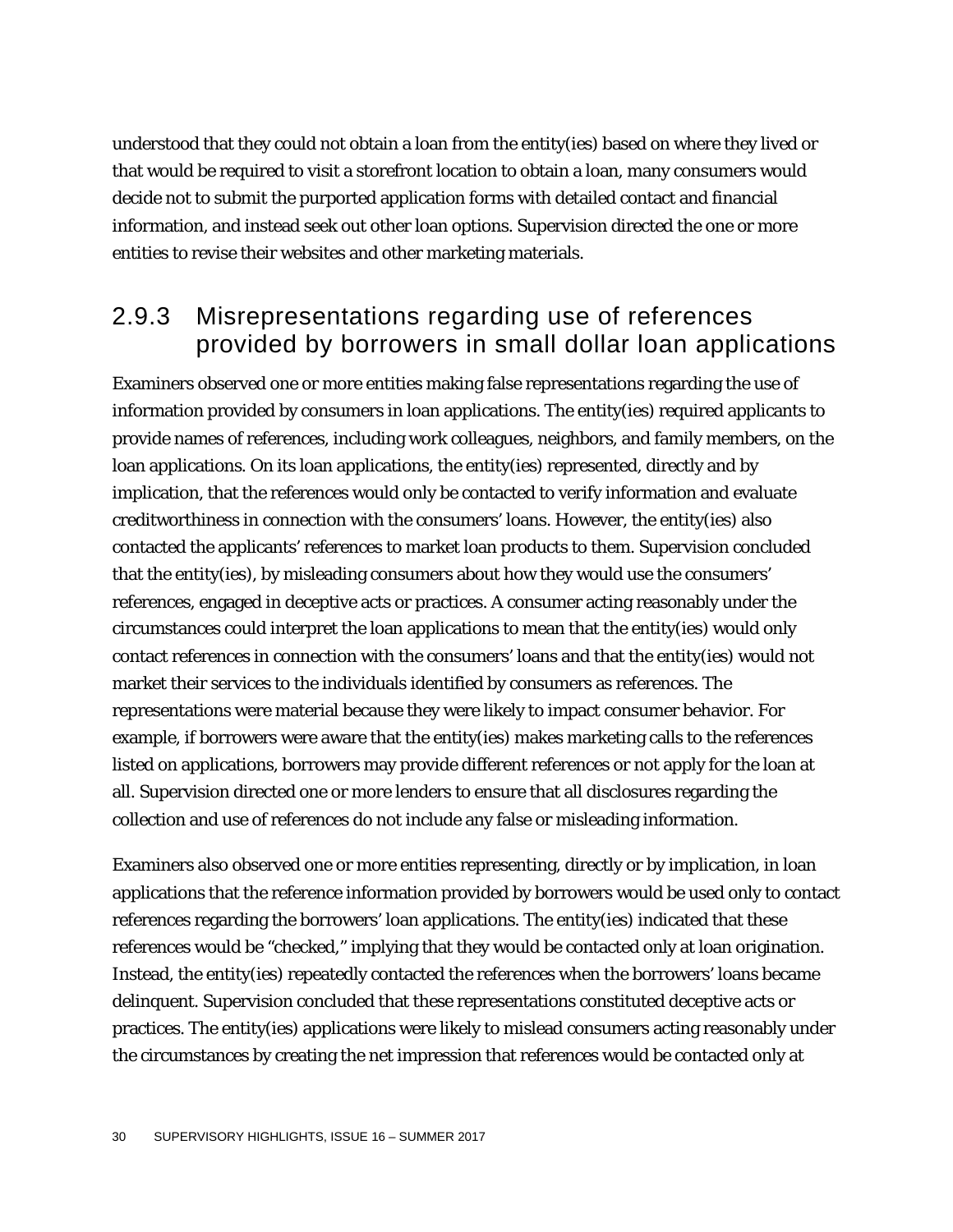origination. This representation was material because borrowers might have supplied other names of references or not applied for loans at all if they had known their references would be contacted for debt collection purposes. Supervision directed one or more entities to review all disclosures regarding the collection and use of references, including references listed by borrowers on loan applications, and to ensure that the disclosures do not include any false or misleading information.

### 2.9.4 Small dollar lending unauthorized debits and overpayments

Examiners observed that one or more entities debited the accounts of borrowers who had already paid their debts. Under the applicable loan agreements, the entity(ies) was permitted to initiate ACH debits from the accounts of borrowers whose loans were past due. However, one or more entities sought payment through the ACH system from the accounts of borrowers who had already paid their loans by making cash payments at branch locations. Supervision concluded that failing to implement adequate processes to reasonably avoid unauthorized charges of, debits to, and overpayments by borrowers constituted unfair acts or practices. The failure to prevent successful and unsuccessful payment attempts to the accounts of borrowers who paid their debts caused substantial injury in the form of overpayments and fees. Consumers could not avoid this injury because they were not aware, regardless of whether they were making payments in response to collection efforts, that ACH debits had been initiated. The injury to consumers from failing to have adequate processes to avoid the unauthorized charges, debits and overpayments outweighs the benefits to consumers or competition, given that implementing such processes would not involve excessive costs to the entity(ies). One or more entities have undertaken remedial and corrective actions regarding these violations, which are under review by Supervision.

One or more entities also failed to implement adequate processes to accurately and promptly identify and refund borrowers who paid more than they owed, either in person at stores or via the ACH network. Several consumers did not receive refunds until examiners alerted the entity(ies) to the overpayments, which in some cases was almost a year after the borrowers made the overpayments. Supervision concluded that by failing to implement adequate processes to accurately and promptly monitor, identify, correct, and refund overpayments by consumers, the entity(ies) engaged in unfair acts or practices. The acts or practices caused injury to borrowers who have paid their debts because a number of consumers were deprived of their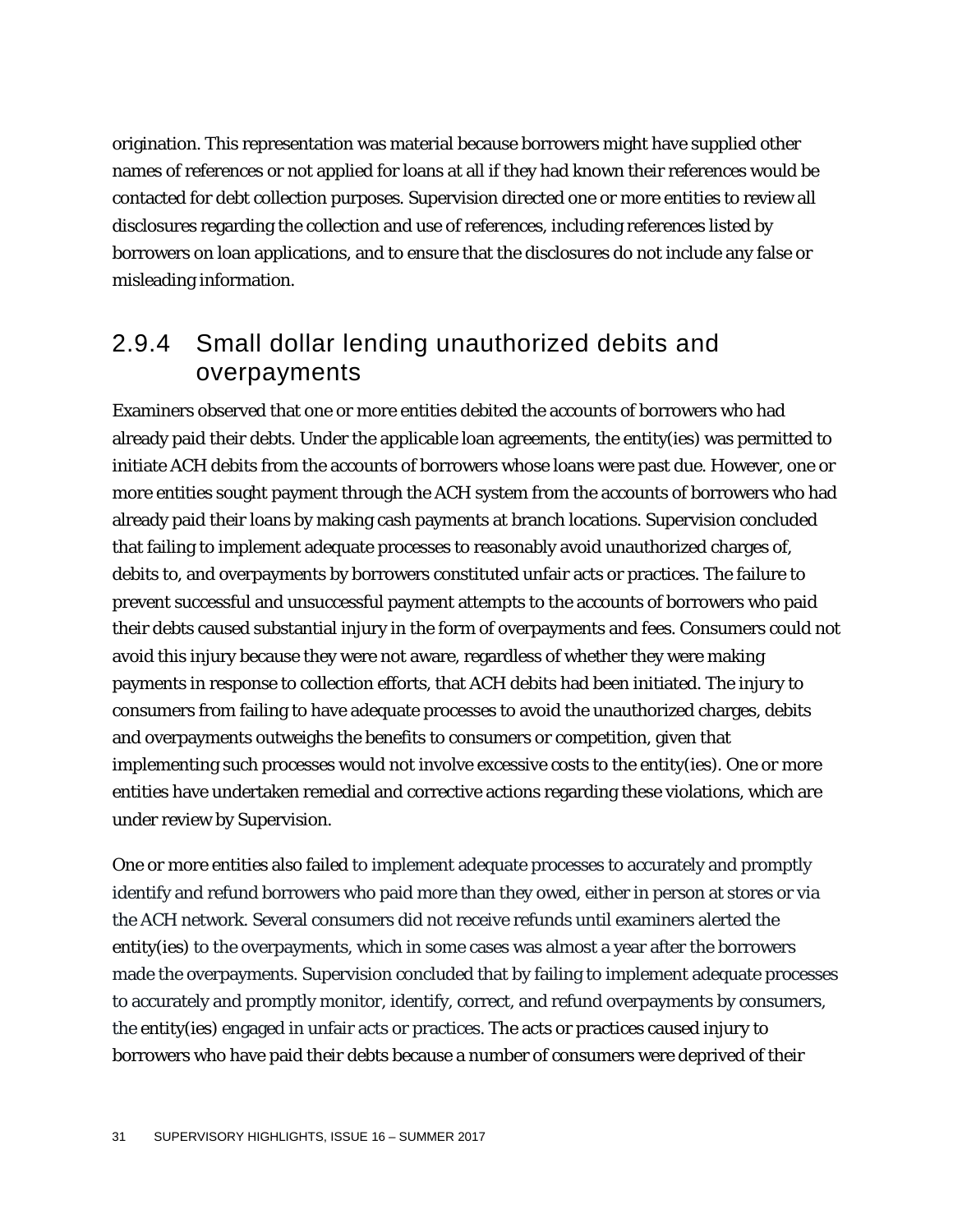funds for extended periods of time. They could not avoid the injury because they were unaware that the entity(ies) would double debit their accounts and the consumers have no control over the lenders' refund process. The injury to borrowers from failing to have adequate processes to refund borrowers outweighs the benefits to them or to competition, given that implementing such processes would not involve excessive costs to the entity(ies). One or more entities have undertaken remedial and corrective actions regarding these violations, which are under review by Supervision.

# 2.10 Fair lending

# 2.10.1 Mortgage servicing

As part of its fair lending work, the Bureau seeks to ensure that creditworthy consumers have access to the full array of appropriate options when they have trouble paying their mortgages, without regard to any prohibited basis. Mortgage servicing, and specifically default servicing, may introduce fair lending risks because of the complexity of certain processes, the range of default servicing options, and the discretion that can sometimes exist in evaluating and selecting among available default servicing options.

In mortgage servicing, our supervisory work has included use of the Mortgage Servicing Exam Procedures and the ECOA Baseline Modules, both of which are part of the CFPB Supervision and Examination Manual. Examination teams use these procedures to conduct ECOA Baseline Reviews, which evaluate institutions' compliance management systems (CMS), or ECOA Targeted Reviews, which are more in-depth reviews of activities that may pose heightened fair lending risks to consumers. As discussed in the Mortgage Servicing Special Edition of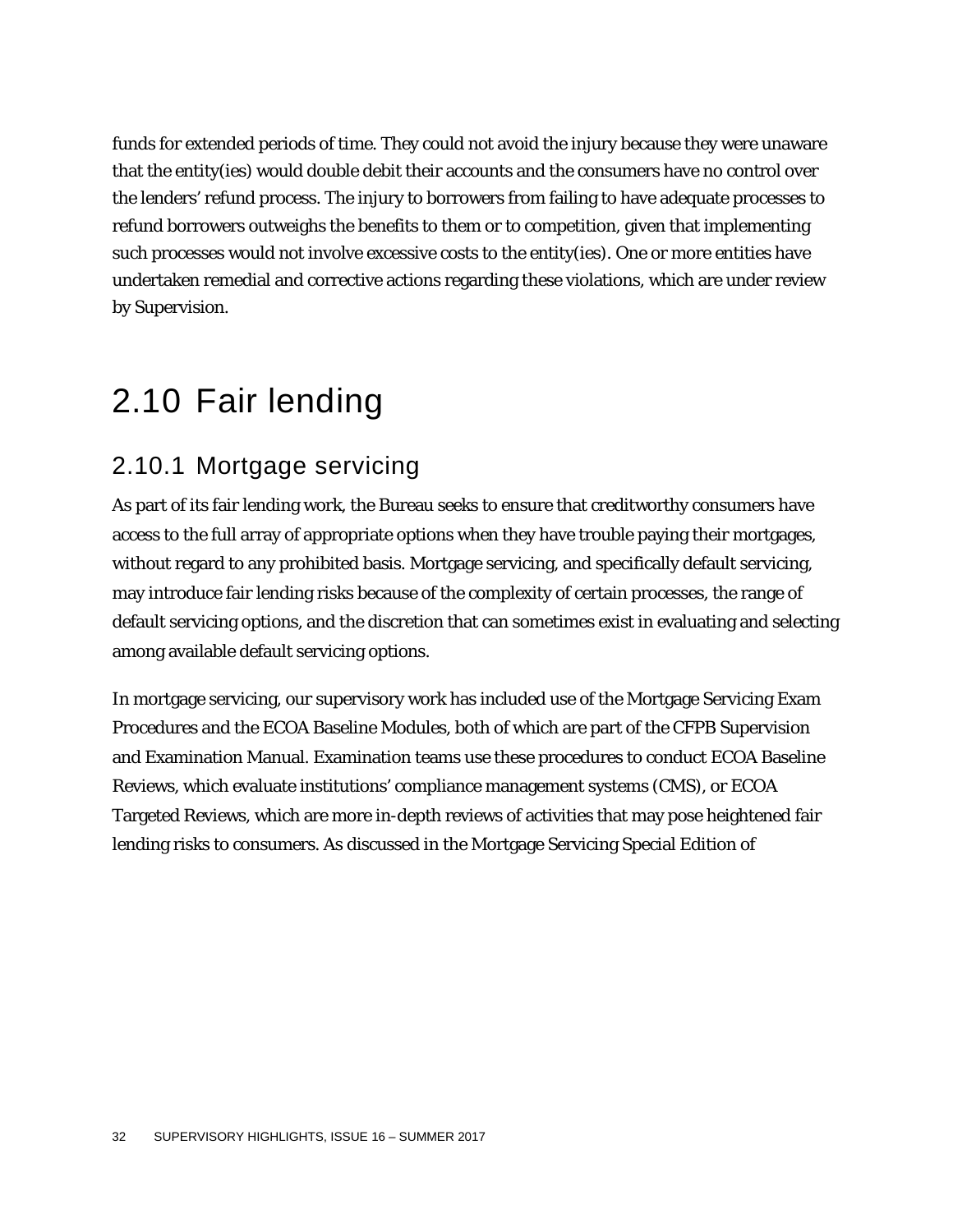*Supervisory Highlights*,[49](#page-33-0) published in June 2016, these exam procedures contain questions about, among other things, the fair lending training of servicing staff, fair lending monitoring of servicing, and servicing of consumers with limited English proficiency.

In one or more ECOA targeted reviews of mortgage servicers, CFPB examiners found weaknesses in fair lending CMS. In general, examiners found deficiencies in oversight by board and senior management, monitoring and corrective action processes, compliance audits, and oversight of third-party service providers.

In one or more examinations, data quality issues, which were related to a lack of complete and accurate loan servicing records, made certain fair lending analyses difficult or impossible to perform. Examiners attributed these data quality issues to significant weaknesses in CMSrelated policies, procedures, and service provider oversight.

Separately, fair lending analysis at one or more mortgage servicers was affected by a lack of readily-accessible information concerning a borrower's ethnicity, race, and sex information that had been collected pursuant to Regulation B or Regulation C and transferred to the servicer. One or more mortgage servicers acknowledged the importance of retaining in readily-accessible format – for the express purpose of performing future fair lending analyses – ethnicity, race, and sex data that it had received in the borrower's origination file.

<span id="page-33-0"></span><sup>49</sup> *See* Supervisory Highlights Mortgage Servicing Special Edition 2016, at 5, *available at* [http://files.consumerfinance.gov/f/documents/Mortgage\\_Servicing\\_Supervisory\\_Highlights\\_11\\_Final\\_web\\_.pdf.](http://files.consumerfinance.gov/f/documents/Mortgage_Servicing_Supervisory_Highlights_11_Final_web_.pdf)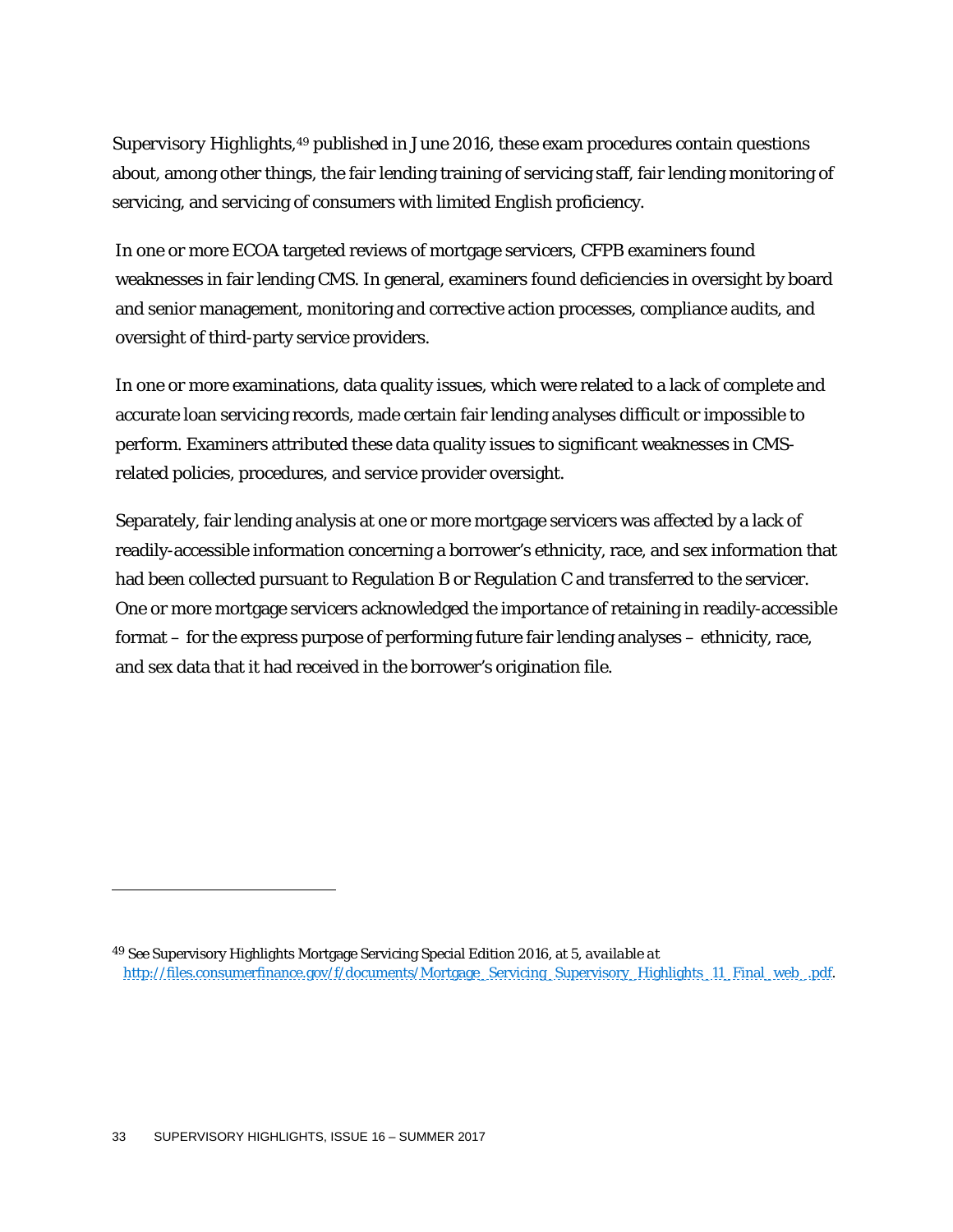# 3. Remedial actions

# 3.1 Public enforcement actions

# 3.1.1 Fay Servicing

1

On June 7, 2017, the CFPB announced an enforcement action against Fay Servicing for failing to provide mortgage borrowers with certain protections against foreclosure that are required by law.<sup>[50](#page-34-0)</sup> The Bureau found that Fay violated the CFPB's servicing rules by keeping borrowers in the dark about critical information about the process of applying for foreclosure relief. As part of the requirements for keeping borrowers informed, servicers generally must send an acknowledgement notice when they receive an application for foreclosure relief. The notice must state whether and what additional documents or information are required from the borrower to complete the application. After a borrower completes the application, servicers must also generally send an evaluation notice spelling out what foreclosure relief options they are offering, the deadline to accept or reject the offer, and the rights borrowers have to appeal a servicer's decision to deny certain types of relief.

<span id="page-34-0"></span><sup>50</sup> *See* related Consent Order, *available at* [http://www.consumerfinance.gov/documents/4820/062017\\_cfpb\\_Fay\\_Servicing-consent\\_order.pdf.](http://www.consumerfinance.gov/documents/4820/062017_cfpb_Fay_Servicing-consent_order.pdf.)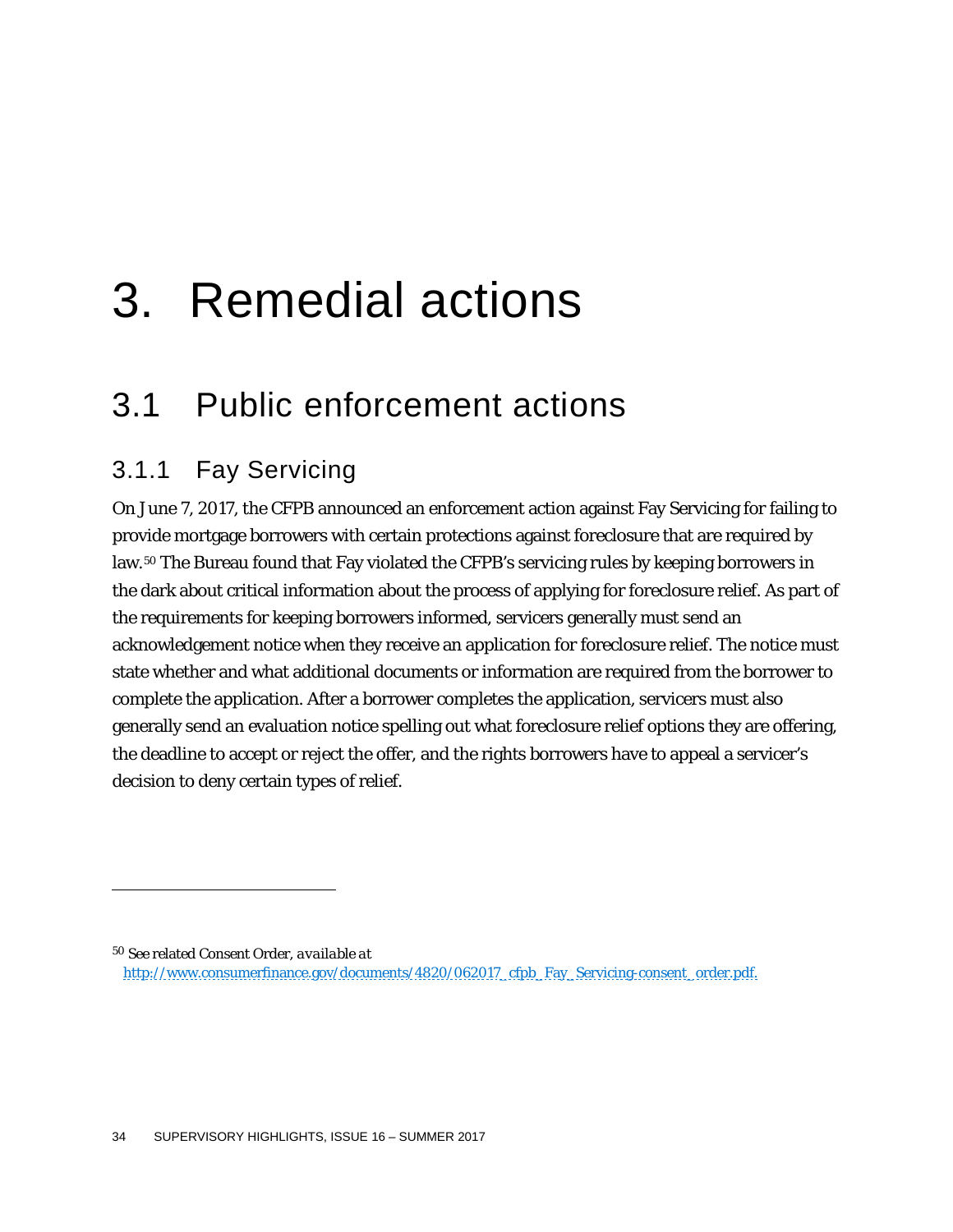Fay Servicing failed to send or timely send both acknowledgment and evaluation notices with the relevant, correct information, putting the onus on borrowers to try to determine what else they had to do to attempt to save their homes or otherwise avoid foreclosure. The Bureau also found instances where the servicer illegally launched or moved forward with the foreclosure process while borrowers were actively seeking help to save their homes. The CFPB has ordered Fay Servicing to provide timely and accurate acknowledgment and evaluation notices, to solicit certain consumers for available loss mitigation options and pay up to \$1.15 million to harmed borrowers.

# 3.1.2 Nationstar Mortgage LLC, d/b/a Mr. Cooper

On March 15, 2017, the Bureau announced an enforcement action against Nationstar Mortgage LLC, d/b/a Mr. Cooper (Nationstar) for violating the Home Mortgage Disclosure Act (HMDA) by consistently failing to report accurate data from 2012 through 2014, under the version of the HMDA rule that predates the creation of the CFPB.

Through its supervision process, the Bureau found that Nationstar's HMDA compliance systems were flawed and generated mortgage lending data with significant, preventable errors. Nationstar also failed to maintain detailed HMDA data collection and validation procedures, and failed to implement adequate compliance procedures. It also created reporting discrepancies by failing to maintain consistent data definitions among its various lines of business.

Nationstar has a history of HMDA non-compliance. In 2011, the Commonwealth of Massachusetts Division of Banks reached a settlement with Nationstar to address HMDA compliance deficiencies. The loan file samples reviewed by the Bureau showed substantial error rates in three consecutive reporting years, even after the settlement with the Massachusetts Division of Banks. In the samples reviewed, the Bureau found error rates of 13 percent in 2012, 33 percent in 2013, and 21 percent in 2014.

The Bureau's consent order requires Nationstar to pay a \$1.75 million penalty to the Bureau's Civil Penalty Fund. Nationstar must also review, correct, and make available its corrected HMDA data from 2012-14. In addition, Nationstar must assess and undertake any necessary improvements to its HMDA compliance management system to prevent future violations. The action includes the largest HMDA civil penalty imposed by the Bureau to date, which stems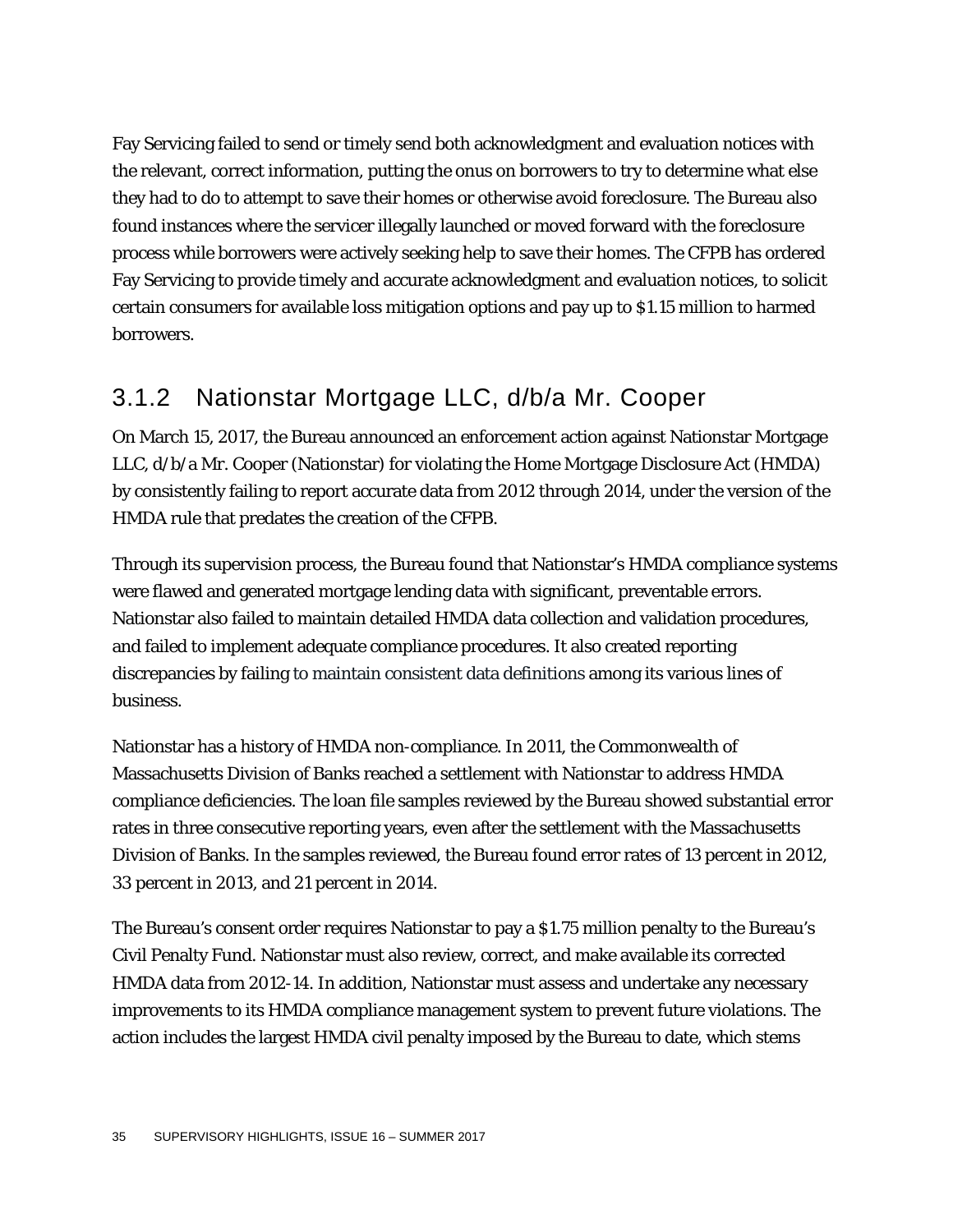from Nationstar's market size, the substantial magnitude of its errors, and its history of previous violations.

# 3.2 Nonpublic supervisory actions

In addition to the public enforcement actions above, recent supervisory activities have resulted in approximately \$14 million in restitution to more than 104,000 consumers. These nonpublic supervisory actions generally have been the product of CFPB supervision and examinations, often involving either examiner findings or self-reported violations of Federal consumer financial law during the course of an examination. Recent nonpublic resolutions were reached in auto finance origination matters.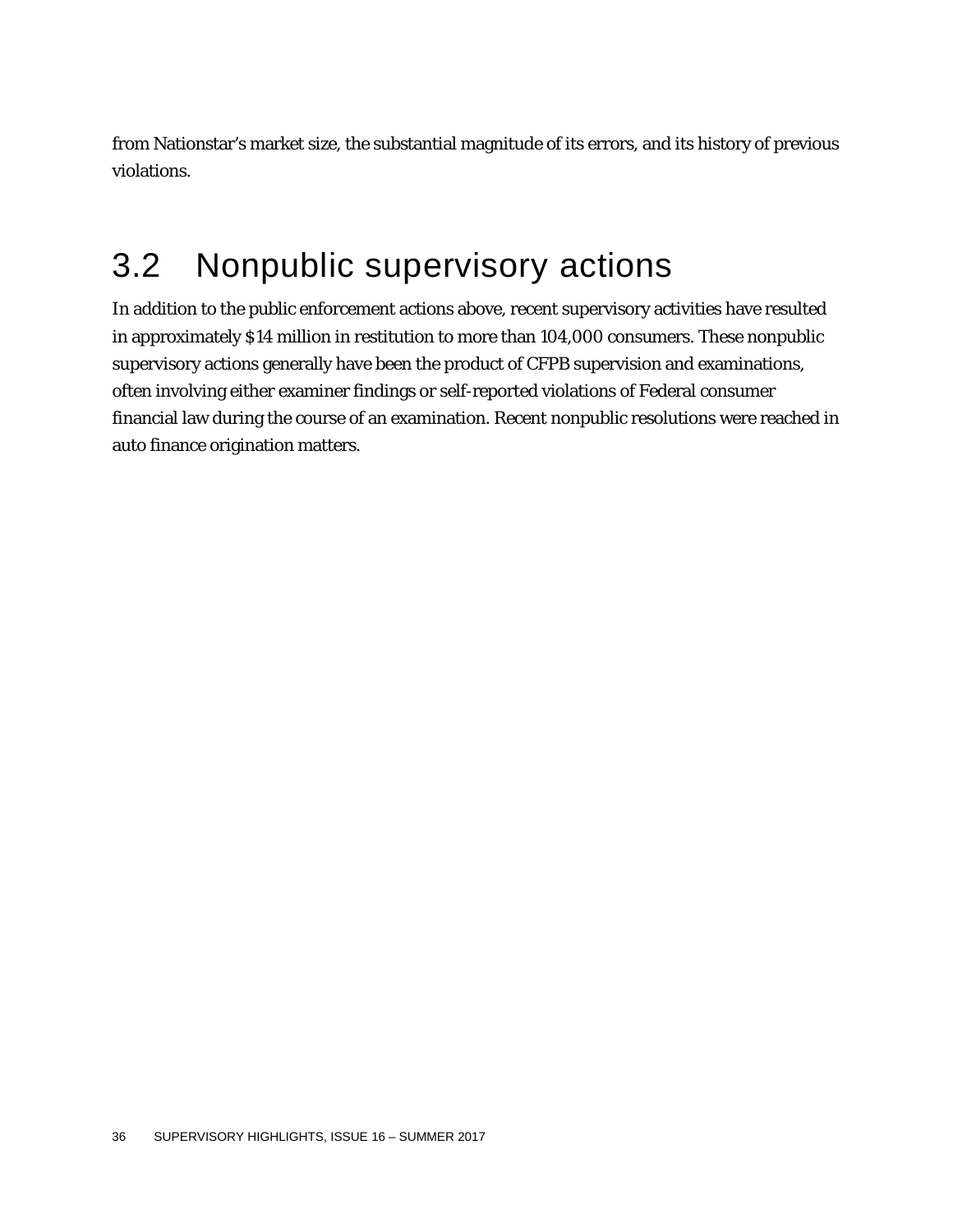# 4. Supervision program developments

# 4.1 Use of enforcement and supervisory authority

In the Summer 2015 edition of *Supervisory Highlights*, the Bureau provided information on its Potential Action and Request for Response (PARR) letter process and the Action Review Committee (ARC) process. The ARC process is used by senior executives in the Bureau's Division of Supervision, Enforcement, and Fair Lending to determine through a deliberative and rigorous process whether matters that originate from examinations will be resolved through confidential supervisory action or be further investigated for possible public enforcement action.<sup>51</sup>

In June 2017, the Bureau released a blog which noted that in fiscal year 2016, about one-third of those examinations that were considered through the ARC process were determined appropriate

<span id="page-37-0"></span><sup>51</sup> *See* Supervisory Highlights: Summer 2015, at 27, *available at* [http://files.consumerfinance.gov/f/201506\\_cfpb\\_supervisory-highlights.pdf](http://files.consumerfinance.gov/f/201506_cfpb_supervisory-highlights.pdf)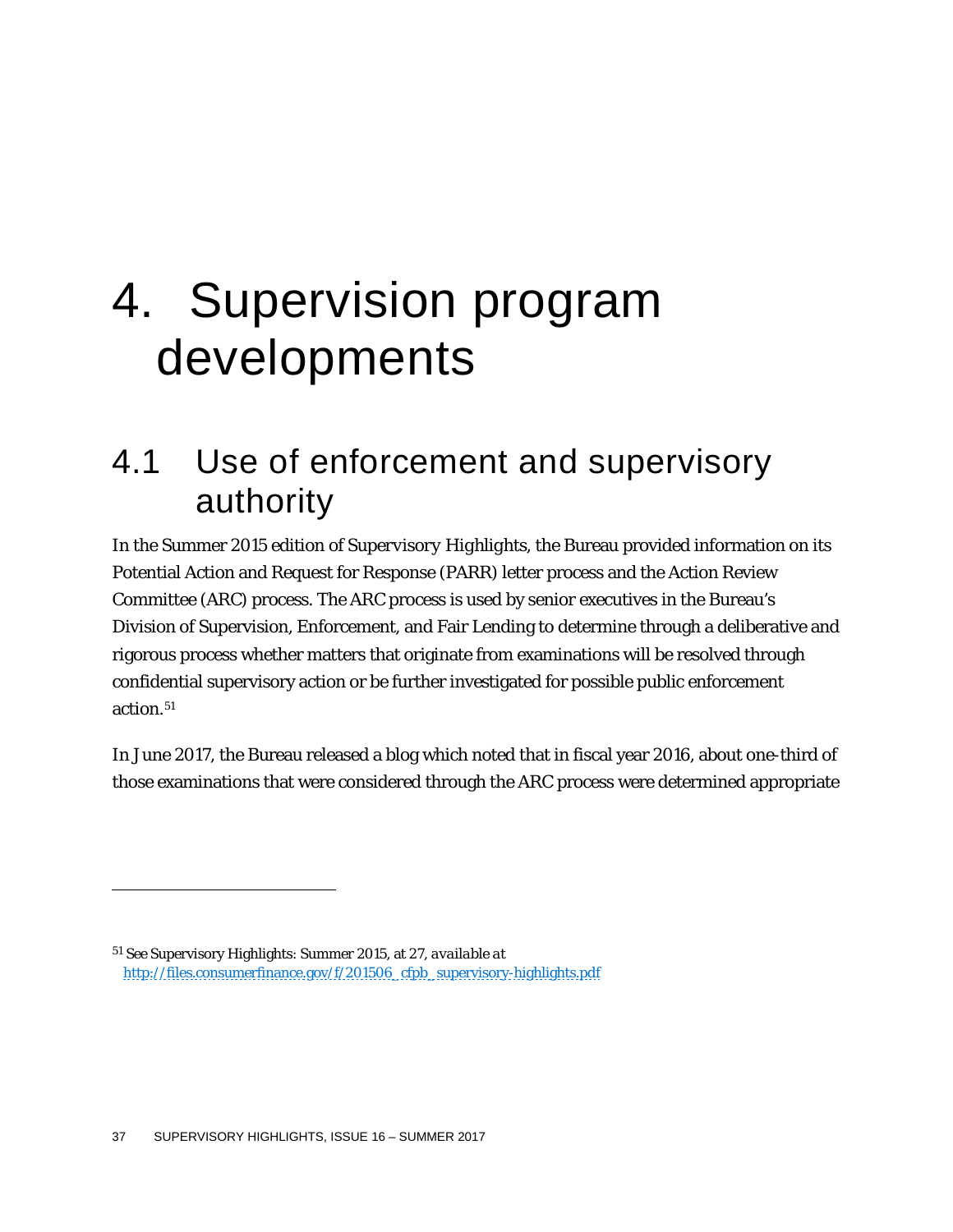for further investigation for possible public enforcement action. This equated to approximately 10 percent of all examinations in fiscal year 2016[.52](#page-38-0)

More detailed information on the number of ARC decisions is presented in Table 1 below. This table reflects the total number of ARC decisions and their outcomes for the fiscal years 2012 through 2016. The numbers in the table do not reflect all supervisory examinations or all enforcement investigations in any given year. Instead, they show the ARC decisions made on the subset of matters that go through the ARC process, which are generally those examinations in which the exam team found evidence of significant violations of Federal consumer financial law. These numbers are also reflective in part of the Bureau's risk-based approach to supervision. Pursuant to that approach, the Bureau concentrates its efforts on institutions and product lines that it determines through its analytical prioritization process pose the greatest risk to consumers.

As reflected in the table, since 2014, the number of matters raising issues that trigger the ARC process and the number of those matters that are determined appropriate for further investigation for possible public enforcement action moving to enforcement – in whole or in part – have remained somewhat consistent. Taken together, about a third of the ARC decisions in fiscal years 2014 to 2016 were determined appropriate for further investigation for possible public enforcement action. Any violations identified in the remaining matters were determined appropriate to be resolved through confidential supervisory action.

<span id="page-38-0"></span><sup>52</sup> For more information regarding the evaluation factors, *see* CFPB blog titled "How we keep you safe in the consumer financial market place" *available at* [https://www.consumerfinance.gov/about-us/blog/how-we-keep](https://www.consumerfinance.gov/about-us/blog/how-we-keep-you-safe-consumer-financial-marketplace/)[you-safe-consumer-financial-marketplace/.](https://www.consumerfinance.gov/about-us/blog/how-we-keep-you-safe-consumer-financial-marketplace/)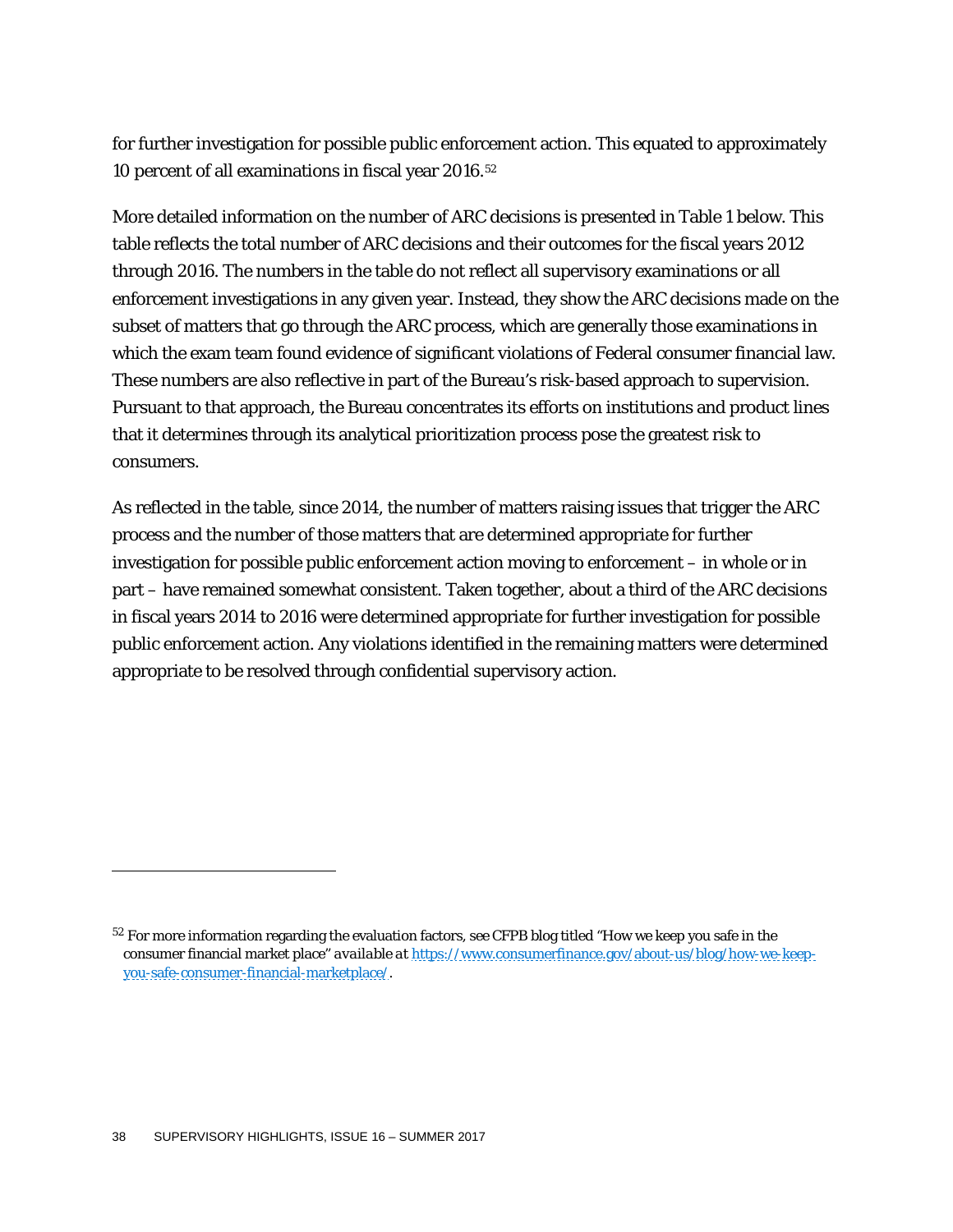#### **TABLE 1:** ARC DECISIONS THROUGH FY 2016 (SEPTEMBER 30, 2016).

| <b>Outcome</b>                                                                                                                                                                     | <b>FY 12*</b>  | <b>FY 13</b>    | <b>FY 14</b> | <b>FY 15</b> | <b>FY 16</b>   | <b>Total</b> | % of total |
|------------------------------------------------------------------------------------------------------------------------------------------------------------------------------------|----------------|-----------------|--------------|--------------|----------------|--------------|------------|
| Determined appropriate for<br>further investigation for<br>possible public enforcement<br>action                                                                                   | 7              | 10 <sup>1</sup> | 11           | 9            | 8              | 45           | 24.59%     |
| Determined appropriate for<br>resolution through<br>confidential supervisory<br>action                                                                                             | 7              | 6               | 32           | 41           | 31             | 117          | 63.93%     |
| Determined appropriate, in<br>part for further investigation<br>for possible public<br>enforcement, and in part for<br>resolution through<br>confidential supervisory<br>action ** | $\overline{0}$ | 1               | 8            | 5            | $\overline{7}$ | 21           | 11.48%     |
| Total                                                                                                                                                                              | 14             | 17              | 51           | 55           | 46             | 183          | 100.00%    |

\*Reflects part of the Fiscal Year; the ARC process was first implemented partway through FY 2012.

\*\*With respect to some exams, some findings are referred to supervision and some findings are referred to enforcement. Either Enforcement or Supervision will exclusively consider each finding.

The Bureau commits to publishing ARC data going forward at the conclusion of each fiscal year, beginning with the data for fiscal year 2017 in the next edition of *Supervisory Highlights*.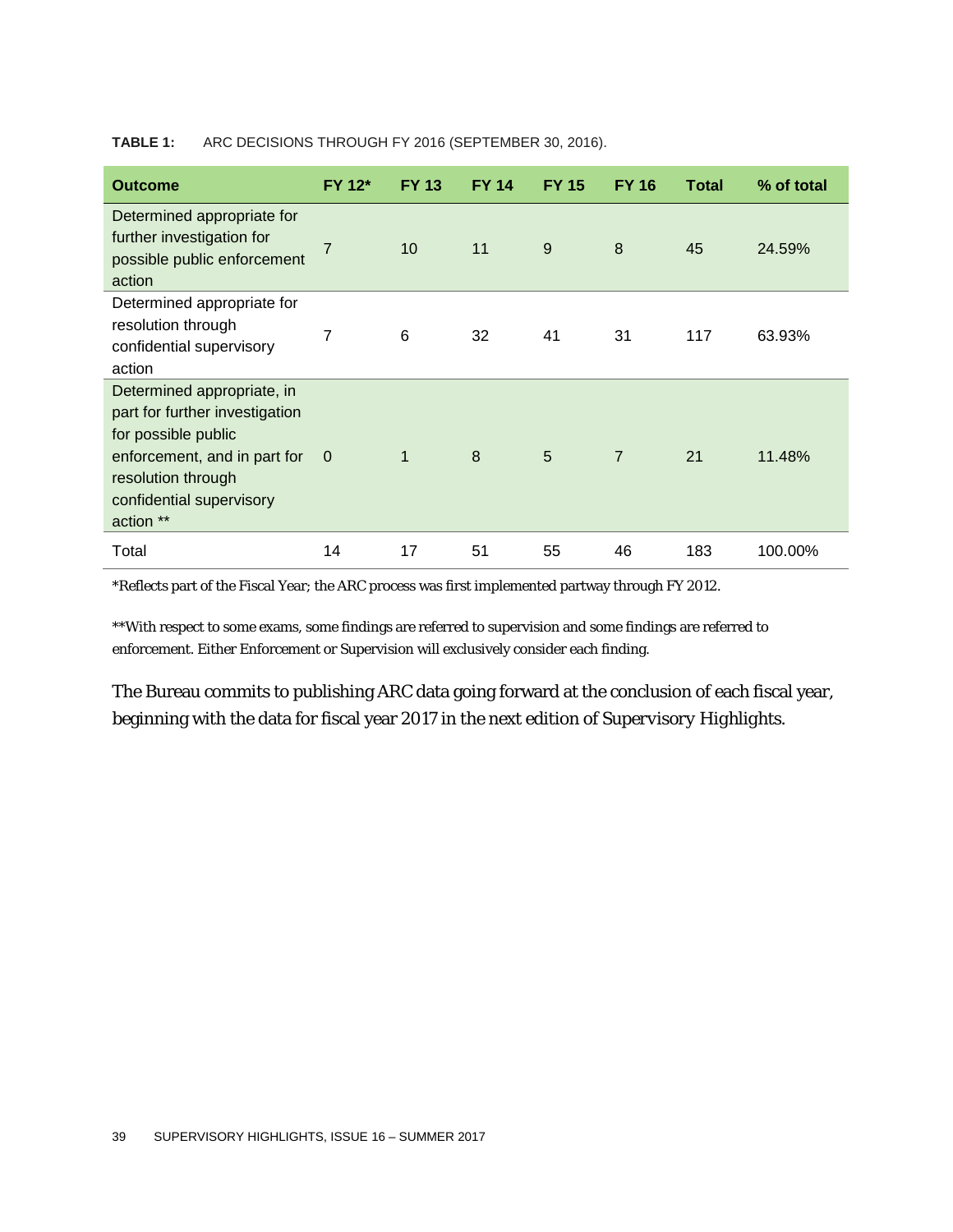# 4.2 Fair lending developments

### 4.2.1 HMDA data collection and reporting reminders for 2017

As reported in previous editions of *Supervisory Highlights*, beginning with Home Mortgage Disclosure Act (HMDA) data collected in 2017 and submitted in 2018, responsibility to receive and process HMDA data will transfer from the Federal Reserve Board (FRB) to the CFPB.[53](#page-40-0) The HMDA agencies have agreed that a covered institution filing HMDA data collected in or after 2017 with the CFPB will be deemed to have submitted the HMDA data to the appropriate Federal agency.[54](#page-40-1)

The effective date of the change in the Federal agency that receives and processes the HMDA data does not coincide with the effective date for the new HMDA data to be collected and reported under the Final Rule amending Regulation C published in the *Federal Register* on October 28, 2015. The Final Rule's new data requirements will apply to data collected beginning on January 1, 2018. The data fields for data collected in 2017 have not changed.

Additional information about HMDA, the HMDA Filing Instructions Guide (FIG) and other data submission resources are located at: [http://www.consumerfinance.gov/data-research/hmda/.](http://www.consumerfinance.gov/data-research/hmda/)

<span id="page-40-0"></span><sup>53</sup> For additional information regarding HMDA data collection and reporting reminders for 2017, see *Supervisory Highlights*, Fall 2016, *available at* [http://files.consumerfinance.gov/f/documents/Supervisory\\_Highlights\\_Issue\\_13\\_\\_Final\\_10.31.16.pdf.](http://files.consumerfinance.gov/f/documents/Supervisory_Highlights_Issue_13__Final_10.31.16.pdf)

<span id="page-40-1"></span><sup>&</sup>lt;sup>54</sup> The "HMDA agencies" refers collectively to the CFPB, the Office of the Comptroller of the Currency (OCC), the Federal Deposit Insurance Corporation (FDIC), the FRB, the National Credit Union Administration (NCUA) and the Department of Housing and Urban Development (HUD).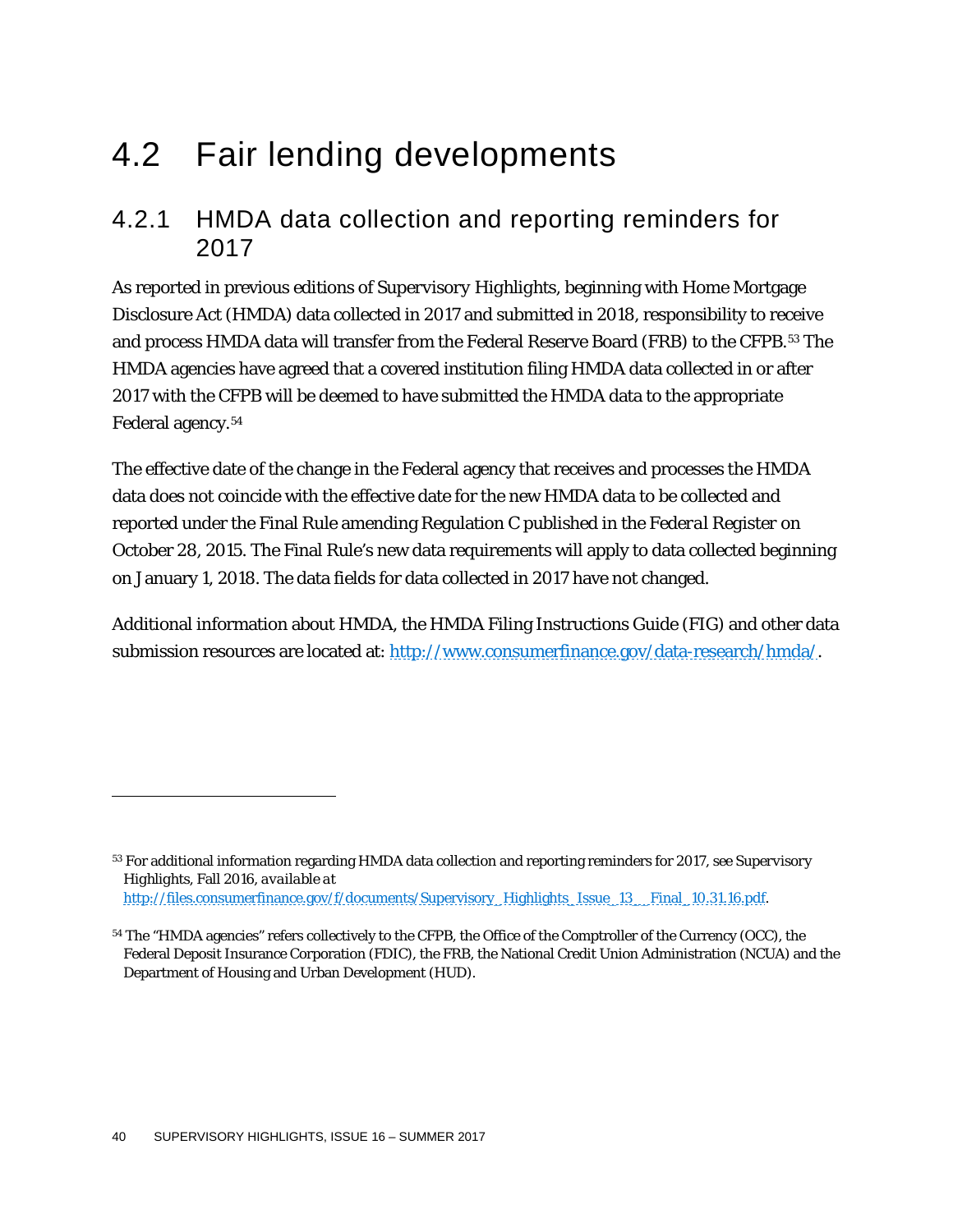## 4.2.2 HMDA data reviews and the adequacy of HMDA compliance programs

As part of its supervision of very large banks and nonbank mortgage lenders, the CFPB reviews the accuracy of HMDA data and the adequacy of HMDA compliance programs. In 2013, the CFPB issued a bulletin reminding mortgage lenders about the importance of submitting correct mortgage loan data. The CFPB has conducted HMDA reviews at dozens of bank and nonbank mortgage lenders, and has found that many lenders have adequate compliance systems and produce HMDA data with few errors. Moreover, while some lenders have been required to resubmit their HMDA data because their errors exceeded the relevant resubmission thresholds, most of those matters have been addressed through a supervisory resolution.

As noted above, the 2015 Final Rule's new data requirements will apply to data collected beginning on January 1, 2018. Given the recent updates to the rule, the Bureau's current principal focus is on providing regulatory implementation support to financial institutions, to assist them in operationally implementing the recent changes to the HMDA requirements. After the rule takes effect, consistent with our approach to the implementation of other Bureau rules requiring significant systems and operational changes, our approach will generally be diagnostic and corrective, not punitive. In our initial examinations for compliance with the rule, we intend to consider whether companies have made good faith efforts to come into compliance with the rule in a timely manner. Specifically, we will be evaluating a company's overall efforts to come into compliance, including assessing the compliance management system and conducting transaction testing. If errors are identified, we will work with the institution to determine the root cause of the issue and determine what corrective actions, if any, are necessary.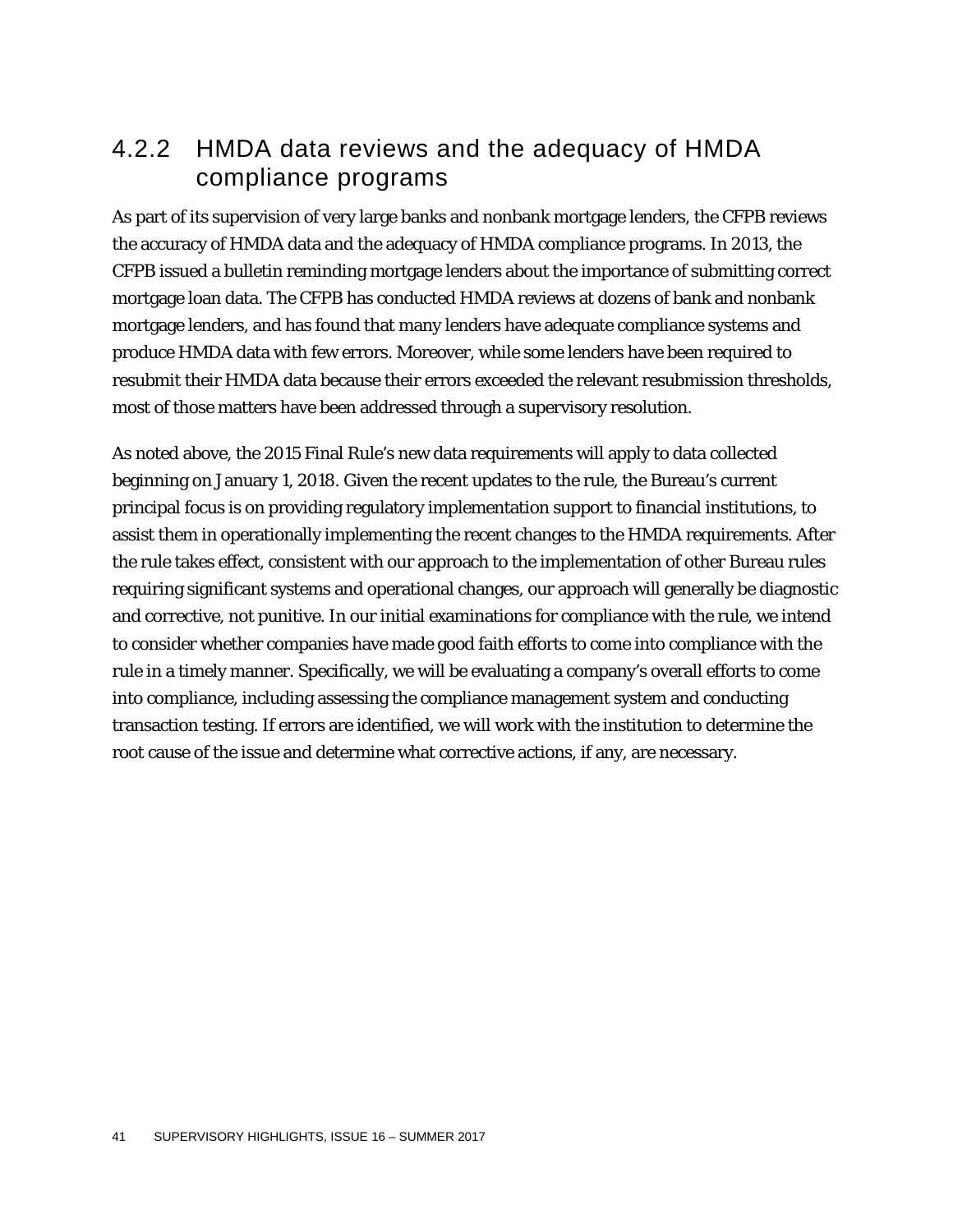# 4.2.3 FFIEC releases updates to HMDA examiner transaction testing guidelines

In August 2017, the FFIEC, of which the Bureau is a member agency, released the *FFIEC HMDA Examiner Transaction Testing Guidelines* (Guidelines).[55](#page-42-0) For HMDA data collected by financial institutions in or after 2018, these new FFIEC Guidelines replace the Bureau's *HMDA Resubmission Schedule and Guidelines* which was released in October 2013.

#### The Guidelines will help ensure accurate data and address reporting burden concerns

When examining financial institutions, federal supervisory agencies may check the accuracy of HMDA data within a sample of reported transactions. If examiners find that the number of errors in the sample exceeds certain thresholds, the lender is directed to correct and resubmit its HMDA data.

In light of the new data fields that will be required beginning in 2018, the new Guidelines:

- Eliminate the file error resubmission threshold under which a financial institution would be directed to correct and resubmit its entire Loan Application Register (LAR) if the total number of sample files with one or more errors equaled or exceeded a certain threshold.
- Establish, for the purpose of counting errors toward the field error resubmission threshold, allowable tolerances for certain data fields.
- Provide a more lenient 10 percent field error resubmission threshold for financial institutions with LAR counts of 100 or less, many of which are community banks and credit unions.

<span id="page-42-0"></span><sup>55</sup> *See* the related Guidelines, *available at*

[https://s3.amazonaws.com/files.consumerfinance.gov/f/documents/201708\\_cfpb\\_ffiec-hmda-examiner](https://s3.amazonaws.com/files.consumerfinance.gov/f/documents/201708_cfpb_ffiec-hmda-examiner-transaction-testing-guidelines.pdf)[transaction-testing-guidelines.pdf.](https://s3.amazonaws.com/files.consumerfinance.gov/f/documents/201708_cfpb_ffiec-hmda-examiner-transaction-testing-guidelines.pdf)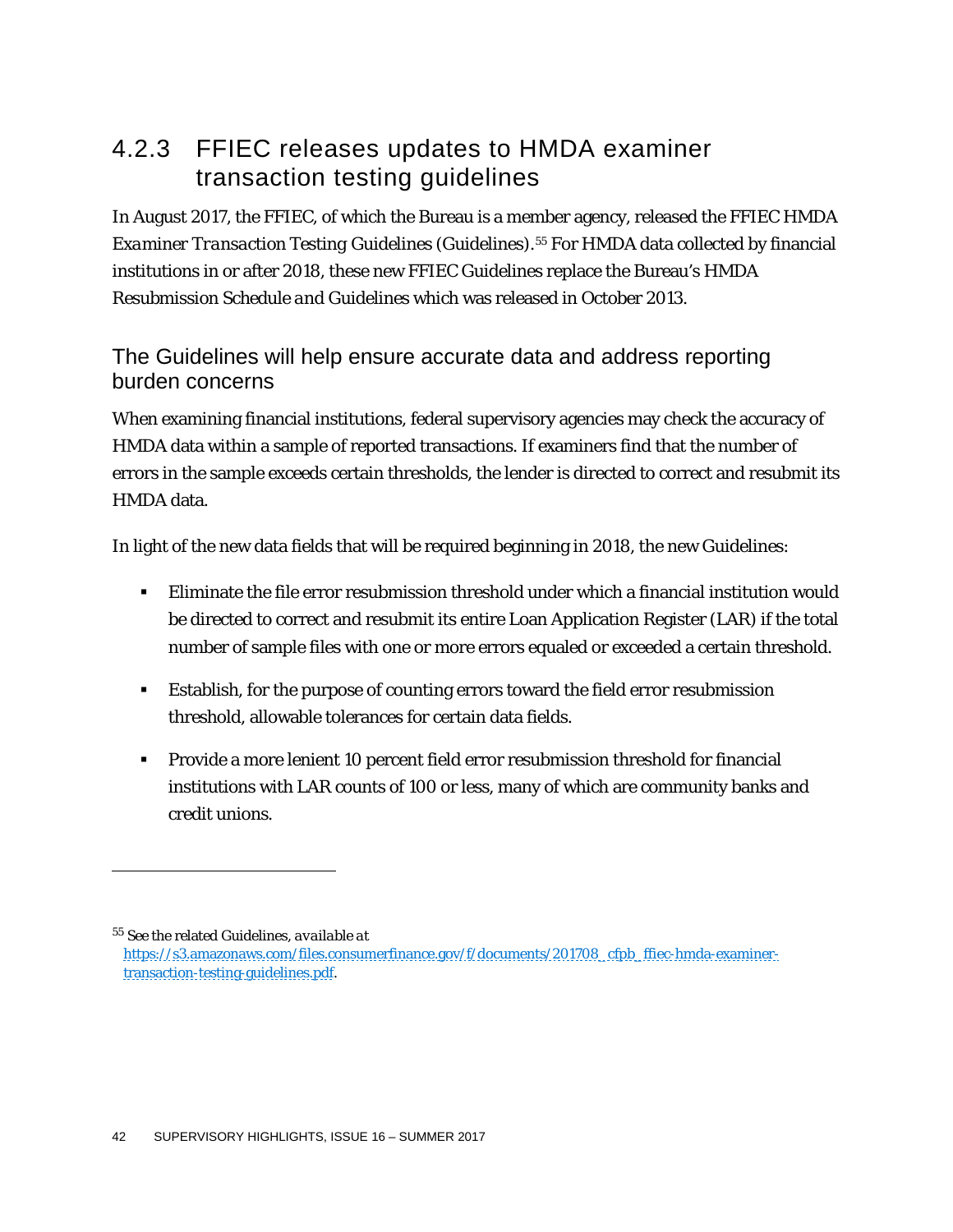At the same time, the Guidelines ensure HMDA data integrity by maintaining field error resubmission thresholds that safeguard the accuracy of each data field, and thus all data, reported under HMDA. Furthermore, under the Guidelines, examiners may direct financial institutions to change their policies, procedures, audit processes, or other aspects of its compliance management system to prevent the reoccurrence of errors.

#### All federal HMDA supervisory agencies will use the same Guidelines

The Guidelines represent a joint effort by the Bureau, the FRB, the OCC, the FDIC, and the NCUA to provide – for the first time – uniform guidelines across all federal HMDA supervisory agencies. This collaboration began with the Bureau issuing a Request for Information<sup>[56](#page-43-0)</sup> and holding outreach meetings in which the other supervisory agencies participated. The agencies then worked together to develop the Guidelines.

Information about HMDA and other data submission resources are located at [http://www.consumerfinance.gov/adata-research/hmda/.](http://www.consumerfinance.gov/adata-research/hmda/)

# 4.3 Examination procedures

## 4.3.1 Updates to the compliance management review examination procedures

On August 30, 2017, the CFPB released revised Compliance Management Review examination procedures. The procedures were updated in order to reflect changes to the FFIEC Interagency Consumer Compliance Ratings System (CC Ratings System), which became effective March 31, 2017. These procedures do not reflect any new or additional expectations of institutions

<span id="page-43-0"></span><sup>56</sup> *See* the related Request for Information, *available at* [http://files.consumerfinance.gov/f/201601\\_cfpb\\_request](http://files.consumerfinance.gov/f/201601_cfpb_request-for-information-regarding-home-mortgage-disclosure-act-resubmission.pdf)[for-information-regarding-home-mortgage-disclosure-act-resubmission.pdf.](http://files.consumerfinance.gov/f/201601_cfpb_request-for-information-regarding-home-mortgage-disclosure-act-resubmission.pdf)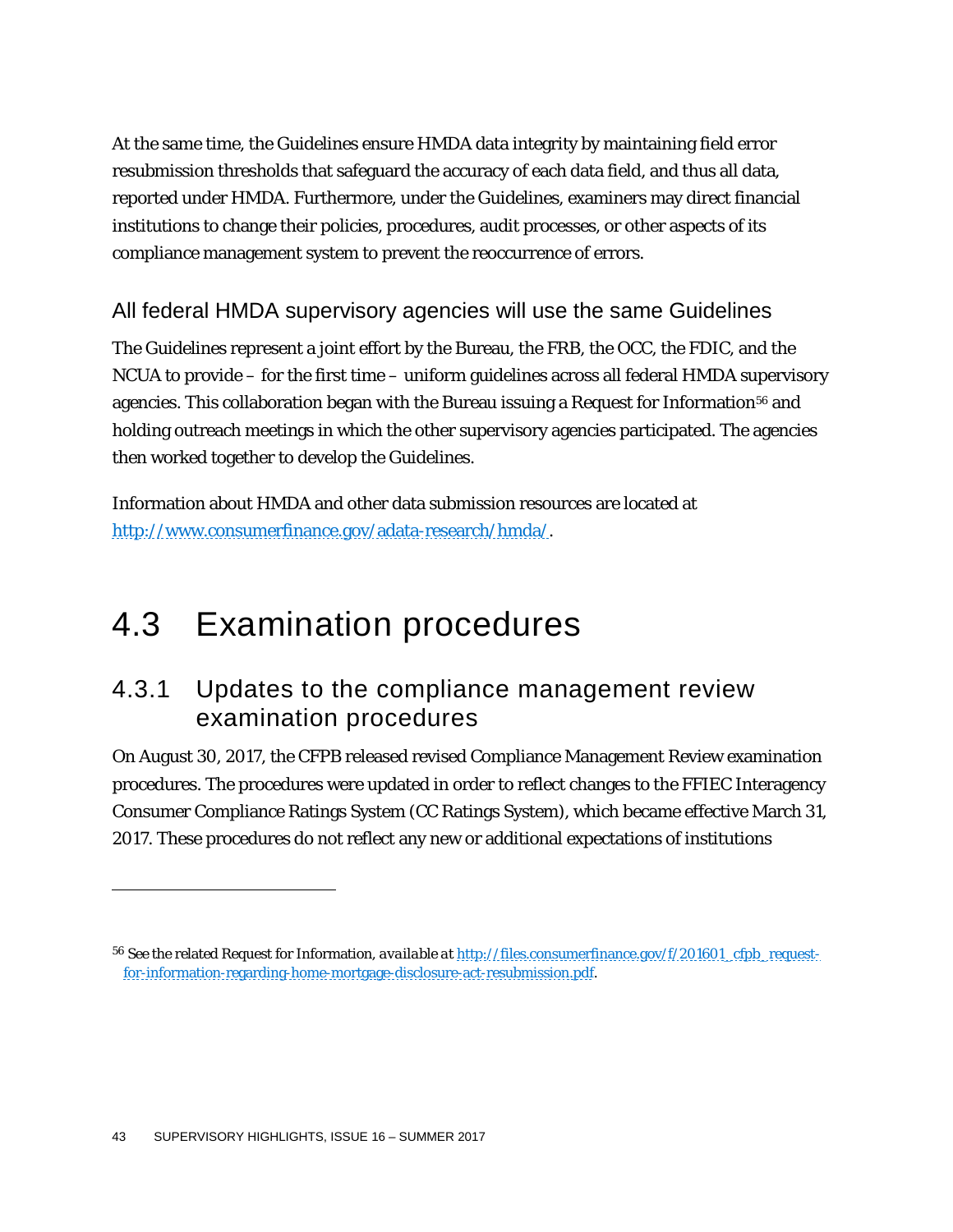regarding their CMS, nor do they change the examiner's assessment from that which examiners have been conducting in the past: they only reorganize the procedures to align with the CC Ratings System and formalize current CMS review processes.

As revised, the CMS examination procedures are divided into five Modules:

- **Module 1: Board and Management Oversight**
- Module 2: Compliance Program
- **Module 3: Service Provider Oversight**
- Module 4: Violations of Law and Consumer Harm
- **Module 5: Examiner Conclusions and Wrap-Up**

In general, all CFPB reviews will include Modules 1, 2, 3, and 5. Module 4 will generally be included in targeted reviews of individual product lines, as well as examinations that will result in the institution receiving a consumer compliance rating. The CMS review for target reviews will generally be limited to reviewing aspects of CMS pertaining to the product line under review. To the extent that CMS for a particular product line or a specific institution has been previously reviewed, CFPB examiners may evaluate CMS by reviewing previous conclusions and assessing only the changes to the current CMS program.

## 4.3.2 Updates to the education loan examination procedures

On June 22, 2017, the CFPB updated its education loan examination procedures.[57](#page-44-0) The updated procedures ensure that Bureau examinations look at whether student loan servicers are:

<span id="page-44-0"></span><sup>57</sup> *See* [https://www.consumerfinance.gov/documents/4858/201706\\_cfpb\\_Education-Loan-Servicing-Exam-](https://www.consumerfinance.gov/documents/4858/201706_cfpb_Education-Loan-Servicing-Exam-Manual.pdf)[Manual.pdf.](https://www.consumerfinance.gov/documents/4858/201706_cfpb_Education-Loan-Servicing-Exam-Manual.pdf)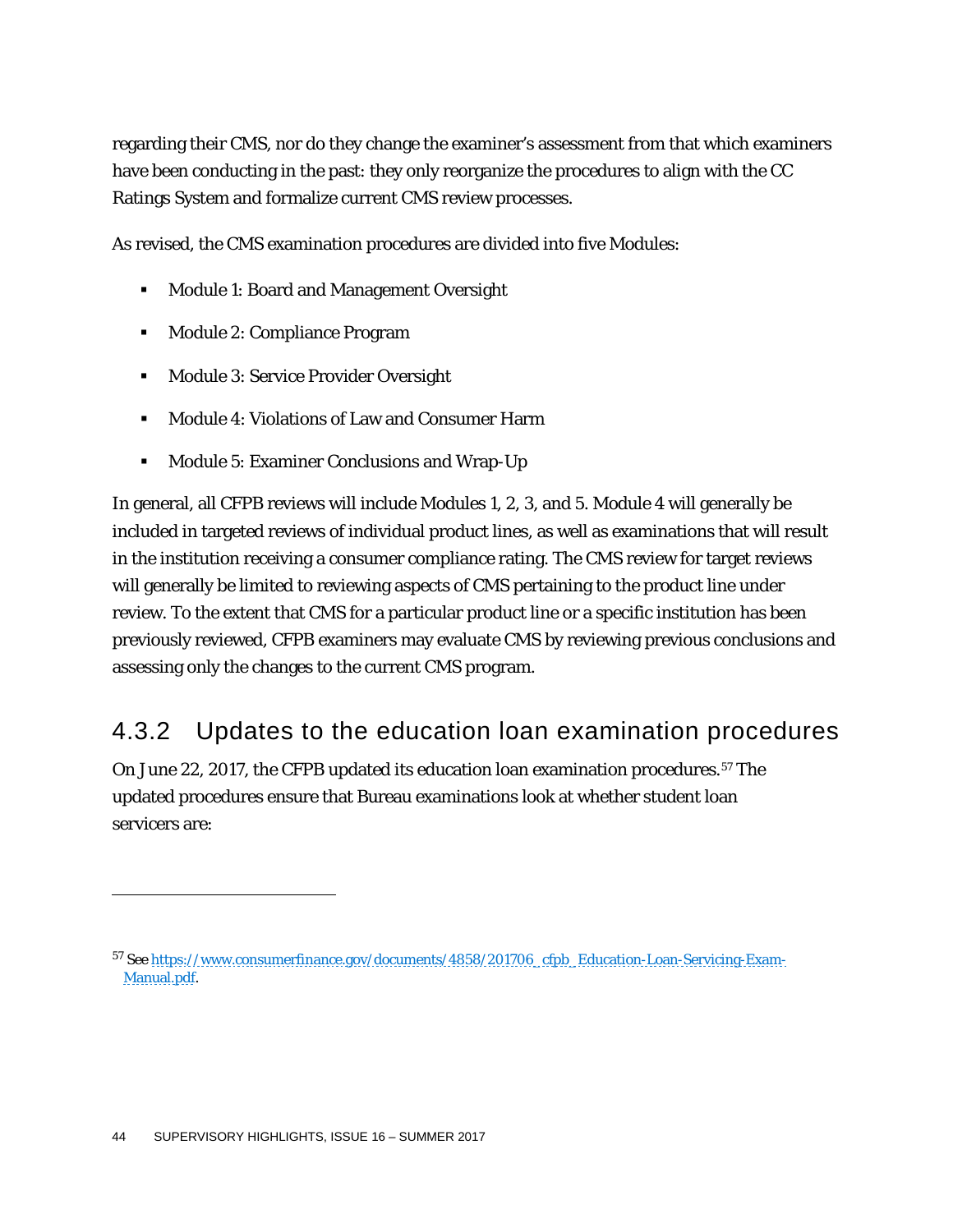- **Telling eligible consumers what they need to do to qualify for loan forgiveness;**
- Warning consumers who believe they are on track to qualify when they are not;
- Providing clear information about the loan forgiveness program; and
- Accurately evaluating borrowers' eligibility and progress toward loan forgiveness.

These updated procedures will be part of the CFPB's regular oversight of student loan servicers' compliance with Federal consumer financial law.

# 4.4 Recent CFPB guidance

The CFPB is committed to providing guidance on its supervisory priorities to industry and members of the public.

# 4.4.1 Phone pay fees bulletin

On July 31, 2017, the Bureau released Bulletin 2017-01,<sup>[58](#page-45-0)</sup> which provides guidance to covered persons and service providers regarding fee assessments for pay-by-phone services. The bulletin provides examples of conduct observed during supervisory examinations and enforcement investigations that may violate the Dodd-Frank Act prohibition on engaging in UDAAPs, as well as the FDCPA. The bulletin clarifies that the Bureau is not mandating specific pay-by-phone disclosure requirements, but states that the Bureau expects supervised entities to review their practices on charging phone pay fees for potential risks of violating Federal consumer financial laws. To that end, the bulletin offers a number of suggestions for entities assessing whether their

<span id="page-45-0"></span><sup>58</sup> *See* Compliance Bulletin 2017-01, *available at* [https://www.consumerfinance.gov/policy](https://www.consumerfinance.gov/policy-compliance/guidance/implementation-guidance/bulletin-phone-pay-fees/)[compliance/guidance/implementation-guidance/bulletin-phone-pay-fees/.](https://www.consumerfinance.gov/policy-compliance/guidance/implementation-guidance/bulletin-phone-pay-fees/)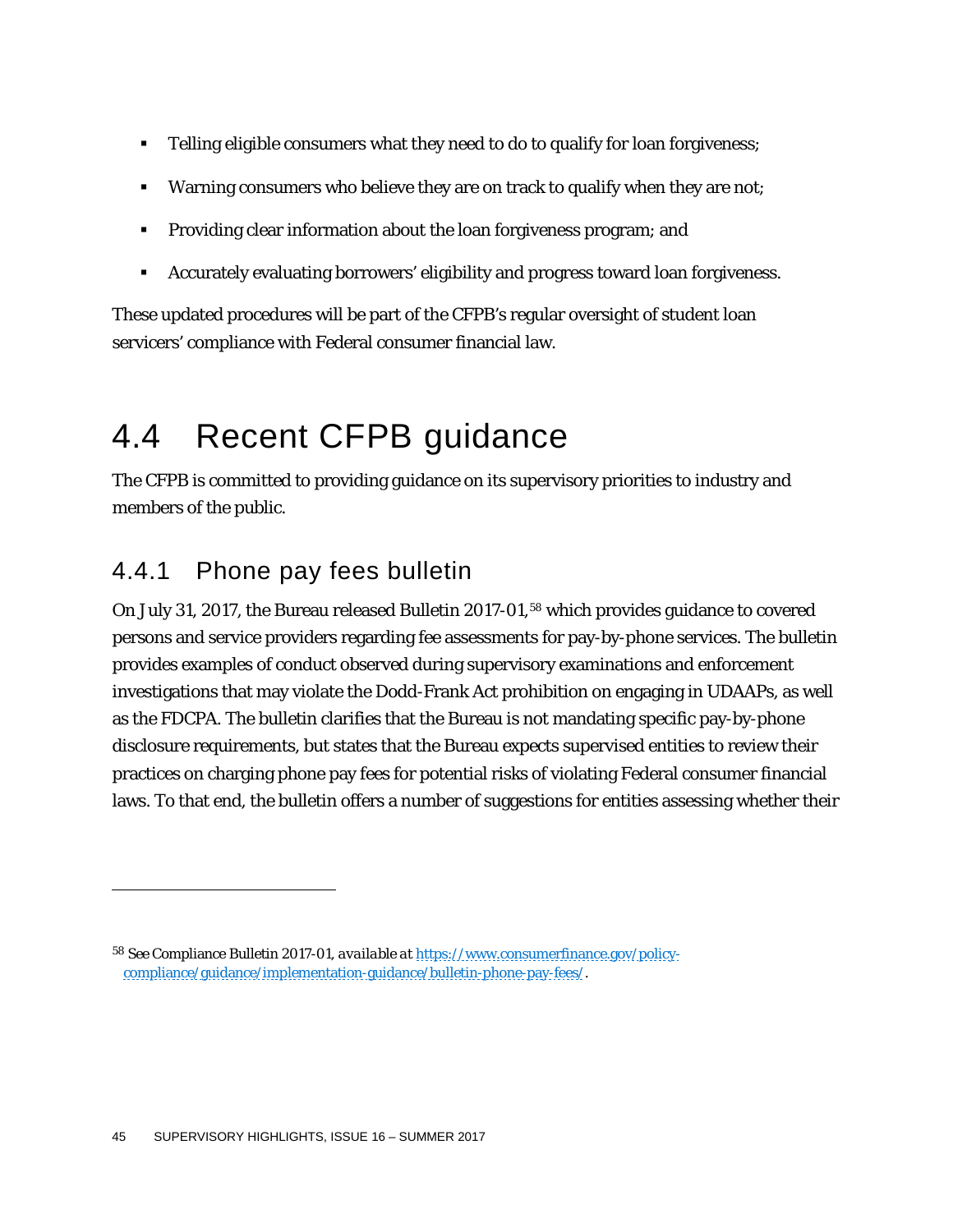practices violate these laws and further recommends having in place a corrective action program to address any violations identified and reimburse consumers when appropriate.